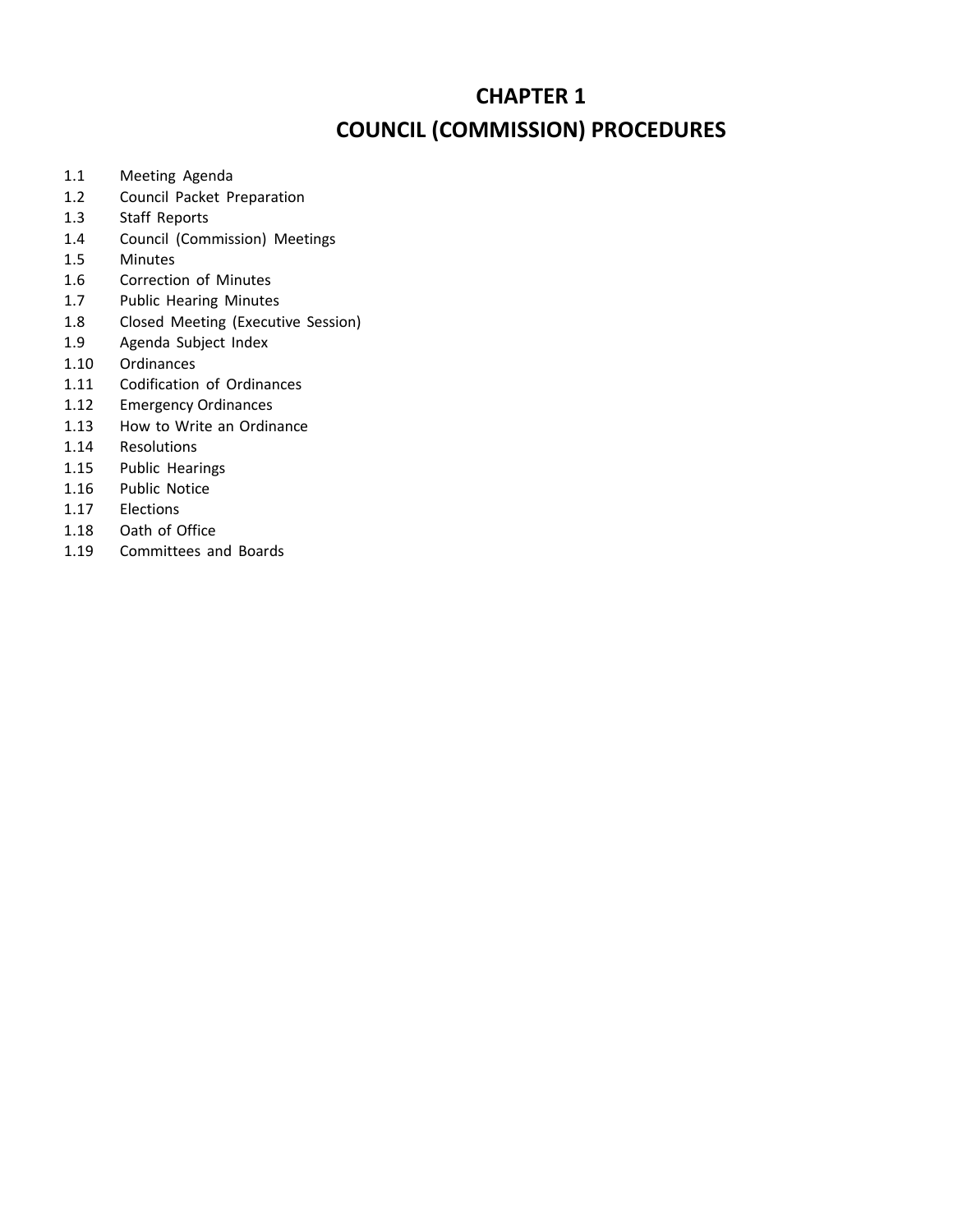## **1.1 Meeting Agenda**

The purpose of an agenda is to provide a framework within which a meeting can be conducted. Except in the commission--manager form of municipal government wherein the manager prepares the agenda, the council agenda is usually developed by the presiding officer with the assistance of the clerk. A request for an item to be on the agenda usually comes from the mayor, council (commission) members, department heads, and the public. The agenda is finalized and *must be posted on the designated posting board at least 48 hours before the meeting*.

Items that are typically included on an agenda are as follows:

- **Minutes:** These are the minutes from the previous meeting. The council should vote to approve without changes or approve with changes.
- **Correspondence:** This is for correspondence (such as letters, emails or telephone calls) that does not coincide with another agenda item. Most correspondence will coincide with another agenda item.
- **Public Comment: Two types of public comment must be on the agenda. 1) the public has the right to comment prior to final action by the commission; 2)** public to comment on any subject over which the municipality has jurisdiction. The subject does not have to be on the agenda, but the council cannot act on anything during public comment. If council action is required, the item must be placed on the next meeting agenda. Some cities and towns include a statement on the agenda that public comment may only be for items not included on the agenda. It is also common to include a statement that public comment may be limited due to time constraints. Some specify a limit of three or five minutes for public comment per individual, others include a general statement that indicates that the length of individual public comment may be limited due to time constraints.
- **Council Reports:** Each month department heads may submit a report of activities. Council members or department heads may read the monthly report at the meeting.
- **Council Concerns:** This is a time when council members or mayor can bring a concern before the council that is not otherwise listed on the agenda. No action can be taken at this time. If action is necessary, the item is put on the next meeting agenda.
- **Unfinished Business:** Items under this heading are matters previously introduced and have been carried over from the previous meeting including items requiring final action. The council may include items under this heading if they need more information or want to take more time to consider the matter prior to the final decision. Some items may need to be on this section of the agenda for several meetings.
- **New Business:** Items that have not been on the agenda before.
- **Legal:** City attorney's time, if needed.
- **Clerk's Business:** Time for clerks to report on month's activities and make requests.
- **Consent Agenda:** Routine items that are voted on in a single motion as a way to make meeting shorter and less tedious. For the consent agenda to pass, the vote must be unanimous. Consent agendas typically include claims, financial reports, journal vouchers, and pledged securities report.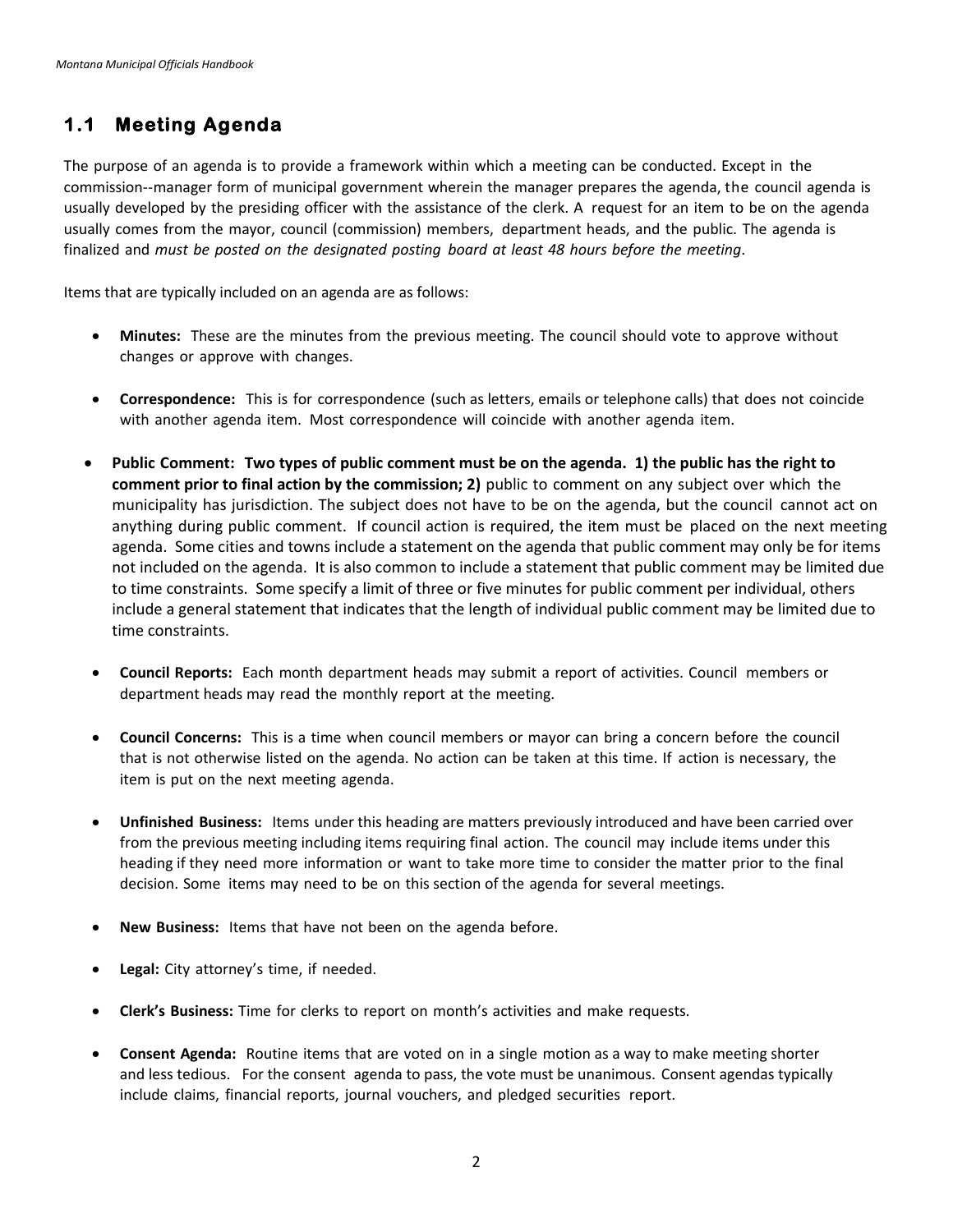## **COUNCIL MEETING AGENDA**

| CITY/TOWN OF__________________<br>(Date) |  |
|------------------------------------------|--|
| <b>MINUTES</b>                           |  |
| <b>CORRESPONDENCE</b>                    |  |
|                                          |  |
| <b>PUBLIC COMMENT</b>                    |  |
|                                          |  |
|                                          |  |
| <b>COUNCIL REPORTS</b>                   |  |
|                                          |  |
| <b>COUNCIL CONCERNS</b>                  |  |
| <b>UNFINISHED BUSINESS</b>               |  |
| <b>NEW BUSINESS</b>                      |  |
|                                          |  |
| <b>LEGAL</b>                             |  |
| <b>CLERK'S BUSINESS</b>                  |  |

*CONSENT AGENDA*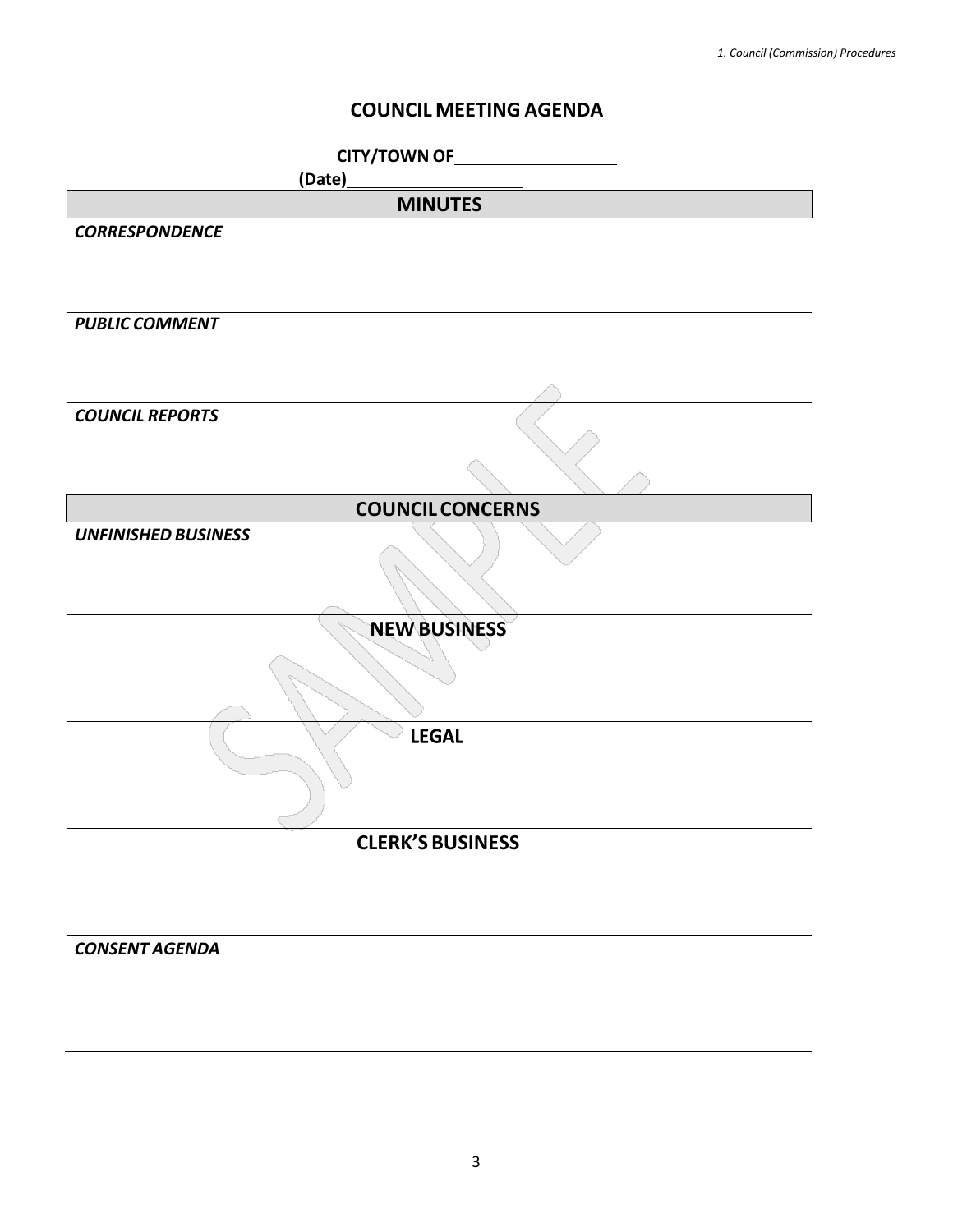## **1.2 Council Packet Preparation**

Council packets are assembled and delivered no later than 48 hours prior to the council meeting. This allows the mayor and council time to review the agenda and the supporting documents prior to the meeting. Make sure the packet includes all the supporting information the council needs to make an informed decision on the items on the agenda. Usually the council packets contain:

- Agenda
- Minutes
- Notes from the clerk
- Council Reports
- Proposed resolutions and/or ordinances
- Financial reports
- Any supporting information (correspondence, reports, etc.)
- Other useful documents

When preparing the council packets, use the agenda as the guide for the order of the packets. Place the contents of the packet into a manila envelope (or your preferred delivery method). The name of the mayor or council members should be on the front of the envelope with the date of the meeting. In the case of a public hearing to be conducted during the meeting, list both the hearing and the regular meeting on the envelope and the times.

The clerk, deputy clerk or a police officer usually deliver the packets or they are picked up by the mayor and council members. Contents of the council packets are public information. If the press or a citizen requests a copy of the information in the council packet, make copies of the packet.

## **1.3 Staff Reports**

Staff reports serve four main functions:

- 1. Help the mayor and council define projects, understand complex problems, consider alternative solutions and determine courses of action.
- 2. Forward recommendations involving public assets and assure that decision processes are managed in a fair and open manner.
- 3. Serve as a resource for the public to understand and participate in the decision-making process of the government.
- 4. Provide a structure to ensure city/town council members have all relevant information. Information

to be included in a Staff Report:

- 1. **Subject:** Provide a short description of purchases, services agreement, etc. Include a project name if applicable.
- 2. **Fiscal Impact:** When preparing the fiscal impact section of Staff Reports, keep the information in the "Summary" section brief. As an example, it should include the following items:
	- a. Clearly state the dollar amount of the impact, the name of the account being charged with the expenditure, and the account number.
	- b. In the body of the Staff Report, additional narrative explaining the implications and/or justifications of the fiscal impact is warranted. Include the current balance of the account that will be used to show that there are enough funds available for the contract/purchase/request/etc.
- 3. **Alternatives:** Be sure that your "Alternatives" are real alternatives. It may be helpful to include language related to the consequence of alternatives: e.g. "If this alternative is chosen, then…."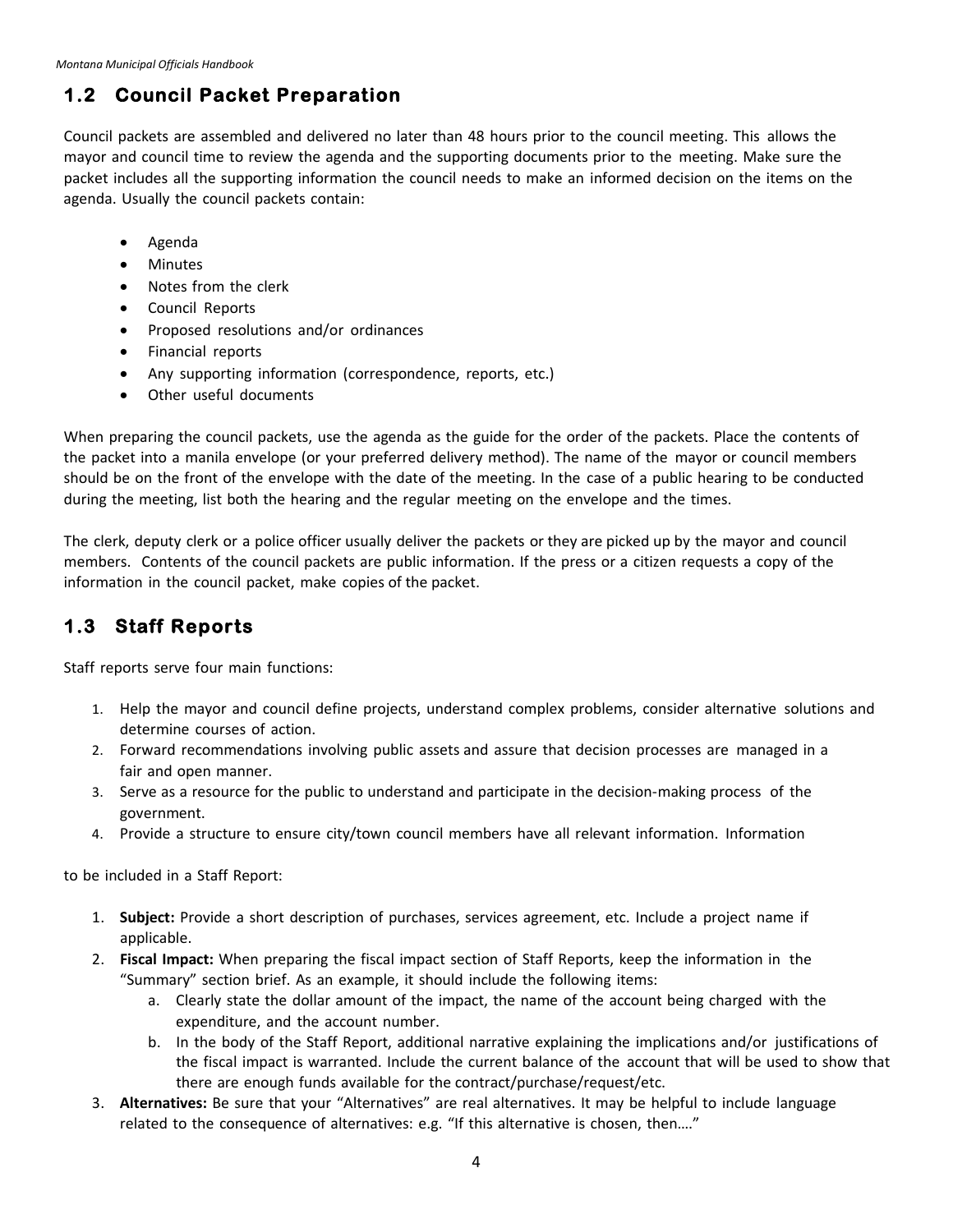4. **Recommendation:** The recommendation should state the recommended city/town council action: e.g. "approve contract."

## **1.4 Council Meetings**

**Time of Meeting** – City/town councils usually meet at a regular time on certain days, which are specified by council resolution. The date, time and place of the meeting should be included with the posting of the agenda.

**On the Day of the Meeting** – Make copies of any information that has come in after the packets are delivered for the council and make sure that a copy of the agenda is posted near the entrance to the meeting room for the audience.

**Regular Meeting** – A regular meeting of the council is held at the time and place designated for the usual transaction of the business of the governing body. If a regular meeting is to be held on a different date or at a different time or location, adequate notice (48 hours) is required but the meeting is still a regular, not a special, meeting.

**Special Meeting** – A special meeting of the council may be called by the mayor [7-5-4102\(1\)\(c\),](https://leg.mt.gov/bills/mca/title_0070/chapter_0050/part_0410/section_0020/0070-0050-0410-0020.html) MCA. The mayor must state by message to the council the purpose of the meeting, which should be included in the minutes. The special meeting is restricted to the purpose stated  $7-5-4122$ , MCA.

**Public Hearing** – Public hearings are used to provide reasonable opportunity for citizen participation prior to final decisions. Examples of required public hearings include utility rate increase, land use issues, annexations, and street and alley vacation. State funded grant programs or projects usually require public hearings as part of the application process. The public hearing can be held at a special meeting or during a regular meeting.

- Notice of the hearing must be published [7-1-4127,](https://leg.mt.gov/bills/mca/title_0070/chapter_0010/part_0410/section_0270/0070-0010-0410-0270.html) MCA and for utility rates [69-7-111,](https://leg.mt.gov/bills/mca/title_0690/chapter_0070/part_0010/section_0110/0690-0070-0010-0110.html) MCA. The public hearing is restricted to the purpose of the hearing.
- Discussion of or action on other subjects at a special meeting or a public hearing will violate the open meeting *law and the right of the public to participate.*

## **1.5 Minutes**

Council meeting minutes are required by law  $2-3-212$ , MCA and may one day be read in court to support or defend some claim against the city/town. Therefore, an accurate record of what the substance of all matters proposed, discussed or decided is essential.

Usually the clerk takes minutes at the meeting. This can be done by hand or use of a recording device for later transcription. See the Local Government Schedule 8 document on the Montana Secretary of State's website for specific requirements for retaining recordings of meetings. The clerk will later prepare the minutes of each meeting (regular, special, or public hearing). The minutes should be prepared as soon as is practical after each meeting.

The minutes should start with a heading that includes the type of meeting, the place, and the date and time of the meeting. Minutes must list the members of the government who are present at the meeting, i.e., mayor, council members, clerk and department heads. A "sign in" sheet for those citizens attending is not required. A majority of the whole number of the members of the council constitutes a quorum and must be present to conduct business. The minutes should follow the agenda of each meeting. A short description of the agenda items is helpful with only as much information as may be necessary for clarity. *A verbatim transcript of the discussions is not required.* All motions made by a member of the council require a second and a roll call vote. The mayor will call for the vote. The clerk records each council member's vote as aye, nay, abstain or absent.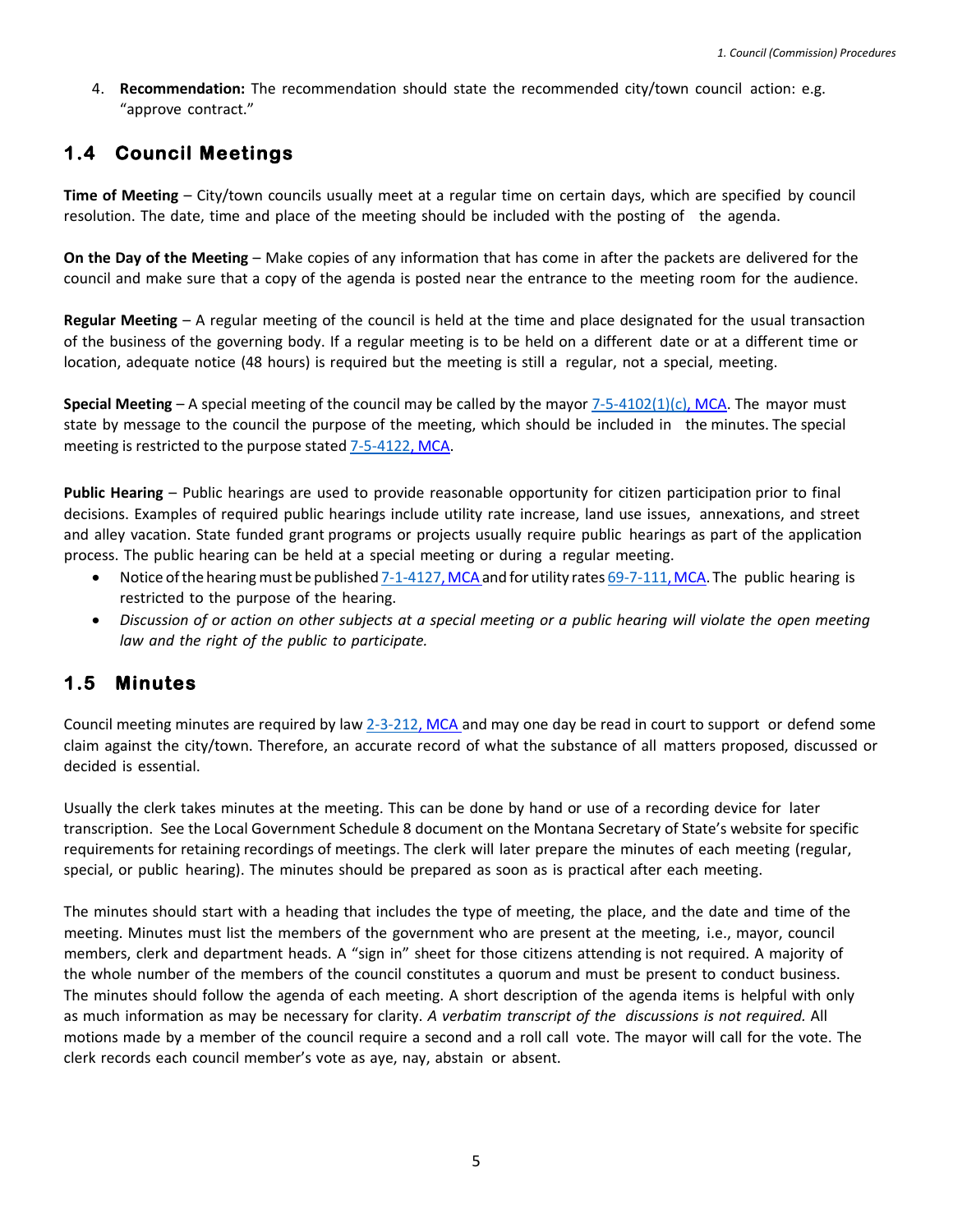*Example: Moved by council member Jones that . . . (body of the motion). Second by council member Smith. Motion passed, Record of the roll call votes. (See Attachment 2.5, Chapter II, Part 1 for a model voting record.)*

Prepare a sign-in sheet for those present *at public hearings*. The sign in sheet should include:

- Heading -- reason for meeting, date and time
- Signature
- Printed Name
- Physical address

Minutes, ordinances and resolution are required to be retained permanently (Se[e Municipal Records Retention Schedule](https://sosmt.gov/wp-content/uploads/attachments/Local_Schedule8.pdf?dt=1519325550089)  [8.](https://sosmt.gov/wp-content/uploads/attachments/Local_Schedule8.pdf?dt=1519325550089)) To ensure your minutes remain readable long into the future, a best practice is to print them on acid free paper and store them in a secure location where they are not at risk of damage by fire, water, vermin or other types of damage. Minutes should include page numbers for easy reference. Have someone proof read the draft minutes, for typos, understanding, clarity, etc. Minutes should be made available within a reasonable time after the meeting. Minutes circulated before approval by the council should be identified as "DRAFT", as they can be changed by the council (prior to approval). The minutes of the meeting do not need to be read aloud prior to approval because they are in the council packet prior to the meeting.

The council will approve the minutes at the next regular meeting. If there are any changes approved, handwrite the changes in the margins in ink. After approval the mayor and clerk will sign the minutes. Stamp the signature page of the approved minutes with the city/town seal. Insert the minutes in the record or minute book. When the minute book is full make sure to secure the book, so pages cannot be removed. In some instances, you will have more than one set of minutes that need to be approved. They should be considered in the same order as the meeting occurred.

## **1.6 Correction of Minutes**

The council may amend the minutes prior to approval. The amendment should be made in the form of a motion that clearly states the correction to be made. The amendment should be included in the meeting minutes. The clerk will make the correction to the minutes by lining through deletions by hand in ink. Then write or print clearly in ink in the margin of the minutes the correction, amendment, or addition. *Do not erase the original minute entry.*

## **1.7 Public Hearing Minutes**

A complete audio recording should be made of the entire public hearing. However, it isn't necessary for the clerk to prepare a verbatim paper transcript of the recording unless required for a trial. The minutes of a public hearing should include:

- **Written evidence produced at hearing:** Make appropriate reference to any written evidence in the form of statements, affidavits, reports, photographs, maps, correspondence, or other objects filed with the clerk prior to the hearing or at the hearing, and included as part of the record. Place the written evidence in the corresponding public hearing file.
- **Oral testimony:** Identify by name all persons who testify and whether testimony was FOR or AGAINST the hearing subject.
- **Arguments and debates:** Briefly note arguments and debates.

## **1.8 Closed Meeting (Executive Session)**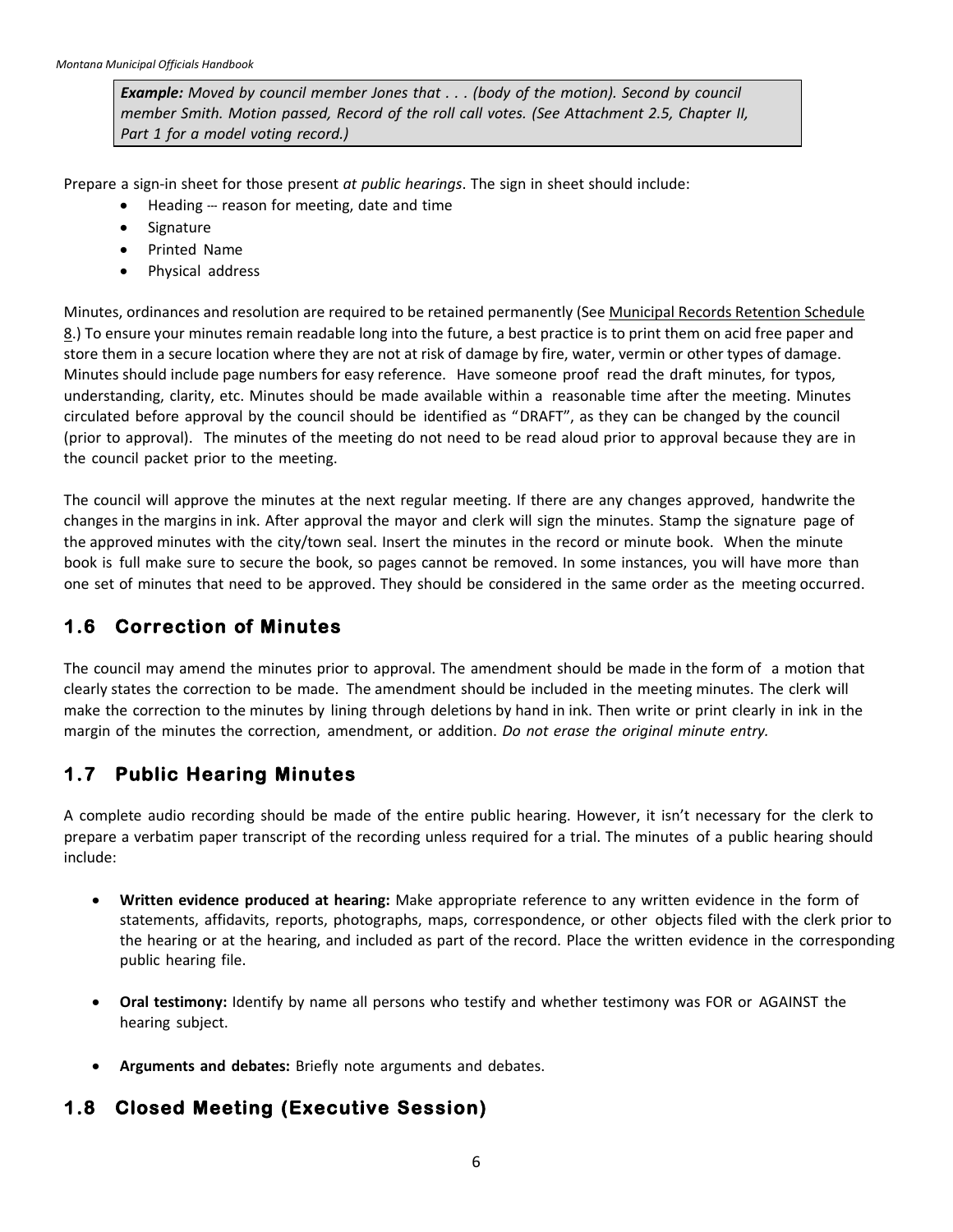There are only two lawful reasons for a closed meeting: [2-3-203,](https://leg.mt.gov/bills/mca/title_0020/chapter_0030/part_0020/section_0030/0020-0030-0020-0030.html) MCA

- 1. Litigation—Discuss a lawsuit against the city/town
- 2. Issue of Privacy—The individual must waive the right to privacy if he/she wants the issue discussed at an open meeting. *If the individual waives their right to privacy, the meeting must be open to the public.*

After declaring that the individual's right of privacy clearly exceeds the public's right to know (document that this is true in the minutes), the mayor closes the meeting and states the purpose of the closed session. The clerk must note the date, time the meeting was closed, and the time the meeting is reopened. The council has discussion during a closed meeting and the clerk is required to take minutes of the discussion, though those minutes are not to be made available except if required by a court order,  $2-3-212(4)$ , MCA. The council may reach a consensus in a closed meeting, but the formal vote must be taken in the open meeting to allow the public the opportunity to know the result of the discussion, which took place in closed session. Consult with legal counsel prior to initiating any closed session.

## **1.9 Agenda Subject Index**

A subject index is a quick reference of council actions or major discussions for each year. After the minutes are completed, the clerk should use the minutes to update the Agenda Subject Index. At the end of each year the index is printed for the year and placed in a notebook. *(See Records Management Section for details)*. Minute Books should be kept in a secure fireproof file cabinet. Written minutes printed on paper are a permanent record and should NEVER be destroyed.

## **1.10 Ordinances**

Ordinances are the laws of the city/town and must be read at two separate meetings that are held no less than 12 days apart prior to a vote[; 7-5-103,](https://leg.mt.gov/bills/mca/title_0070/chapter_0050/part_0010/section_0030/0070-0050-0010-0030.html) MCA. If approved, the ordinance will become effective 30 days after the second reading [7-5-4203,](https://leg.mt.gov/bills/mca/title_0070/chapter_0050/part_0420/section_0030/0070-0050-0420-0030.html) ; MCA. Ordinances are usually developed by the city attorney but may be prepared by the clerk for review by the attorney before presentation to the council for adoption. An ordinance should not contain more than one subject. All ordinances should include the following:

- Number
- A preamble listing the major sections of the ordinance
- An ordaining clause which states *"Be it ordained by the City/Town Council (Commission) of the City/Town of , Montana"*
- The body or subject of the ordinance stated in sections. Usually, but not always, a paragraph constitutes a section. Include a head note indicating the content of the section at the beginning of each section (i.e. Section 1. Definitions).
- A section indicating the penalty for violation of the ordinance, if appropriate
- A section regarding severability which is the last section of all ordinances
- A sentence with the date of the first reading
- Mayor/presiding officer and clerk signature lines
- A sentence with the date of the second reading
- Mayor/presiding officer and clerk signature lines

A roll call is required for each vote on an ordinance; [7-5-4121,](https://leg.mt.gov/bills/mca/title_0070/chapter_0050/part_0410/section_0210/0070-0050-0410-0210.html) MCA. The clerk must record the vote of each council as AYE, NAY, ABSTAIN or ABSENT. After the ordinance is adopted (first reading) the clerk should print the ordinance on the paper used for the ordinance book. The mayor/presiding officer and clerk will sign the ordinance after each reading. The clerk must stamp the signature sections with the city/town seal.

The clerk will put the ordinance in the Ordinance Book in chronological order and include an index in each Ordinance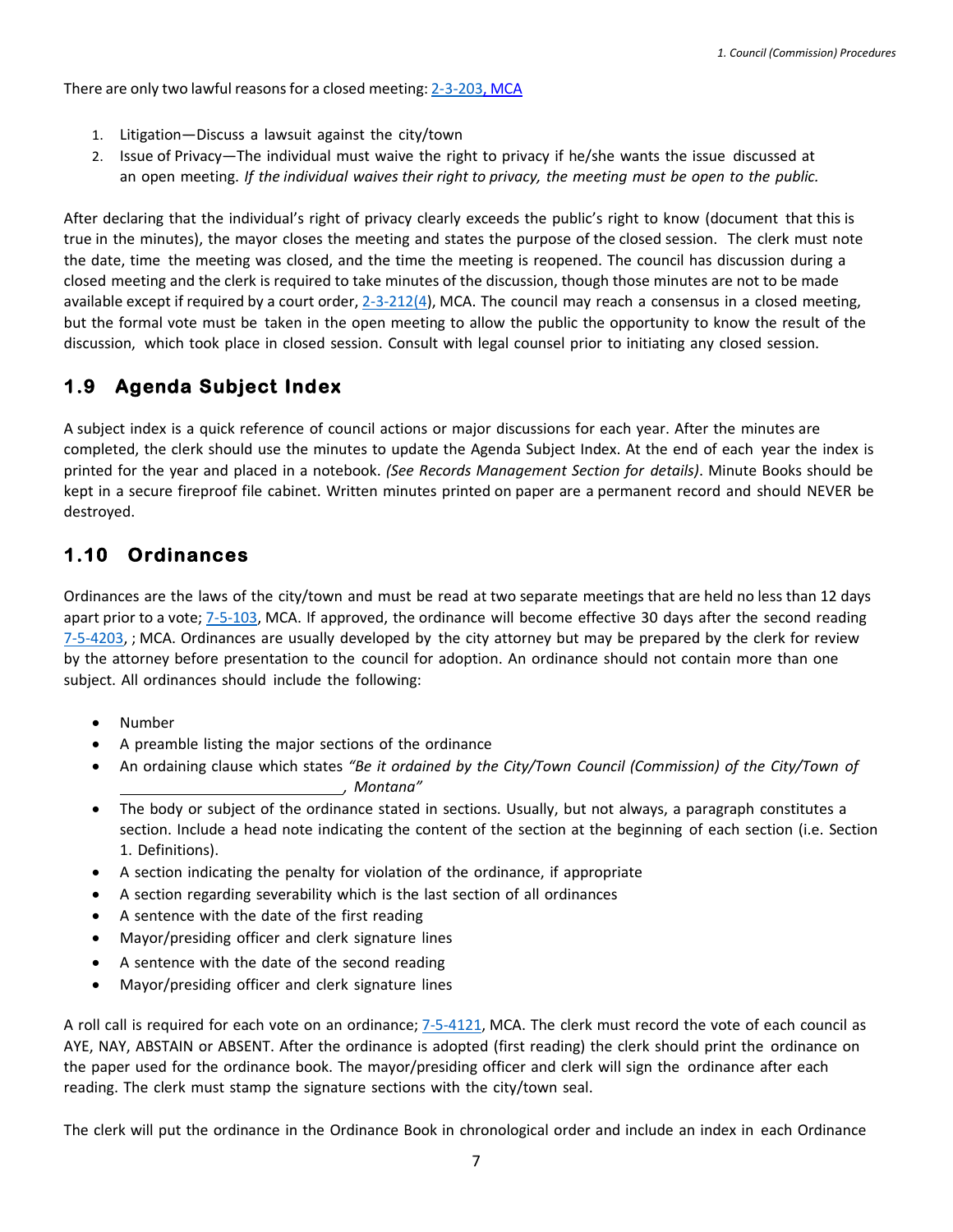Book. An index will be in the front of the Ordinance Book.

An ordinance can only be amended or repealed by an ordinance. An ordinance which amends another ordinance should state the entire section being amended. An amending ordinance should not merely state that a sentence is added or that a word is changed in as particular line of a sentence. In such a case, the entire section should be stated with the sentence added and the word changed. The amending ordinance must also be filed chronologically in the Ordinance Book.

## **1.11 Codification of Ordinances**

The clerk will codify or cause to be codified the ordinance as soon as possible into the City/Town Code Book and thereafter every five years, as required by law [7-5-107,](https://leg.mt.gov/bills/mca/title_0070/chapter_0050/part_0010/section_0070/0070-0050-0010-0070.html) MCA. Ordinances are a permanent record and should NEVER be destroyed. If the ordinance is amending a previous ordinance, update the existing code in the code book to reflect the amendments. If the ordinance is new, determine which Code Book chapter is appropriate for the new ordinance.

A clear format for the City/Town code book makes the codes easy to reference. The standard format is to start a new page with the chapter and section number such as "Chapter 8.04". Next, include the title of the code such as "NUISANCE AND VICIOUS ANIMALS". Codes typically are made up of a number of sections that address individual parts of the larger topic such as "Number of Dogs", "Nuisance Animals" and "Vicious Animals." Include a list of all the sections that make up the code with the corresponding code number and title. Finally, include the full language of the individual codes in order.

## **1.12 Emergency Ordinances**

Sometimes it is necessary that an emergency ordinance be passed to protect the public health or safety. An emergency ordinance is effective upon passage of the first reading and shall remain effective for no more than 90 days.

## **1.13 How to Write an Ordinance**

See MC[A 7-5-102](https://leg.mt.gov/bills/mca/title_0070/chapter_0050/part_0010/sections_index.html) through 7-5-140 for legal requirements for the construction of Ordinances. The following steps will also serve as a guide:

- 1. **Determine the purpose of the ordinance**. Usually, the need for an ordinance is in response to a specific need of the city/town. Give careful consideration to the purpose of the ordinance in order to develop an ordinance that adequately addresses the city/town's needs.
- 2. **List all points that need to be covered** in the ordinance. After the purpose of the ordinance is determined, think of all aspects of the issue that will have to be covered to address the problem.
- 3. **Research the different points.** This may be research into the extent of the issue within the community. Other municipalities are a good source of information if they have dealt with a similar problem through an ordinance that may be adapted to the situation. Check with the League of Cities and Towns or MSU Extension Local Government Center for information. There is a clerk list serve that is often utilized for the gathering of such information.
- 4. **Write a first draft of the ordinance.** The draft should cover each of the points that have been determined to be included in the ordinance. The ordinance should address only one general subject area. Use simple language that everyone will understand. Include a definition section for technical terms. Refer to ordinances that have been previously adopted for examples of form.
- 5. **Review each sentence carefully.** Does it make sense? Are there typos? Is the meaning clear and not subject to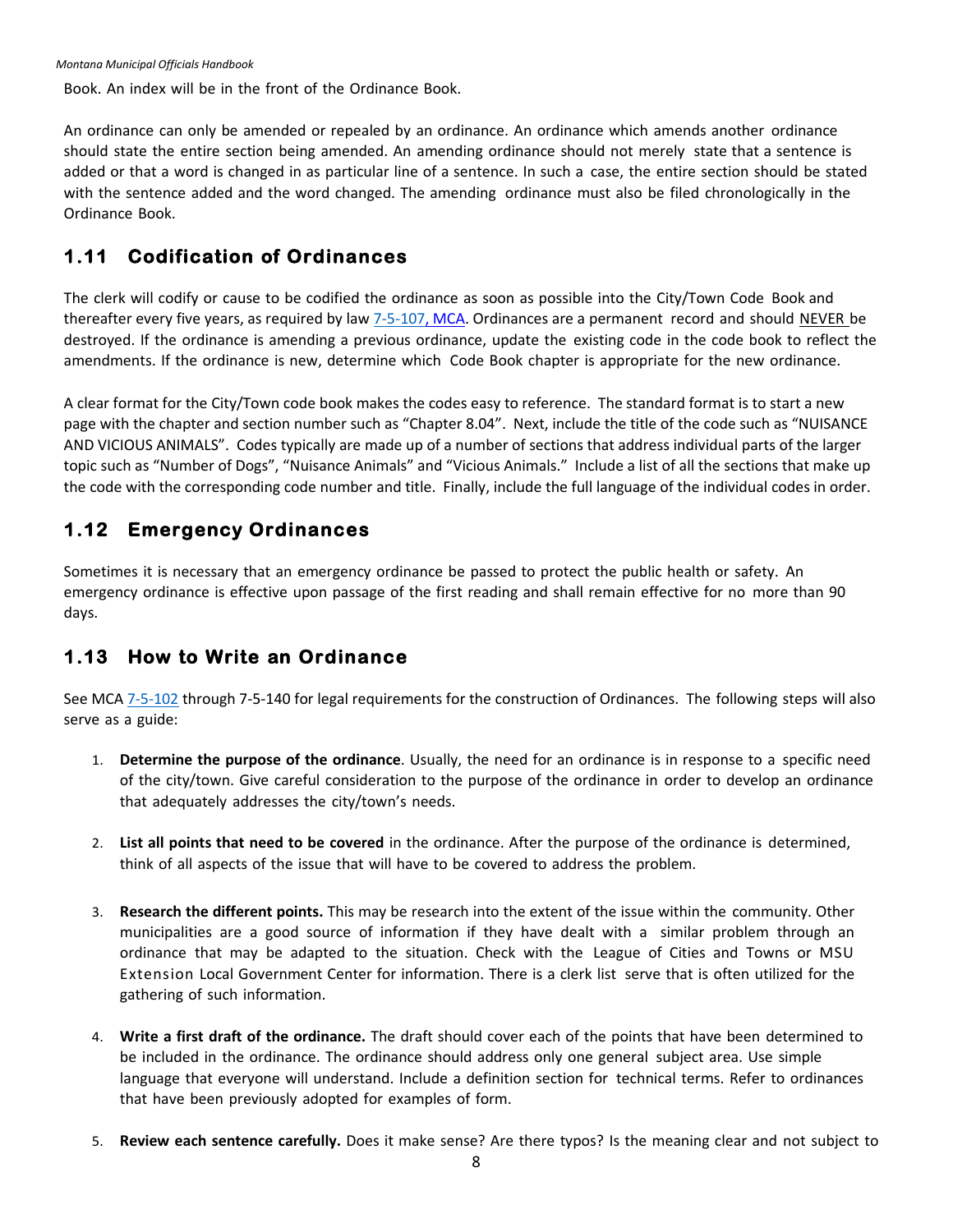misinterpretation? Have the penalty and enforcement procedures been stated?

- 6. **Review the ordinance as a whole.** Does the draft address all the points necessary to deal with the issue? Does it follow the requirements of form used by the city/town? It is clear and easily understood.
- 7. **Have the city attorney review** the final draft.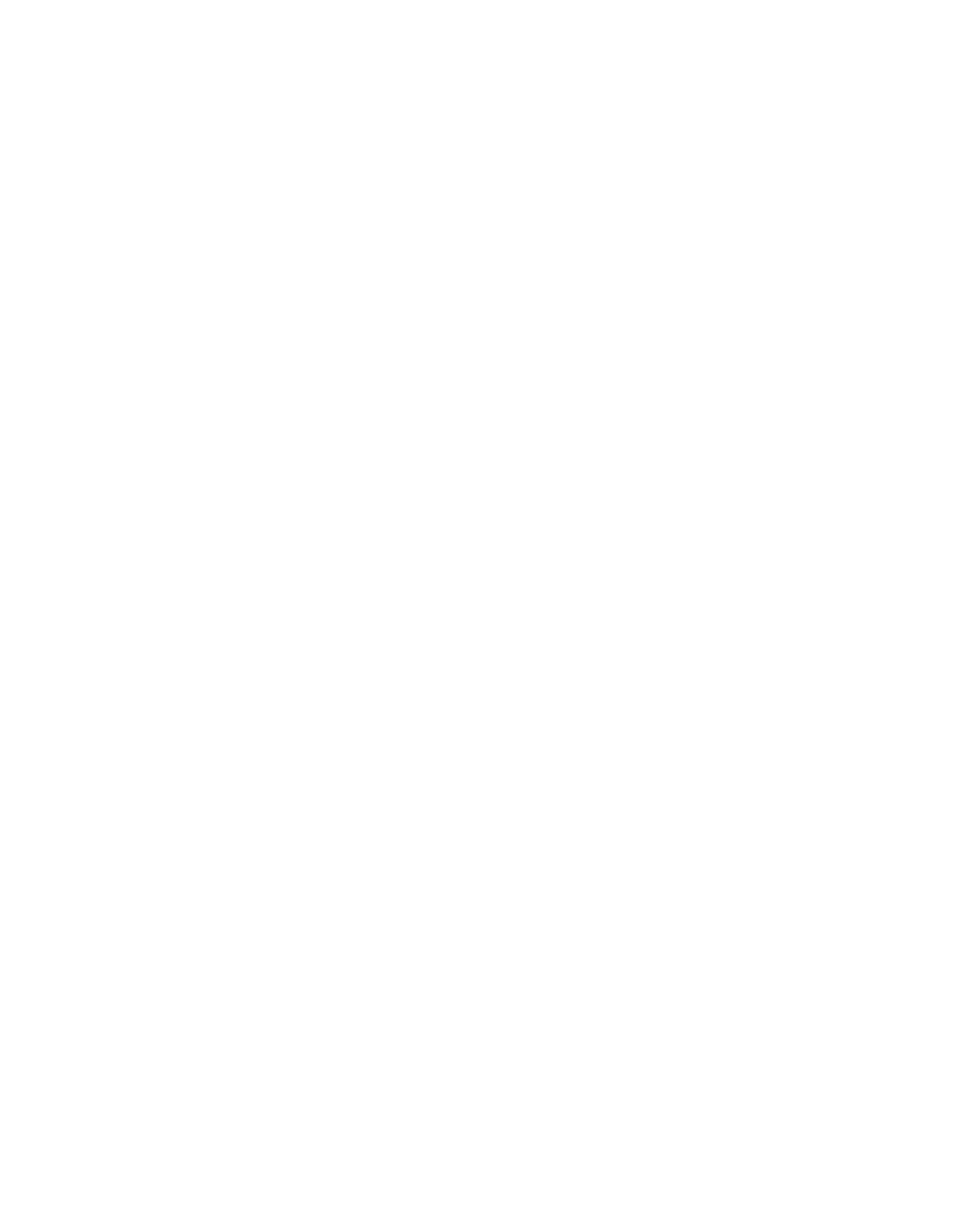## **SAMPLEORDINACE**

#### **ORDINANCE NO. 205**

AN ORDINANCE DEFINING WEEDS, ESTABLISHING THE DUTY OF A PROPERTY OWNER TO REMOVE WEEDS, AUTHORIZING THE CITY/TOWN TO CUT WEEDS AND CHARGE THE OWNER, AND PROVIDING PENALTIES.

BE IT ORDAINED BY THE CITY/TOWN COUNCIL (COMMISSION) OF THE CITY/TOWN OF , MONTANA:

**Section 1. Definitions.** For the purpose of this chapter, the following words and phrases shall have the meanings respectively ascribed to them by this section:

*Weeds:* includes all vegetable growth that is unsightly, troublesome, useless, or noxious. It shall include all weeds and vegetable growth that has been declared noxious, destructive and detrimental to the agricultural interest or any similar unwanted vegetation or grass over eight inches (8") in height as determined by city/town employees.

**Section 2. Cutting or Removing Required.** Owner or owners of any lot, place or area within the c/Town, or agent of such owner or owners, are hereby required to cut or remove all weeds from said property under their control and one---half (½) of any road or street abutting said property. It shall be the duty of the owner, or owners, or agent of such owner or owners to maintain their property so that it shall not be considered a fire hazard, or a public or private nuisance.

**Section 3. Violation and Procedure in Case of Noncompliance.** Where a complaint has been made or the City/Town of  $\Box$  has reason to believe, after inspection, that weeds, as defined herein, are present upon a person's land within the city/town limits of the city/town of

, in violation of the law, the owner, owners or agent of the owner or owners must be notified by mail, telephone, or in person, of the complaint or condition.

### The notice must specify:

- a. the complaint or condition that is in violation of the law;
- b. the geographic location of the area of noncompliance, by legal description or other reasonably identifiable description;
- c. measures needed in order to comply with the law;
- d. a reasonable period of time, but not more than ten (ten) days from the date of such notice in which compliance procedures must be initiated;
- e. the right of the person to request, within said ten (10) day time period, an informal hearing with the city/town officer, employee, or agent providing such notice. If such a request is made, it shall not extend the ten (10) day time period within which compliance procedures must be initiated.

If corrective action is not taken within the ten (10) day period, the city/town may forthwith enter upon the property and institute appropriate control measures. In such case, the city/town shall submit a bill to the owner or owners, or agent of the owner or owners in the amount of \$125.00 per hour with a minimum charge of \$250.00. Bills must specify and order a payment due date of thirty (30) days from the date the bill is sent. If the amount billed is not paid when due, the city/town shall proceed in any lawful manner to collect the amount billed.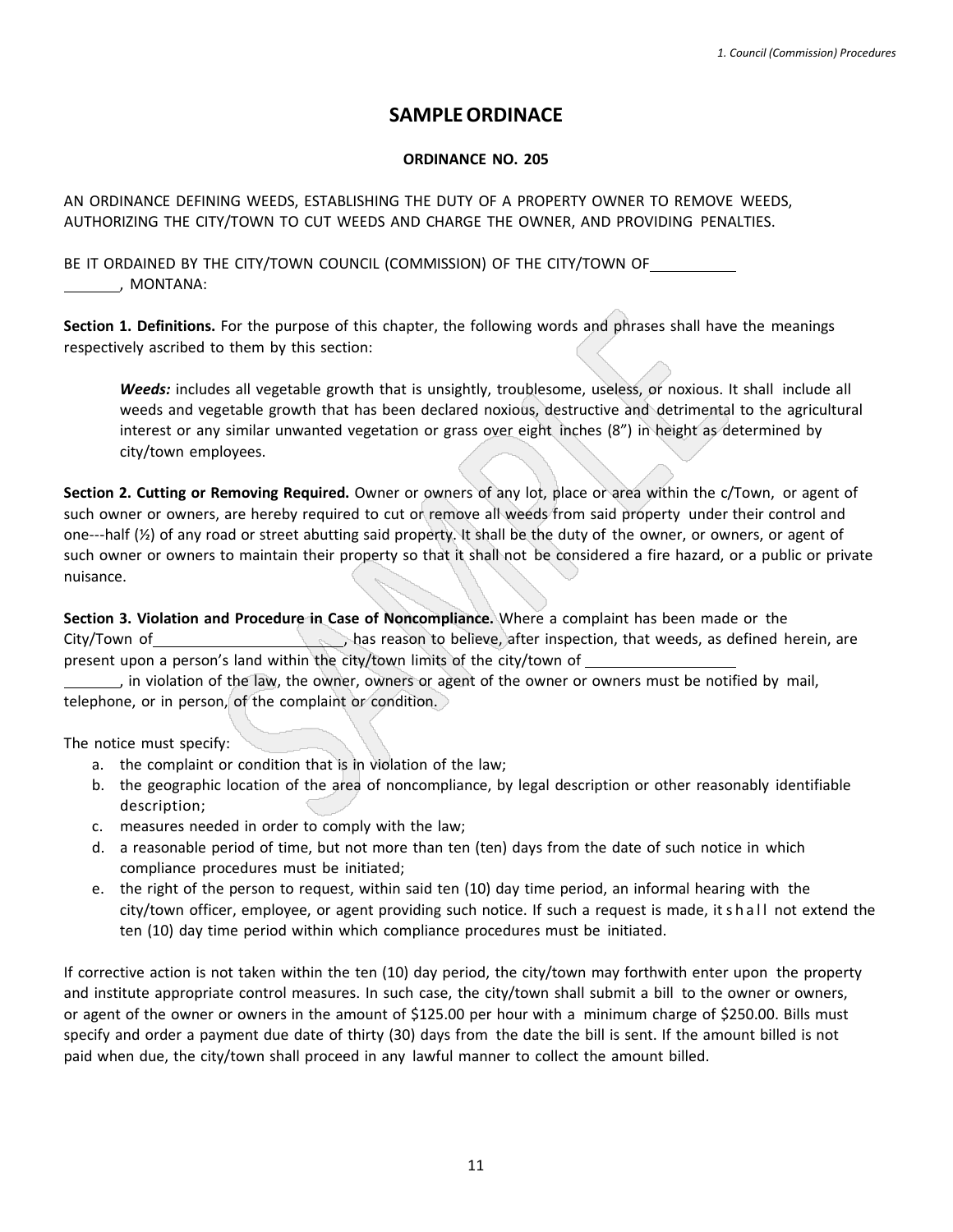**Section 4. Disposition of Monies Received by city/town**. All money received for payment of the cutting or removal of weeds by city/town maintenance department shall go into the General Fund.

**Section 5. Penalties.** Any person violating any of the provisions of this chapter shall, upon conviction thereof, be punishable as provided in Section 1.08.010 of the City/Town Code.

**Section 10 Severability.** If any section, subsection, sentence, clause, phrase or word of this ordinance is for any reason held to be invalid or unconstitutional, such decision shall not affect the validity of the remaining portions of this ordinance . The Council (Commission) hereby declares that it would have passed this ordinance and each section, subsection, sentence, clause, phrase, and words thereof, irrespective of the fact that any one or more sections, subsections, sentences, clauses, phrases or words have been declared invalid or unconstitutional, and if for any reason any provisions of this ordinance should be declared invalid or unconstitutional, then the remaining ordinance provision will be in full force and effect.

⌒

| Mayor/Presiding Officer<br>Attest:<br>, City/Town Clerk<br>FINALLY passed and approved by the Council (Commission) of the City/Town of____________ |  |
|----------------------------------------------------------------------------------------------------------------------------------------------------|--|
|                                                                                                                                                    |  |
|                                                                                                                                                    |  |
|                                                                                                                                                    |  |
|                                                                                                                                                    |  |
|                                                                                                                                                    |  |
|                                                                                                                                                    |  |
|                                                                                                                                                    |  |
|                                                                                                                                                    |  |
|                                                                                                                                                    |  |
|                                                                                                                                                    |  |
|                                                                                                                                                    |  |
|                                                                                                                                                    |  |
|                                                                                                                                                    |  |
|                                                                                                                                                    |  |
|                                                                                                                                                    |  |
| , Montana this ____________day of ____                                                                                                             |  |

, Mayor/Presiding Officer

Attest:

, City/Town Clerk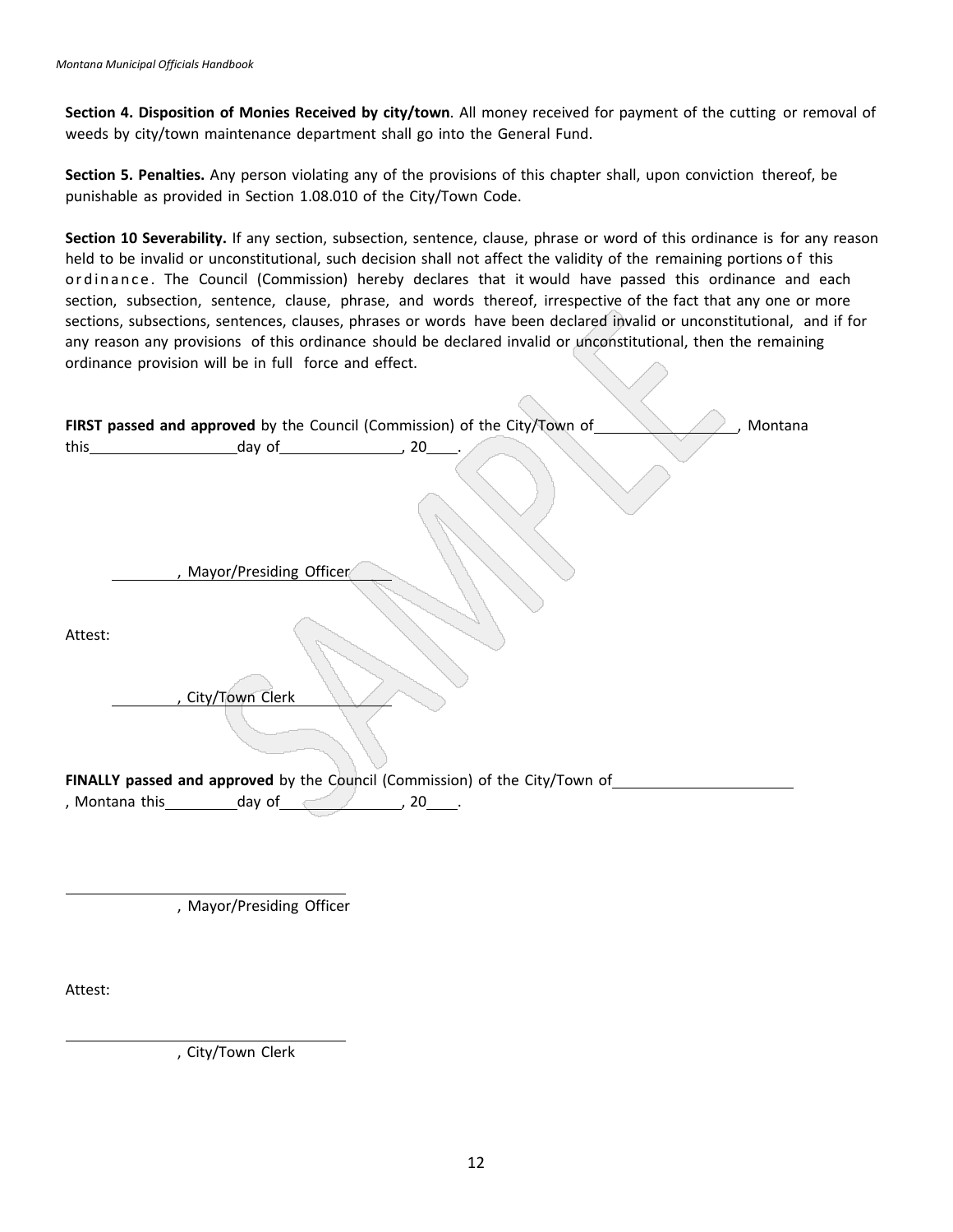# **1.14 Resolutions**

A resolution is not law but usually sets policy for the city or town government. There are resolutions that set budgets, tax and special assessment levies, water and sewer rates and fees, personnel policies, rules for use of city/town property and for applying for grants. There are resolutions used as proclamations to honor people or organizations for outstanding service or accomplishments. Most resolutions are prepared by the clerk. Resolutions require only one reading and become effective immediately upon passage or at the time specified in the resolution. A resolution should not contain more than one subject. The wording of the resolution is drawn up in the same fashion as an ordinance and should include the following:

- Number
- Preamble stating the reason for the resolution
- Clause or clauses that explain the need, list pertinent statutes, etc. Each clause begins with "WHEREAS, ……".
- A resolving clause which states *"Be it resolved by the City/Town Council (Commission) of the City/Town , Montana"*
- The body of the resolution
- A statement indicating the effective date of the resolution
- A sentence with the date of passage
- Mayor/presiding officer and clerk signature lines

A roll call is required for each vote on a resolution. The clerk must record the vote of each council as AYE, NAY, ABSTAIN, or ABSENT. After the resolution is adopted, the clerk should print the resolution on the paper used for the Resolution Book. The mayor and clerk will sign the resolution and the clerk will stamp the signature section with the city/town seal.

A resolution can only be amended or repealed by a resolution. A resolution which amends another resolution should state the entire section being amended. An amending resolution should not merely state that a sentence is added or that a word is changed in as particular line of a sentence. In such a case, the entire section should be stated with the sentence added and the word changed. Resolutions are permanent records and should NEVER be destroyed.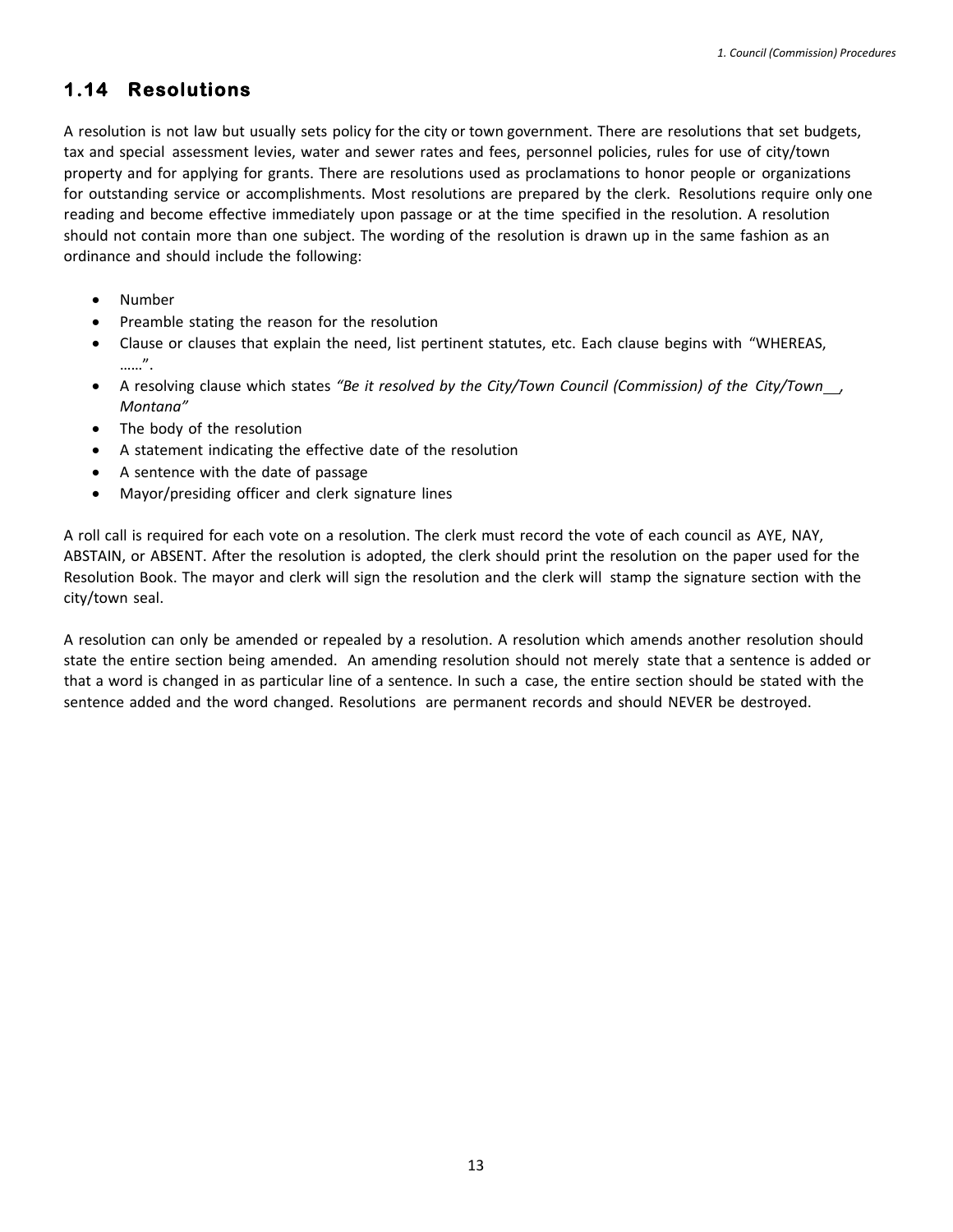### **SAMPLERESOLUTION**

**CITY/TOWN OF**

#### **RESOLUTION NO. 14**

A RESOLUTION AMENDING SECTION 1 OF RESOLUTION NO. 210 ENTITLTED "A RESOLUTION ESTABLISHING POLICIES IN REVIEWING AND GRANTING APPLICATIONS OF INDIVIDUALS OR GROUPS DESIRING TO UTILIZE CITY/TOWN--- OWNED PROPERTY".

WHEREAS, the City/Town Council (Commission) has determined that it is in the best interest of the City/Town of to require special events insurance coverage for events held in city/town parks,

NOW, THEREFORE BE IT RESOLVED BY THE CITY/TOWN COUNCIL (COMMISSION) OF THE CITY/TOWN OF , MONTANA THAT SECTION 1 OF RESOLUTION NO. 210 BE AMENDED AS FOLLOWS:

8) The User (Permitee) shall indemnify the CITY/TOWN and hold it harmless from and against all claims, damages, losses and expenses arising out of or resulting from the USER's (Permitee's) negligent acts or omissions.

The USER (Permitee) shall carry Special Events Insurance liability insurance in the amount of Seven Hundred and Fifty Thousand and No/100 Dollars (\$750,000) for each accident, and One Million Five Hundred Thousand and no/100 Dollars (\$1,500,000) aggregate MCA Section 2-9-108(1) (1997).

Prior to USE, the USER (Permitee) shall provide the CITY/TOWN a Certificate of Insurance made out to the City/Town of and naming the City/Town of the state of the case of the state of the case of the case of the case of the state of the state of the state of the state of the state of the state of the state of the state of the state of

PASSED AND APPROVED by the city/town council (commission) and approved by the Mayor/Presiding Officer this day of  $\sim$  , 20

, Mayor/Presiding Officer

Attest:

, City/Town Clerk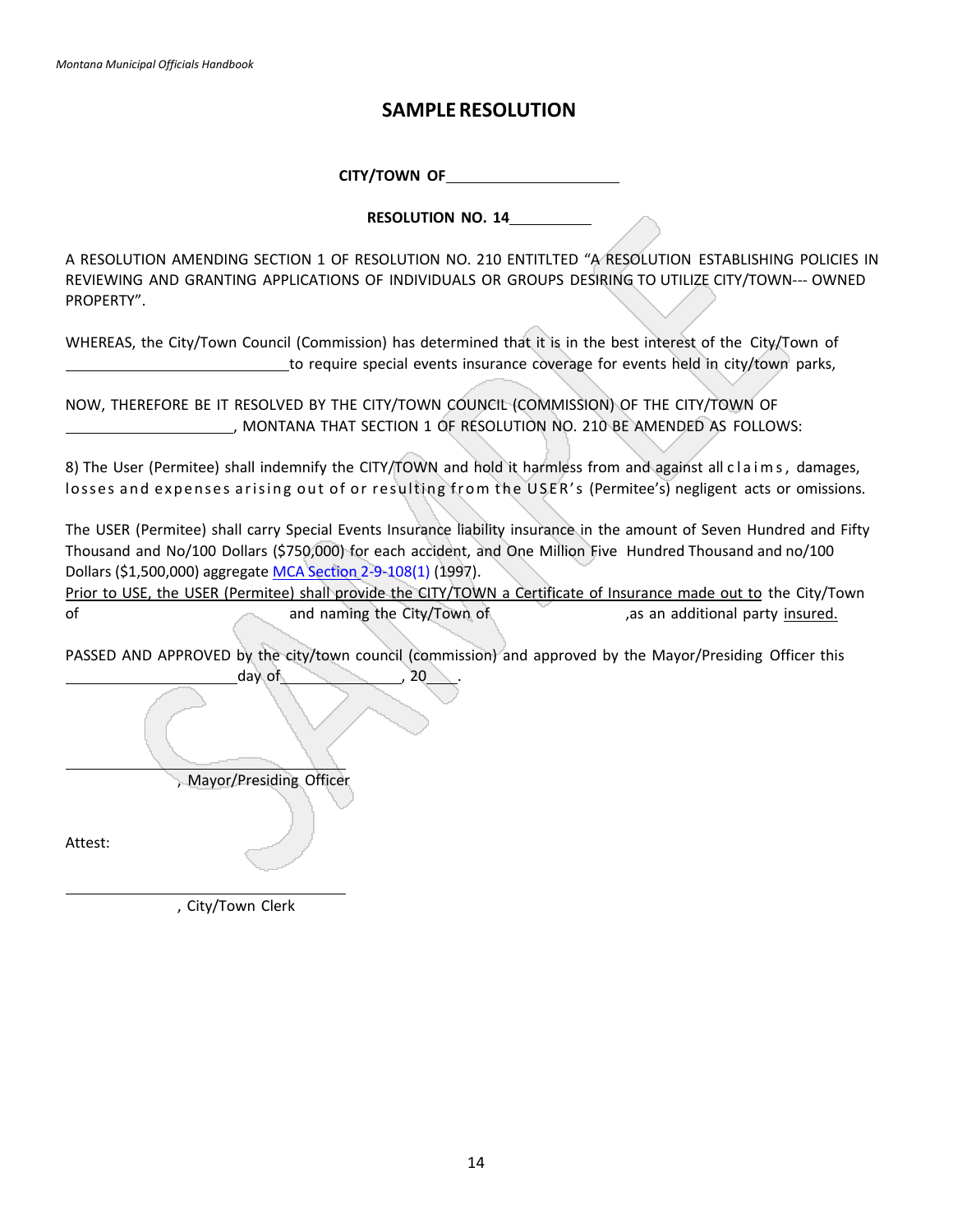# **1.15 Public Hearings**

A Public Hearing is an open consideration within a regular meeting or a special meeting of the city/town council for which special notice has been given and may be required. During a hearing a resident, citizen or concerned individual may present protests or offer support for the subject under consideration.

Public hearings may be required by law. For example, public hearings are required for utility rate increases, annexations and other land use issues. The council may also decide to hold a public hearing to gather community input on a local issue of concern to the council. Also, some funding agencies require public hearings as part of the application process.

The council usually sets the date, time and place for a public hearing. The clerk prepares the notice that must be published, posted, or mailed depending upon the legal requirements for the notice. The Notice includes:

- Heading— "Notice of Public Hearing"
- Purpose of the hearing
- Time, date and location of the hearing
- Statement "At that time oral and written testimony for and against the request will be heard by the council."
- Contact for more information—name, phone number, address
- Clerk's name and title (can also use mayor's name and title)

Publish the notice according to [7-1-4127,](https://leg.mt.gov/bills/mca/title_0070/chapter_0010/part_0410/section_0270/0070-0010-0410-0270.html) MCA, or other specific statutes, e.g. water and sewer rate changes. Mail notices according to [7-1-4129,](https://leg.mt.gov/bills/mca/title_0070/chapter_0010/part_0410/section_0290/0070-0010-0410-0290.html) MCA. Always check the law for accuracy prior to publishing the notice. After publication or mailing of notices, the clerk will prepare an Affidavit of both Publication and Mailing. Include the notice and the affidavit in the file relating to the hearing. The clerk must post the hearing notice on the city/town posting board.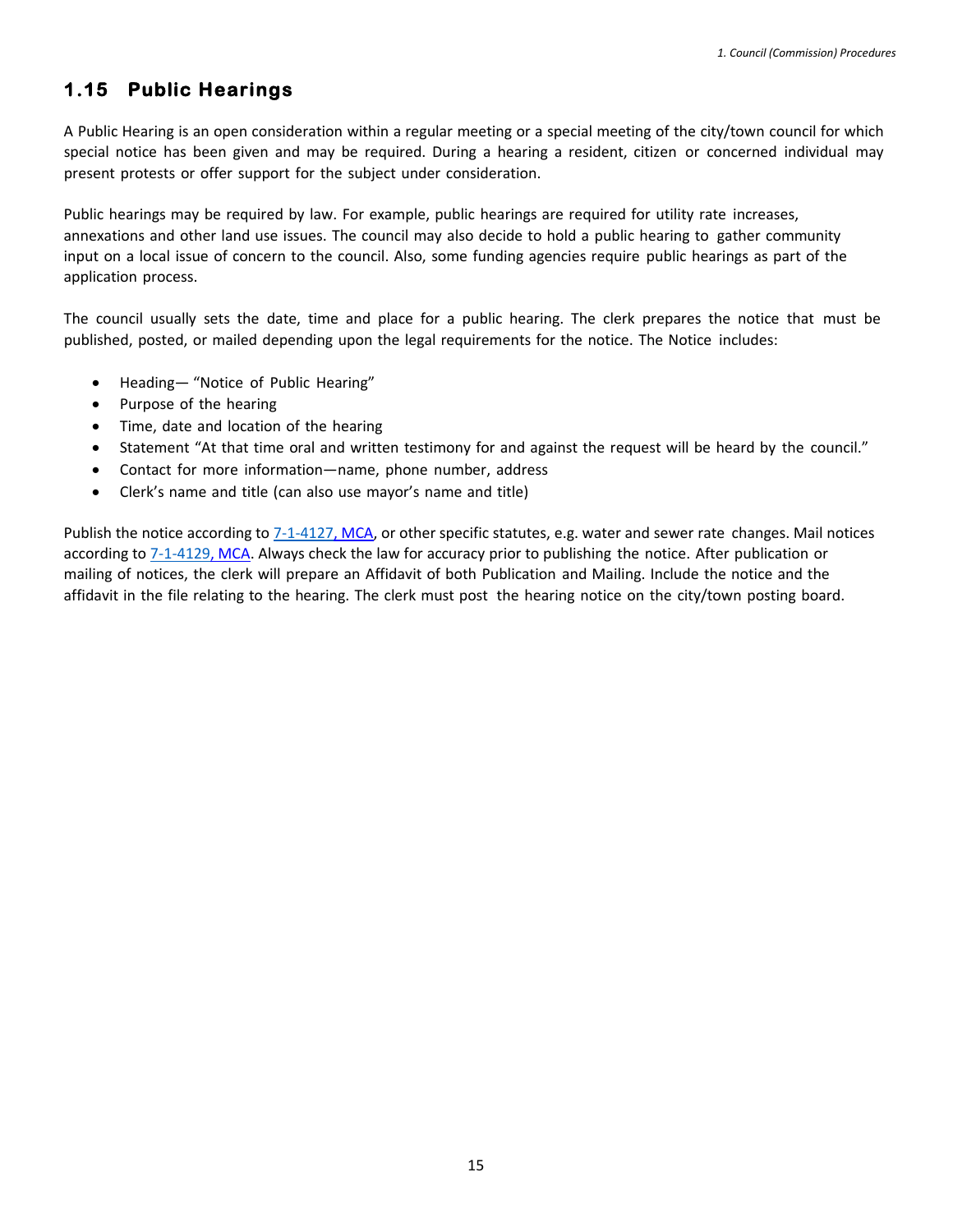## **SAMPLE PUBLIC HEARING CHECKLIST**

| $\Box$ Prepare notice for publication or mailing                                                                            |                                                                                                                                                                                                                                                                                                                                                                                                                                                                                                                                                                                                                                       |
|-----------------------------------------------------------------------------------------------------------------------------|---------------------------------------------------------------------------------------------------------------------------------------------------------------------------------------------------------------------------------------------------------------------------------------------------------------------------------------------------------------------------------------------------------------------------------------------------------------------------------------------------------------------------------------------------------------------------------------------------------------------------------------|
| $\Box$ Email Notice to the newspaper                                                                                        |                                                                                                                                                                                                                                                                                                                                                                                                                                                                                                                                                                                                                                       |
|                                                                                                                             |                                                                                                                                                                                                                                                                                                                                                                                                                                                                                                                                                                                                                                       |
| Date to be                                                                                                                  |                                                                                                                                                                                                                                                                                                                                                                                                                                                                                                                                                                                                                                       |
| □ Send copy of notice to mailing list. Date mailed                                                                          |                                                                                                                                                                                                                                                                                                                                                                                                                                                                                                                                                                                                                                       |
| □ Prepare Affidavit of _____________________publication                                                                     | mailing                                                                                                                                                                                                                                                                                                                                                                                                                                                                                                                                                                                                                               |
| □ Post Notice on bulletin Board. Date posted                                                                                |                                                                                                                                                                                                                                                                                                                                                                                                                                                                                                                                                                                                                                       |
| $\Box$ Include copy of notice in council packets                                                                            |                                                                                                                                                                                                                                                                                                                                                                                                                                                                                                                                                                                                                                       |
| STATE OF MONTANA, }<br>SS.                                                                                                  | AFFIDAVIT OF PUBLICATION                                                                                                                                                                                                                                                                                                                                                                                                                                                                                                                                                                                                              |
| County of <b>County of County of</b>                                                                                        |                                                                                                                                                                                                                                                                                                                                                                                                                                                                                                                                                                                                                                       |
|                                                                                                                             | JANE SMITH, being duly sworn, deposes and says that $\sqrt{ }$ she is a citizen of the United States and a resident of<br>said county; that $\leq$ she is and was at the time of publishing, over the age of twenty---one (21)<br>years; that xx she is not interested in the matter to which the annexed notice refers to and is in no way disqualified from<br>testifying therein; that on the Thirty first day of January, and the seventh day of February, 2008 she published correct<br>and true copies of the annexed NOTICE in the local newspaper, the (name of newspaper), in the City/Town of<br>County of <b>County</b> of |
| State of Montana.                                                                                                           |                                                                                                                                                                                                                                                                                                                                                                                                                                                                                                                                                                                                                                       |
| Jane Smith, MMC/CPFA City/Town<br>Clerk/Treasurer                                                                           |                                                                                                                                                                                                                                                                                                                                                                                                                                                                                                                                                                                                                                       |
| Subscribed and sworn to before me this _______ day of _____________________, 20_____.                                       |                                                                                                                                                                                                                                                                                                                                                                                                                                                                                                                                                                                                                                       |
| Notary Public for the State of Montana                                                                                      |                                                                                                                                                                                                                                                                                                                                                                                                                                                                                                                                                                                                                                       |
| <u> 1980 - Johann Barn, amerikan bestemanns og forskellige og større og større og større og større og s</u><br>Printed Name |                                                                                                                                                                                                                                                                                                                                                                                                                                                                                                                                                                                                                                       |
|                                                                                                                             |                                                                                                                                                                                                                                                                                                                                                                                                                                                                                                                                                                                                                                       |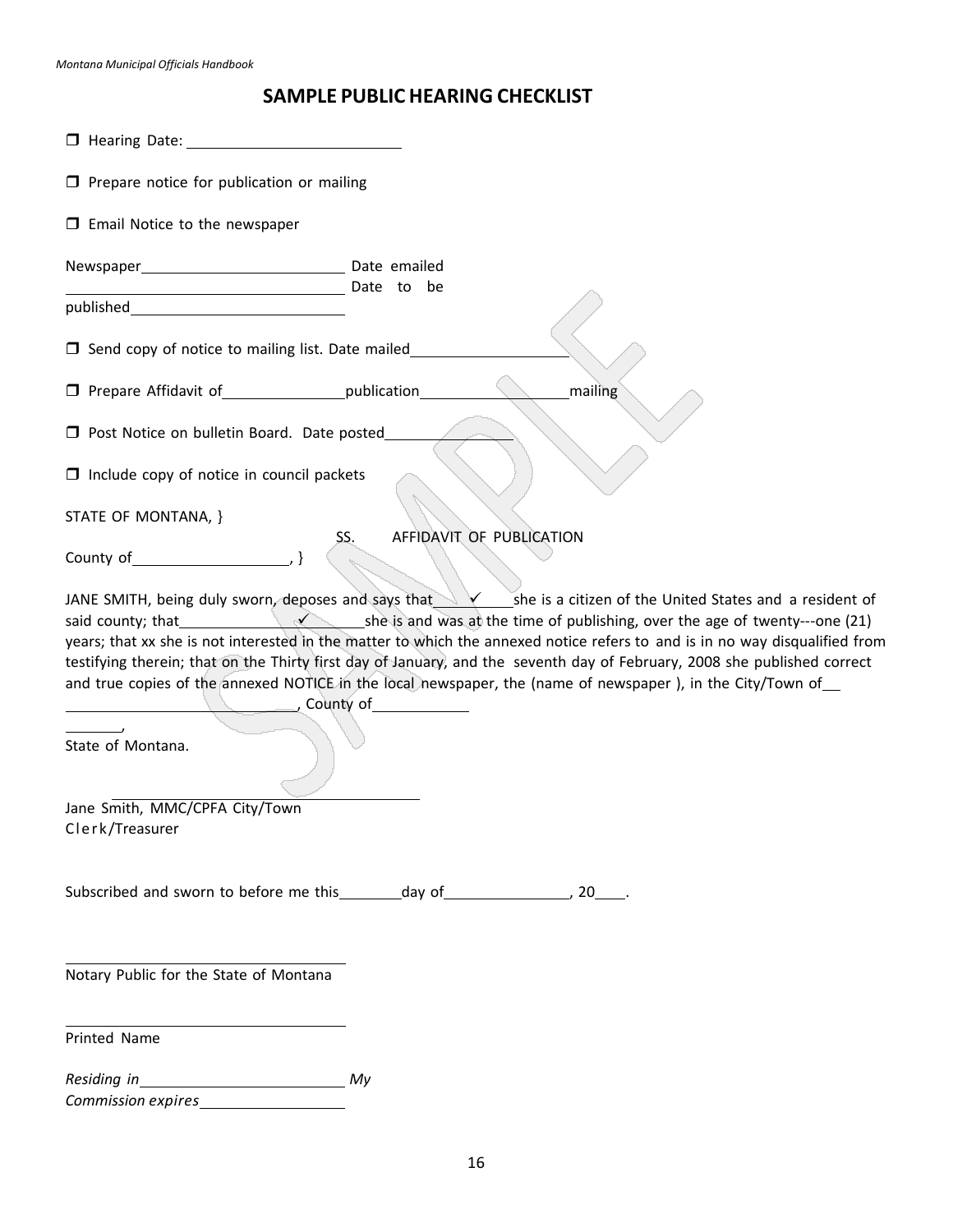### **CITY/TOWN OF NOTICE OF PUBLIC HEARING**

#### **WATER BASE RATE**

NOTICE IS HEREBY GIVEN THAT A PUBLIC HEARING WILL BE HELD AT THE COUNCIL CHAMBERS, CITY/TOWN HALL, 100 MAIN STREET, MONTANA ON (date) AT (time) , FOR THE PURPOSE OF INCREASING THE WATER BASE RATES \$4.50 PER MONTH IN INCREMENTS OF \$1.50 PER MONTH FOR THE NEXT THREE YEARS FOR THE CITY/TOWN OF **CONTAINA.** MONTANA.

THE NEW BASE RATES WILL BE AS FOLLOWS BEGINNING July 1, 2012, 2013 & 2014 :

| <b>BASE RATE 2012</b> |                   |                       |  |
|-----------------------|-------------------|-----------------------|--|
| <b>SIZE</b>           | <b>MULTIPLIER</b> | <b>EDU COST MONTH</b> |  |
| 0.5 INCH              |                   | 24.63                 |  |
| 1 INCH                | 1.79              | 44.09                 |  |
| <b>1.5 INCH</b>       | 4                 | 98.52                 |  |
| 2 INCH                | 7.14              | 175.86                |  |
| 3 INCH                | 16                | 394.08                |  |

| <b>BASE RATE 2013</b> |                   |                |
|-----------------------|-------------------|----------------|
| <b>SIZE</b>           | <b>MULTIPLIER</b> | EDU COST MONTH |
| 0.5 INCH              |                   | 26.13          |
| 1 INCH                | 1.79              | 46.77          |
| 1.5 INCH              | 4                 | 104.52         |
| 2 INCH                | 7.14              | 186.57         |
| 3 INCH                | 16                | 418.08         |
|                       |                   |                |

| <b>BASE RATE 2014</b> |                   |                       |
|-----------------------|-------------------|-----------------------|
| <b>SIZE</b>           | <b>MULTIPLIER</b> | <b>EDU COST MONTH</b> |
| 0.5 INCH              |                   | 27.63                 |
| 1 INCH                | 1.79              | 49.46                 |
| <b>1.5 INCH</b>       |                   | 110.52                |
| 2 INCH                | 7.14              | 197.28                |
| 3 INCH                | 16                | 442.08                |

FOR FURTHER INFORMATION CONTACT CITY/TOWN CLERK JANE SMITH AT CITY/TOWN HALL, 100 MAIN STREET, PO BOX 100, , MONTANA, TELEPHONE NUMBER 999---1111 BETWEEN THE HOURS OF 8:00 AM AND 12:00 NOON AND 1:00 PM AND 5:00 PM MONDAY THROUGH FRIDAY.

Jane Smith, MMC City/Town Clerk/Treasurer

*Publish April 23, April 30 and May 7, 2020*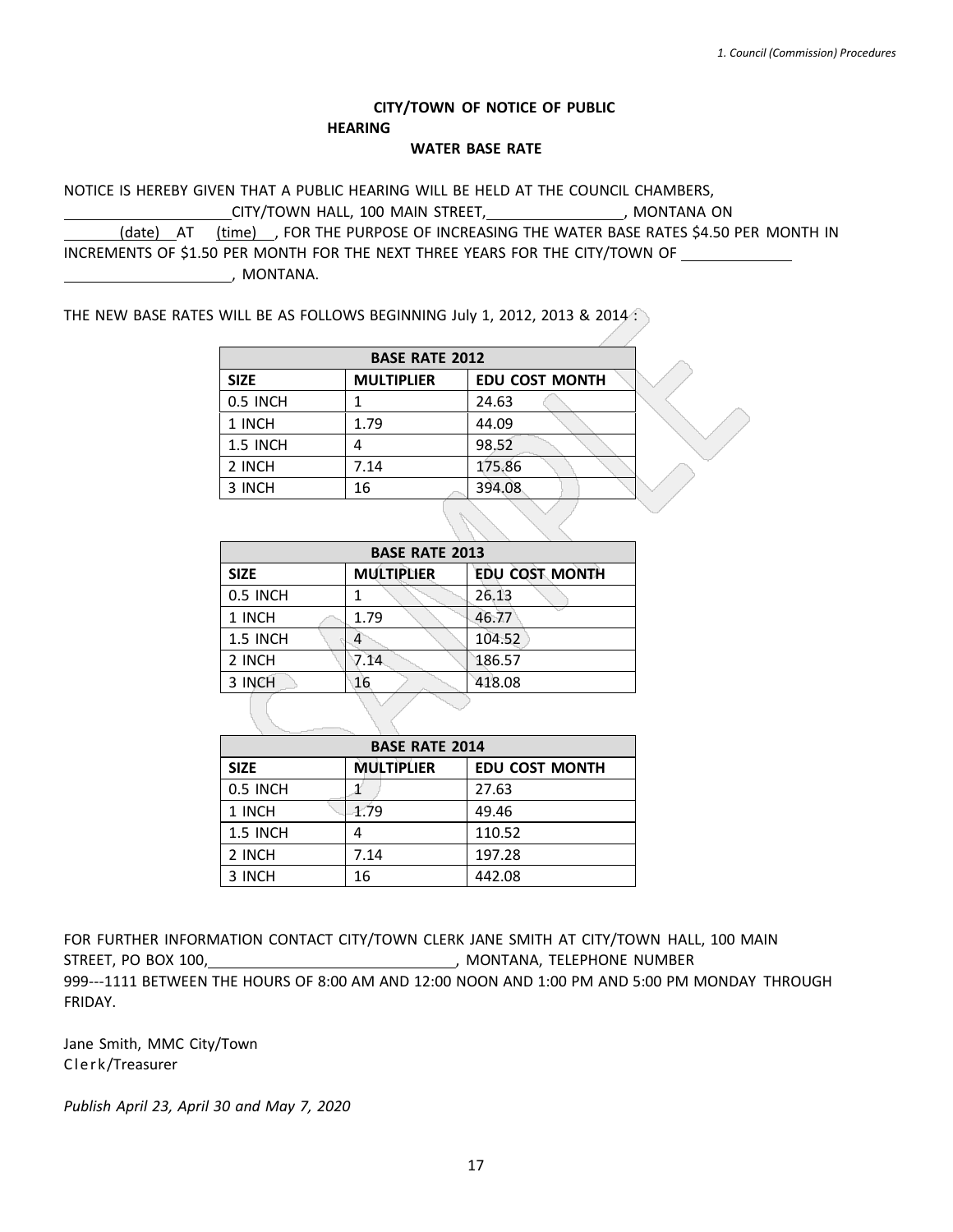## **1.16 Public Notice**

The purpose of a published notice is to keep the public informed and to meet the requirements of the open meeting and public participation laws.

*Examples: public hearings, project bids, special meetings, annexation, vacation of streets and alleys, budget, land use issues and others.*

A public notice must be published twice, with at least 6 days separating each publication [7-1-4127,](https://leg.mt.gov/bills/mca/title_0070/chapter_0010/part_0410/section_0270/0070-0010-0410-0270.html) MCA. The public notice (published, mailed or posted) must contain:

- Date, time and place of the hearing or other action
- A brief statement of the action to be taken
- The address and telephone number of the person who may be contacted for further information
- Any other information required by a specific section of state law (water/sewer rate increases, etc.)

Request an affidavit of publication from any newspaper in which a notice is published. The affidavit and a copy of the notice should be filed in the appropriate subject matter file. Always check the laws regarding any specifics required on certain subjects prior to publishing, mailing or posting any notice. If an error has occurred, one publication was missed, date or time error, etc., the hearing must be cancelled and rescheduled. The notice must again be published with new times.

The information to include on a public notice includes:

- Heading— "Notice of Public Hearing"
- Purpose of the hearing
- Time, date and location of the hearing
- Statement "*At that time oral and written testimony for and against the request will be heard by the city/town council.*"
- Contact for more information
- Clerk's name and title (can also use mayor's name and title)
- Publish dates

If the governing body of a municipality considers it advisable to regulate, establish, or change rates, charges or classifications imposed upon its customers, a hearing shall be held at a specified time and place. Notice of the hearing shall be published in the newspaper *three times* with at least 6 days separating each publicatio[n 69-7-111,](https://leg.mt.gov/bills/mca/title_0690/chapter_0070/part_0010/section_0110/0690-0070-0010-0110.html) MCA.

## **1.17 Elections**

The city/town may use mail ballot elections with concurrence of the county election administrator. The county clerk and recorder is the elections administrator for municipalities. The clerk reviews the mayor and council (commission) positions that are up for election with the elections administrator. The elections administrator takes care of all aspects of the city/town election. The city/town pays the expenses of the election. The clerk reminds the mayor and council (commission) of the election and which positions are up for election.

## **1.18 Oath of Office**

The clerk or any elected officer may administer the oath of office for the mayor and council. The oath of office should be administered prior to the first meeting or special meeting in January for those who were elected in November. The oath of office for municipal officers required by [7-1-4137,](https://leg.mt.gov/bills/mca/title_0070/chapter_0010/part_0410/section_0370/0070-0010-0410-0370.html) MCA is set forth at Article III, Section 3 of the Montana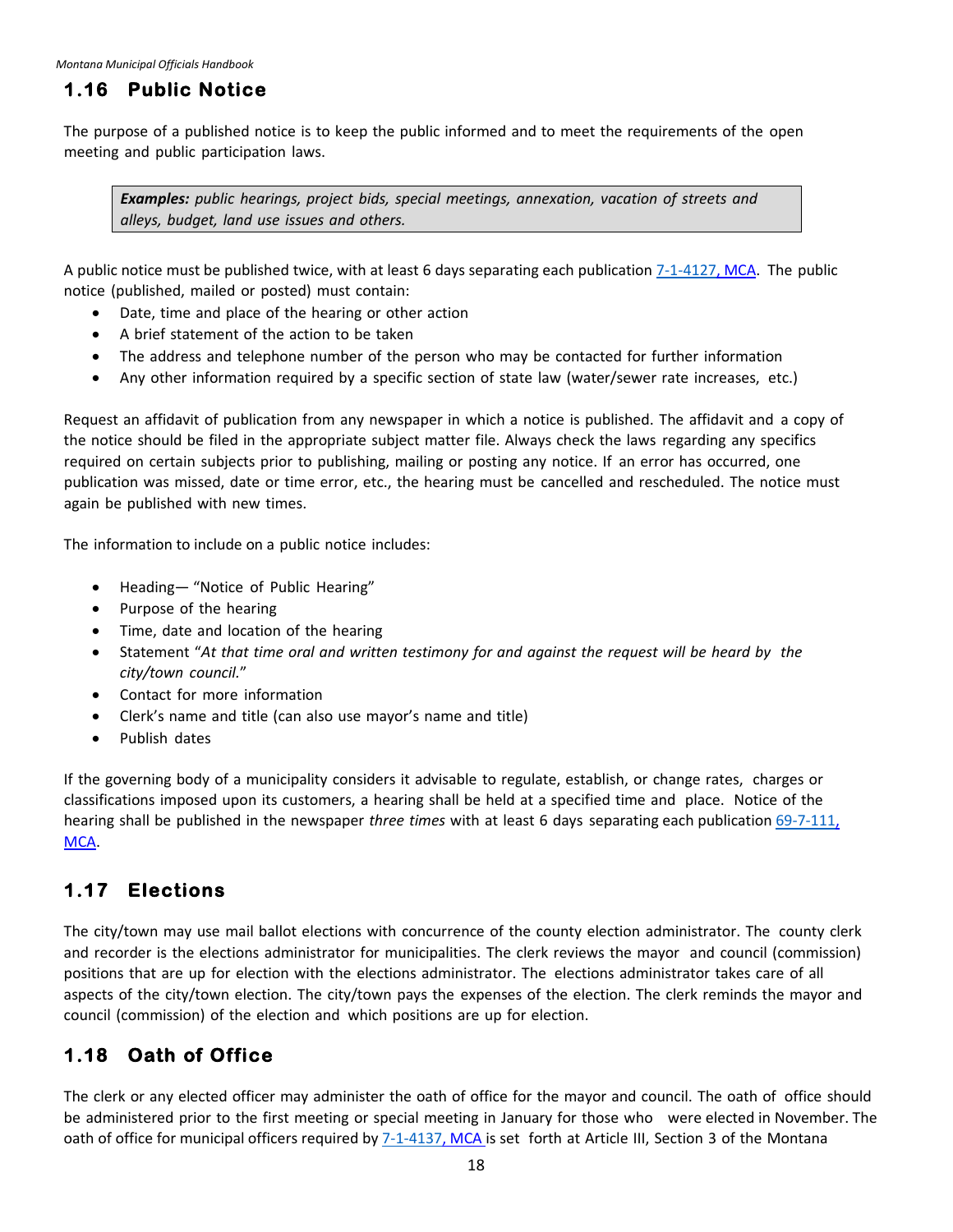Constitution and in Part I of this Handbook. No other oath is permitted. The clerk must file the oath of office with the county clerk and recorder and keep one copy in the city/town records.

## **1.19 Committees and Boards**

Except for committees of the council (e.g. budget committee) whose members are usually appointed by the council, the mayor appoints committee and board members with council approval. The clerk should:

- **Record membership**
	- o Keep track of the appointments to a committee or board.
	- o If necessary, advertise a vacancy on a committee or board. Keep a list of interested individuals. The mayor will review the list and appoint the member with council approval.
	- o The clerk usually notifies the individual of the appointment.
- **Give notice of meetings**
	- o Open meeting requirements apply to committees and boards.
	- o Notify committee or board members of meetings.
	- o Publish and post the meeting notices.
- **Attend and take minutes**
	- o Usually the clerk or deputy clerk will attend committee and board meetings to take minutes.
	- o Prepare the minutes as soon as possible after the meeting. When completed the minutes are provided to the committee members and placed in the appropriate file.
	- o Include a copy of committee and board meeting minutes in the council packet for the next meeting.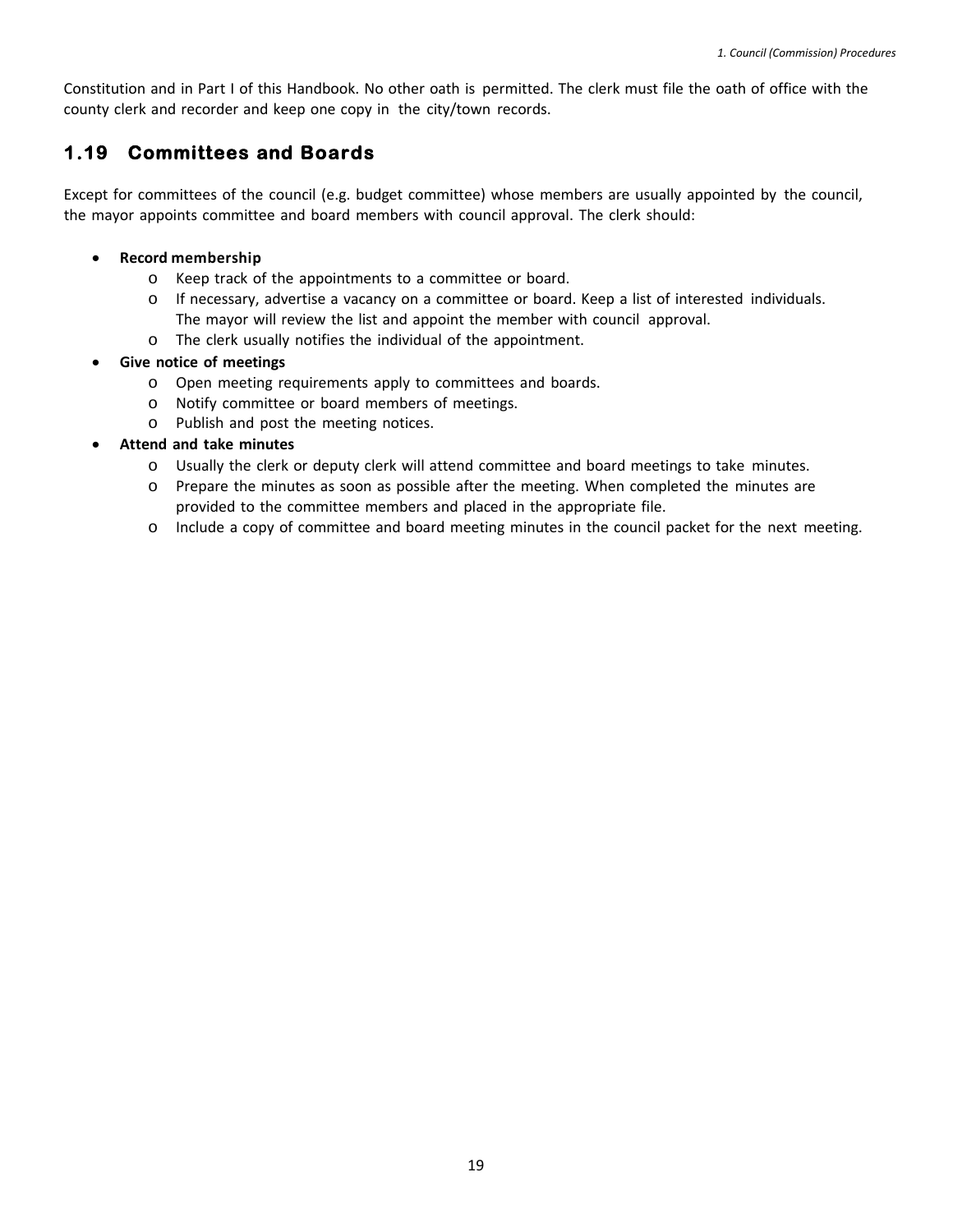# **CHAPTER II OTHER ADMINISTRATIVE DUTIES**

- 2.1 Newsletter
- 2.2 Contracts and Agreements
- 2.3 Bidding Procedures
- 2.4 Grants
- 2.5 Insurance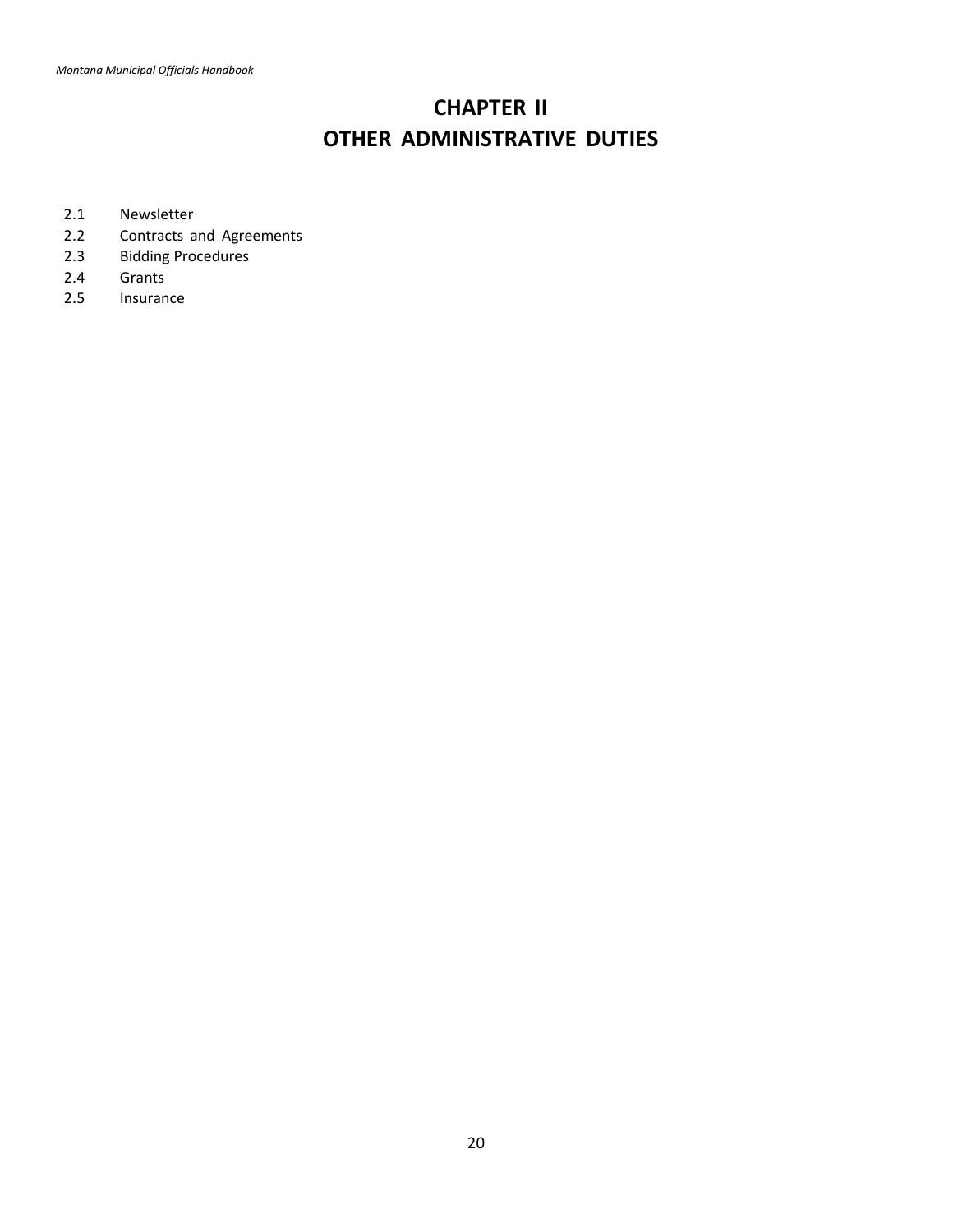## **2.1 Communicating with the Public**

The clerk may be asked by the mayor to prepare a quarterly (or another timeframe) newsletter or some other form of communication. Information may be gathered from the mayor and council members, city/town departments, the library, senior citizens center and other civic organizations. If preparing a newsletter, print mailing labels for the newsletter from the utility billing software. Place extra copies of the newsletter in a display rack in city/town hall, the library and post on the city/town website.

## **2.2 Contracts and Agreements**

Municipalities engage in contracts or formal agreements for a variety of services such as professional services, purchase of goods, construction of facilities, acquisition of property, inter---local agreements, and inter---governmental agreements. These contracts are written agreements that are binding on the parties involved. Contracts and agreements are usually prepared by the city attorney and *must be approved by the council for execution by the mayor.*

The clerk usually attests the signatures on the contract by signing and affixing the city/town seal and maintains the contract or agreement in the city/town records. The clerk monitors the contract by noting time frames and deadlines and offers reminders to those implementing the contract or agreement.

## **2.3 Bidding Procedures**

Competitive bid/proposals are required for any purchase in excess of \$80,000 [7-5-4302,](https://leg.mt.gov/bills/mca/title_0070/chapter_0050/part_0430/section_0020/0070-0050-0430-0020.html) MCA. Always check the statute for specifics. Advertise the bid/proposal in newspapers and include:

- Heading------------"Request for Proposals, "Invitation to Bid"
- Description of service or purchase
- Date and time the sealed bids must be received
- Name, address and phone number of the contact person
- Items to be included in the sealed bid proposal

Because there are specific requirements for water and sewer projects that must be followed, always check with the engineer, state, etc. to insure accuracy. Water and wastewater project bids should be maintained in the appropriate utility or project files.

The Clerk's office receives the bid or proposal, which must be in a sealed envelope, with the type of bid/proposal on the front (end loader bid, engineer proposal, etc.). Some bids/proposals are accompanied by a security deposit, such as a cashier's check, bond, etc. When received, the envelopes should be marked with a date and time stamp (or handwritten). Consider having the person who received the envelope add their initials next to the date and time stamp, so it is clear who received the bid in case the clerk is not available. The bid envelopes must not be opened when they are received, rather, they should be placed in the safe until the scheduled bid opening.

Give public notice of the date and time when the bids will be opened. All bids/proposals must be opened at a time and place specified in the notice. Attach the envelope to each bid. Staff will review the bid/proposal and report to the council and give their recommendation to the council. Only the council may select the winning bid/proposal for award of the contract.

The clerk notifies the successful bidder/proposer. Notify the unsuccessful bidders/proposers and return their deposits/bonds AFTER the successful bidder/proposer has signed a contract. Make a copy of the cashier check or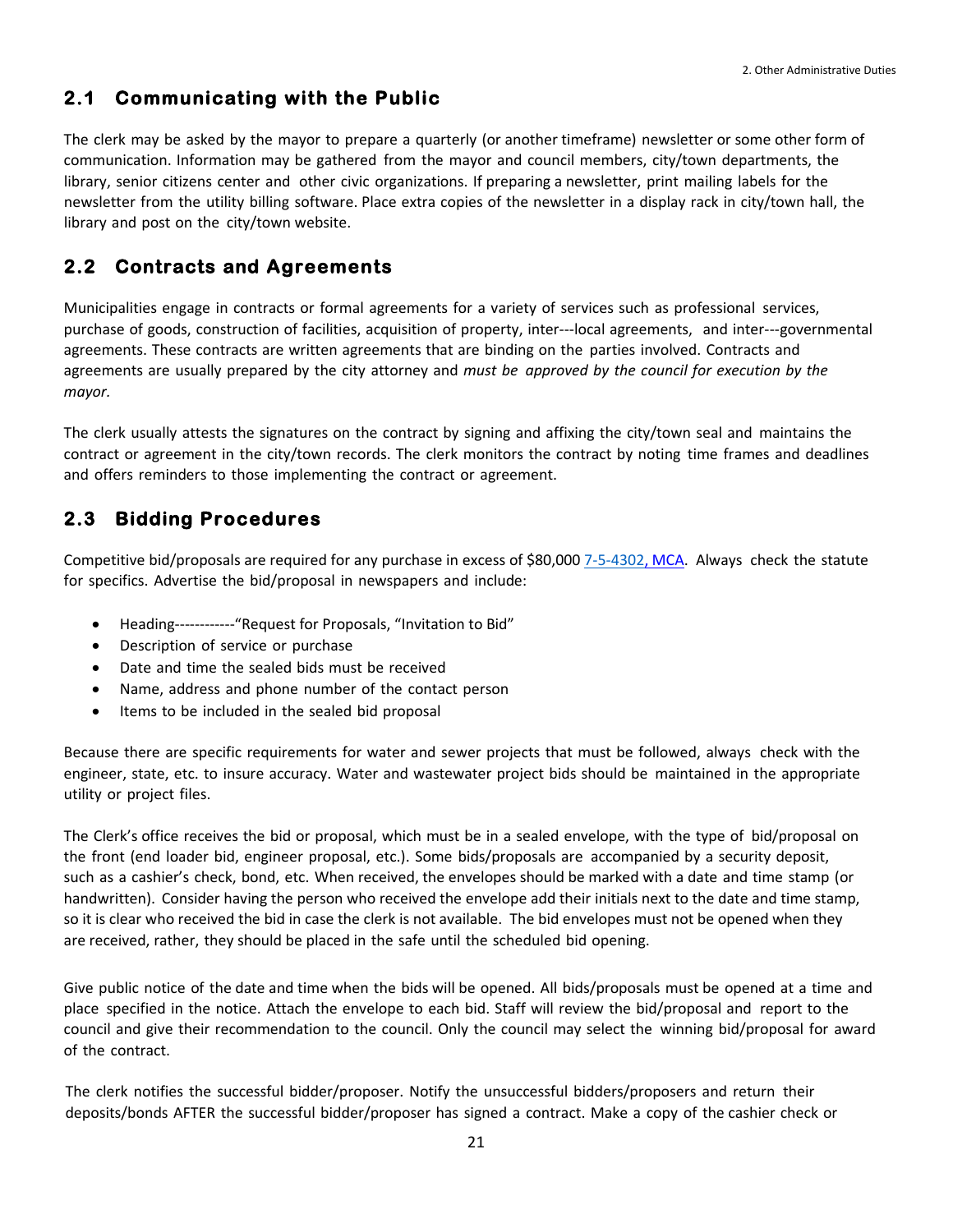#### *Montana Municipal Officials Handbook*

bond for the file prior to returning it to the unsuccessful bidder(s). Maintain a file for bids. The file should include:

- Description of equipment, project or service
- Request for proposal if used
- Proof of advertisement from the newspaper
- Bid award recommendation
- Notice of award
- Successful bid on top
- Unsuccessful bids in order of bid award recommendation: bottom of file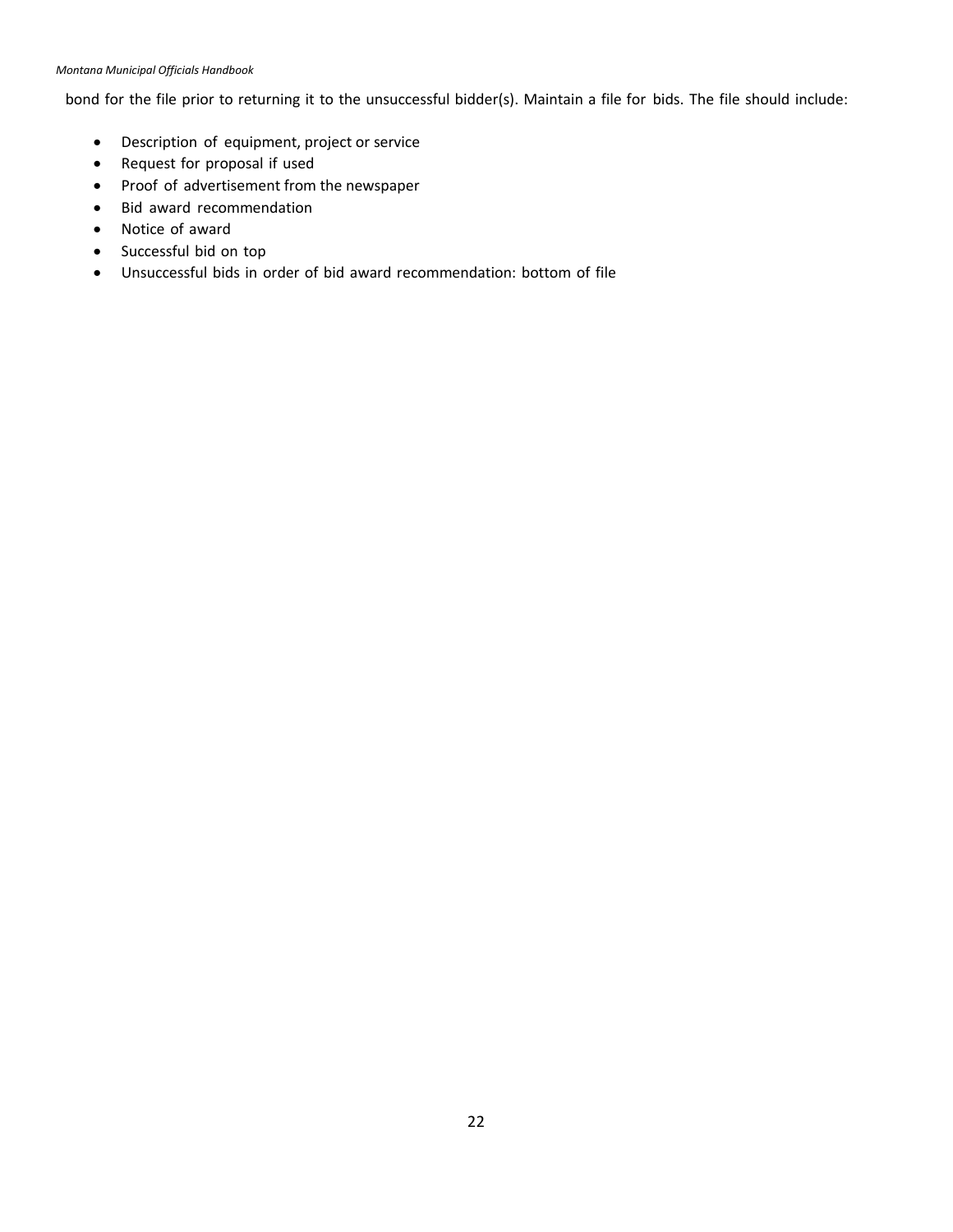## **SAMPLE INVITATION FOR BIDS**

| street overlay project until June 30, 2010 at 5:00 p.m.                                                                                                       |                                                                                    |
|---------------------------------------------------------------------------------------------------------------------------------------------------------------|------------------------------------------------------------------------------------|
| <b>Bid Specifications</b>                                                                                                                                     |                                                                                    |
| 2" overlay of City/Town streets                                                                                                                               |                                                                                    |
|                                                                                                                                                               |                                                                                    |
| The bids should be directed to the City/Town of                                                                                                               | PO Box 100,<br>MT 59999.                                                           |
| The bids must be clearly marked "Street Paving bid". The bids will be opened July 1, 2013 at 9:00 a.m. in the<br>City/Town Clerk's Office at 100 Main Street. |                                                                                    |
| For more information contact Mayor John Doe, 100 Main Street<br>Number: 406---555---1111.                                                                     | , MT 59999. Telephone                                                              |
| The City/Town of<br>accept in whole or part such bid or bids as may be deemed in the best interest of the purchaser.                                          | reserves the right to reject any or all bids, to waive any informality in bids, to |
| , Mayor                                                                                                                                                       |                                                                                    |
|                                                                                                                                                               |                                                                                    |

Attest: Jane Smith, MMC City/Town Clerk/Treasurer

*Publish June 1 and June 8, 2020 as a legal notice*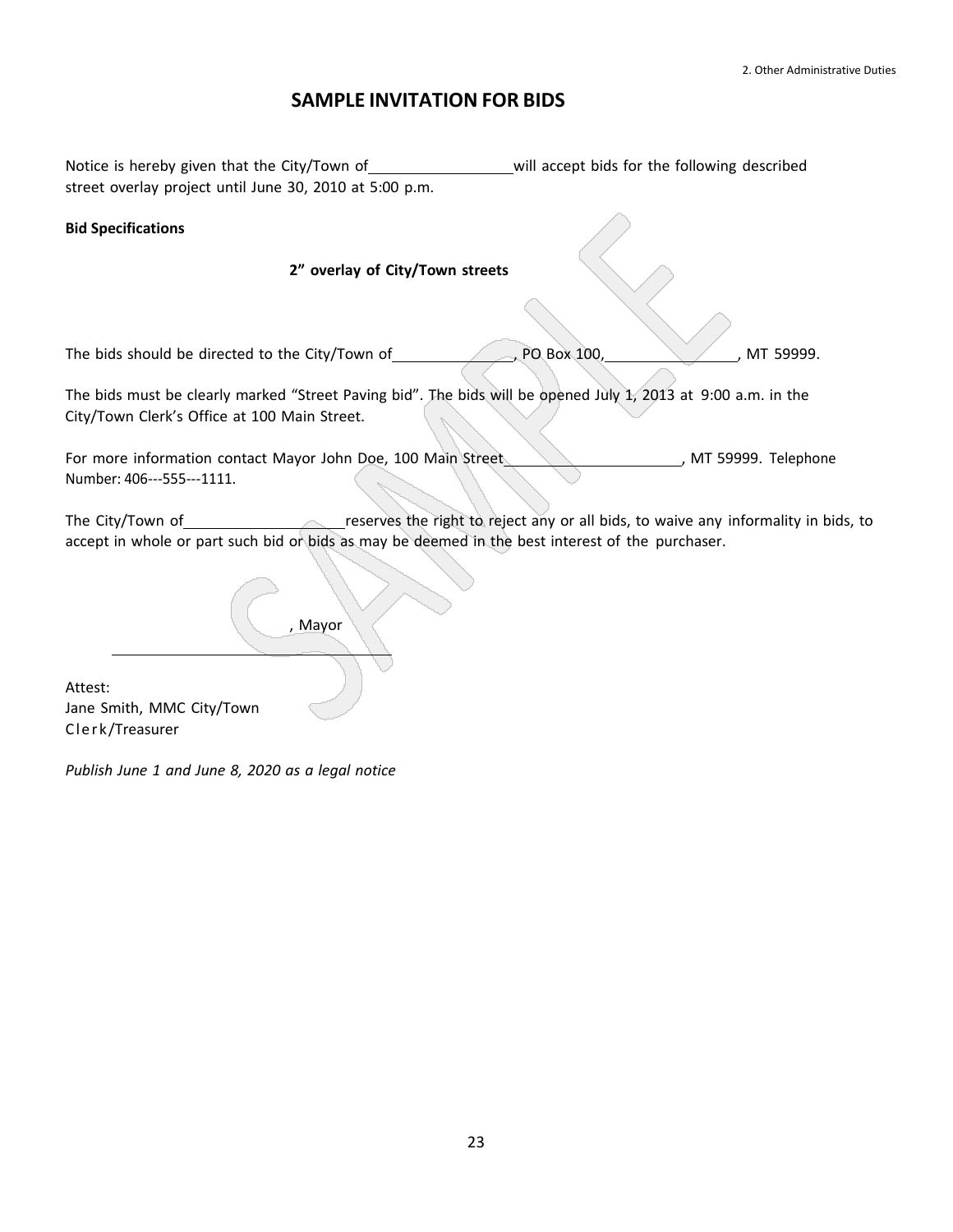## **SAMPLE REQUEST FOR PROPOSALS FOR ENGINEERING SERVICES**

The City/Town of has tentatively been awarded a Treasure State Endowment Program (TSEP) grant in the amount of \$600,000 and a DNRC grant in the amount of \$100,000 by the Montana Legislature for water system improvements including the replacement of undersized water mains, installation of new hydrants and valves, road restoration and other appurtenances located in the City/Town of \_\_\_\_\_\_\_\_\_\_\_\_\_\_\_\_. The water system improvements will be designed in 2012 and will be constructed in 2013. The Facility Plan is available at the City/Town of Offices.is

Contingent upon this award, the City/Town Council (Commission) of  $\qquad \qquad$  is soliciting proposals for engineering services to assist the City/Town in designing and supervising experience in designing and supervising construction of this project in compliance with all applicable requirements under the Montana TSEP Program. Payment terms will be negotiated with the selected offer. The fee for engineering services will be paid with TSEP funds.

The services to be provided will include:

- Designing system improvements and construction engineering;
- Preparing the construction bid package in conformance with applicable TSEP requirements and supervising the bid advertising, tabulation, and award process, including preparing the advertisements for bid solicitation, conducting the bid opening, and issuing the notice to proceed;
- Conducting the preconstruction conference;
- Field staking, on---site inspection of construction work, and preparing inspection reports;
- Reviewing and approving all contractor requests for payment and submitting approved requests to the governing body;
- Providing reproducible plan drawings to the City/Town (or County) upon project completion;
- Conducting final inspection and testing;
- Submitting certified "as built" drawings to the Montana Department of Environmental Quality;
- Preparing an operation and maintenance manual; and
- Administering grant and general project management services.

Responses should include:

- 1. The firm's legal name, address, and telephone number;
- 2. The principal(s) of the firm and their experience and qualifications;
- 3. The experience and qualifications of the staff to be assigned to project;
- 4. A description of the firm's prior experience, including any similar projects (in particular those funded by TSEP), size of community, location, total construction cost, and name of a local official who is has knowledge of the firm's performance;
- 5. A description of the firm's current work activities and how these would be coordinated with the project, as well as the firm's anticipated availability during the term of the project; and
- 6. The proposed work plan for activities to be performed.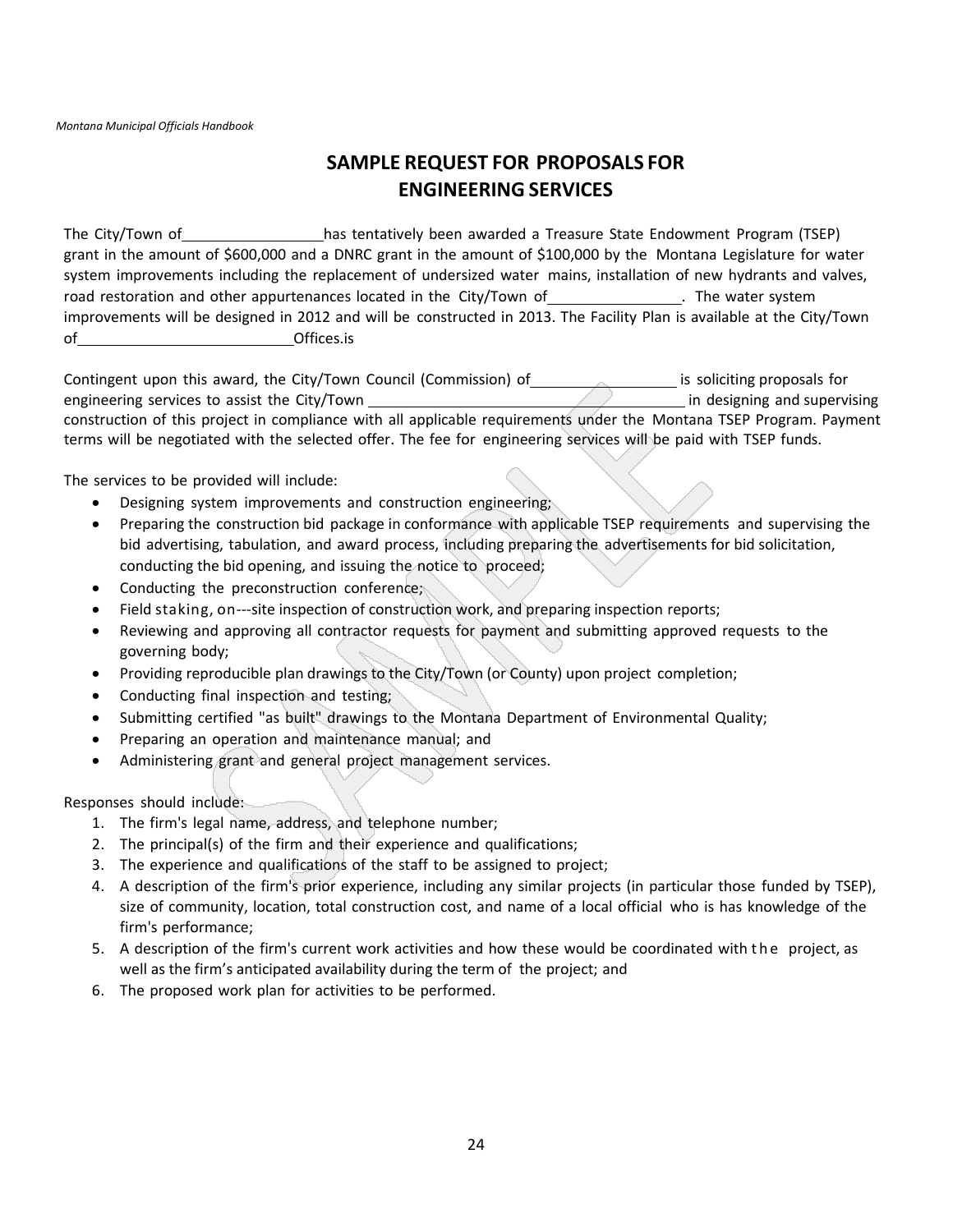## **SAMPLE BID EVALUATION AND SCORING FORM**

Respondents will be evaluated according to the following criteria:

| The qualifications of the professional personnel to be assigned to the project | 25% |
|--------------------------------------------------------------------------------|-----|
| The consultant's capability to meet time and project budget requirements       | 10% |
| Location                                                                       | 5%  |
| Present and projected workloads                                                | 10% |
| Related experience on similar projects                                         | 25% |
| Recent and current work for the entity issuing the RFP                         | 25% |
|                                                                                |     |

The selection of finalists to be interviewed will be based on an evaluation of the written responses. The award will be made to the most qualified offeror whose proposal is deemed most advantageous to the City/Town of , all factors considered. Unsuccessful offerors will be notified as soon as possible.

Questions and responses should be directed to Mayor John Smith, P.O. Box 100, Montana, Montana, 59000. Telephone Number: 406, 999-1111.

Submit five (5) copies of the proposal and five (5) copies of any supportive materials to the City/Town of, 100 Main Street, P.O. Box 100, \_\_\_\_\_\_\_\_\_\_\_\_\_\_, MT 59999. All responses must be postmarked no later than 5:00pm July 1, 2010. Please state "TSEP Engineering Services Proposal" on the outside of the response package.

Respondents may review the TSEP application, which includes a description of the proposed project including activities, budget, schedule, and other pertinent information by visiting the City/Town of \_\_\_\_\_\_\_\_\_\_\_\_\_\_\_offices during regular office hours. A copy of the application is also available for review at the offices of the Community Development Division, Montana Department of Commerce, 301 S. Park Ave., Helena, MT 59620-0523.

This solicitation is being offered in accordance with state statutes governing procurement of professional services. Accordingly, the City/Town of **1996** Accordingly, the City/Town of **reserves the right to negotiate an agreement** based on fair and reasonable compensation for the scope of work and services proposed, as well as the right to reject any and all responses deemed unqualified, unsatisfactory or inappropriate.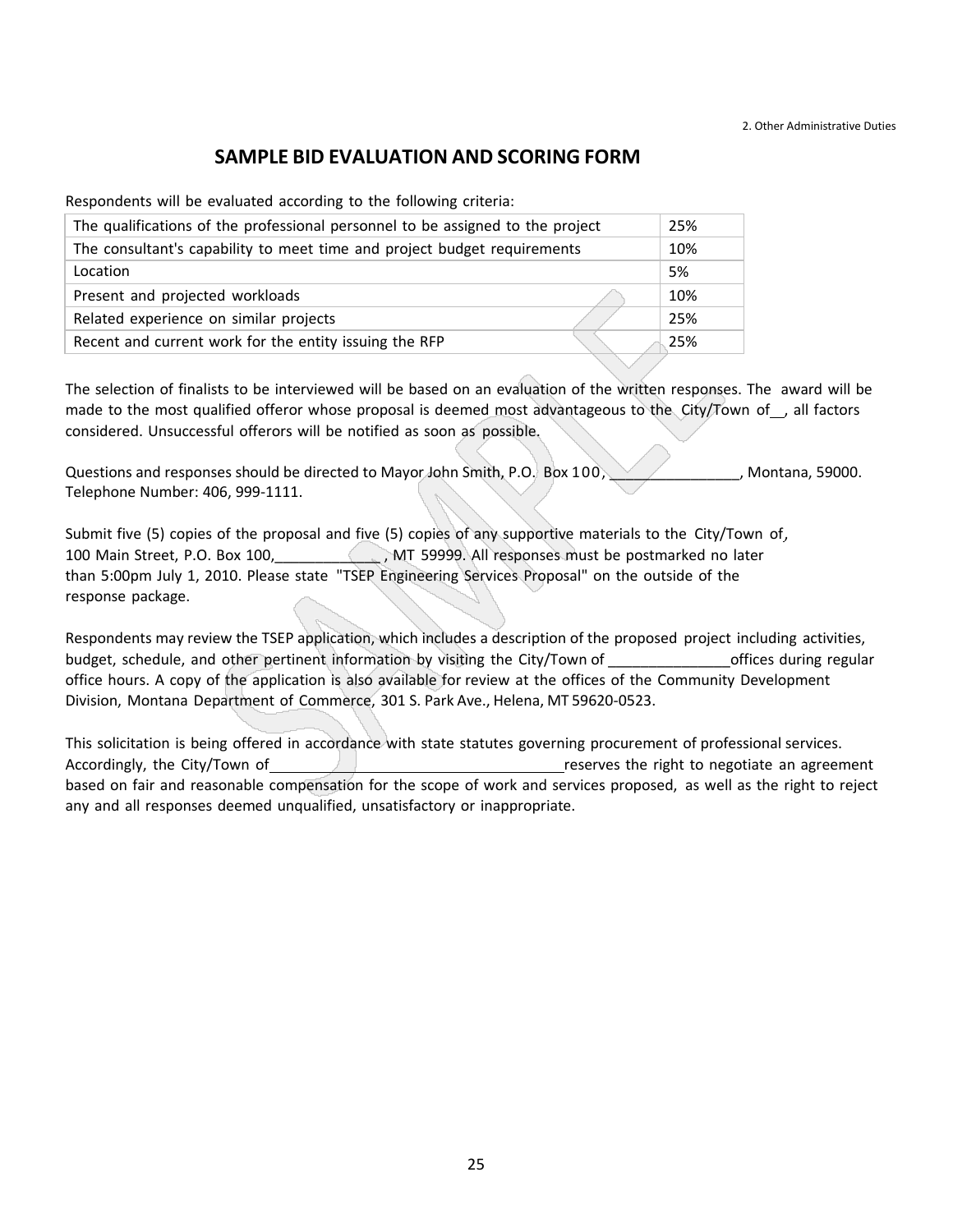*Montana Municipal Officials Handbook*

## **2.4 Grants**

Municipalities may receive grants from various sources and for various projects and also may serve as a pass-through conduit for grants for other organizations (Ambulance Company, Human Resource Development Council etc.). The clerk may research and write grant applications and inform other organizations of grant information that may pertain to them. The clerk must:

- **Follow all reporting requirements** very carefully ensuring that reports are filed on time and filled out completely.
- **Document everything** done in connection with a grant and maintain a file(s) for the project.
- **Set up fund/accounts** specific to BARS to match grant type.
- **Ensure that grant funds are used for the purpose intended**. Any questions should be referred to the granting agency.

## **2.5 Insurance**

Municipalities have several types of insurance to cover losses from claims that are made against the city/town. The most common insurance coverage includes:

- 1. Workers' Compensation
- 2. Liability
- 3. Property (including Boiler & Machinery and Pollution Control)
- 4. Health Insurance
- 5. Crime and Fidelity
- 6. Employment Practices Liability
- 7. Accidental Death/Dismemberment for Volunteer Firemen

To administer the insurance program:

- Keep policies available for use and review
- Keep lists of current buildings and contents, equipment, vehicles, and other assets
- Respond to update request from the insurance carriers such as MMIA
- Promptly process and maintain a file on all claims
- Order, receive, use and return training/safety videos provided as part of the insurance company's risk management program.
- Advise insurance carrier immediately of newly acquired or sold property/equipment.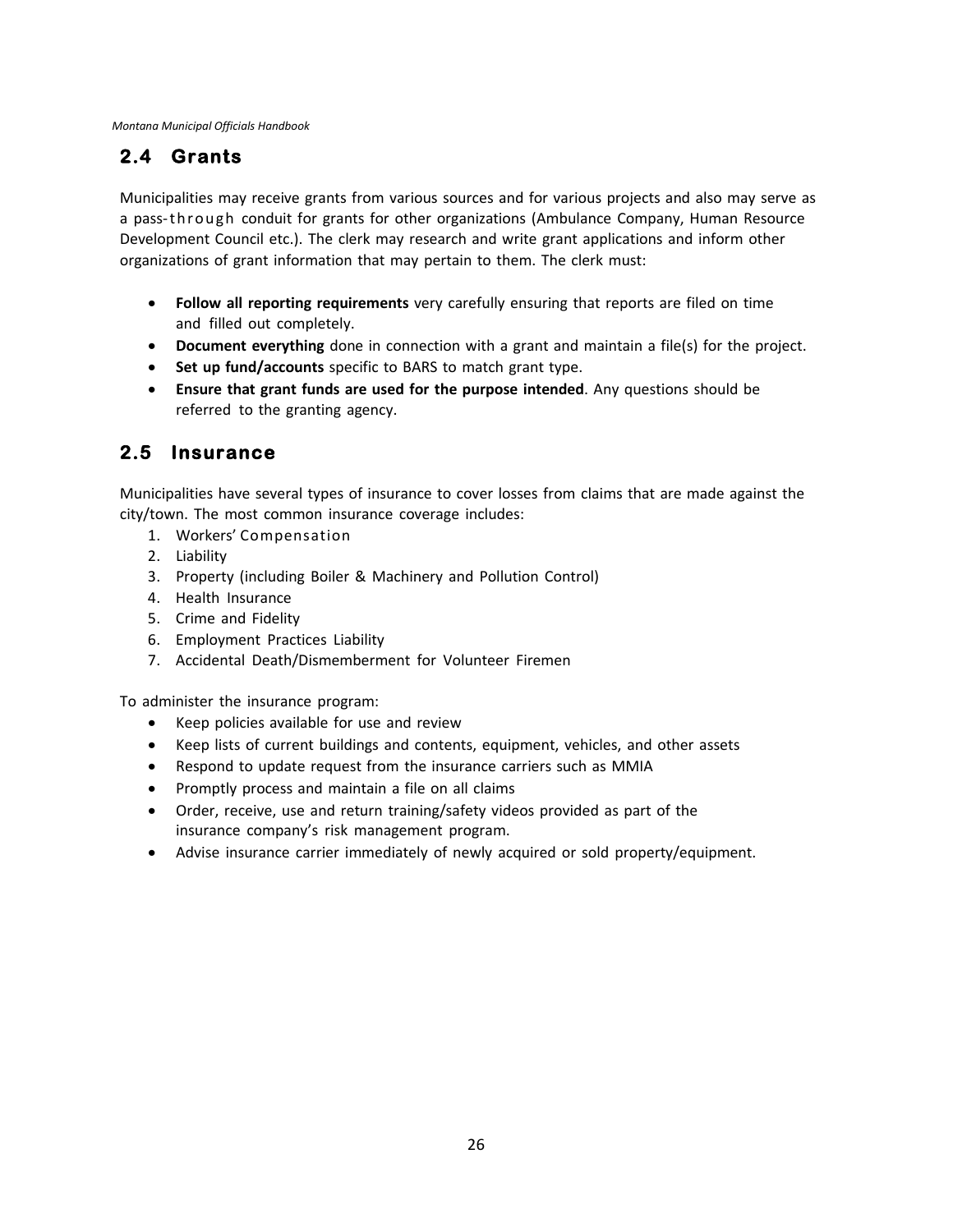# **CHAPTER III LICENSES AND PERMITTING PROCEDURES**

- 3.1 Business Licenses
- 
- 3.2 Dog Licenses<br>3.3 Park Permits Park Permits and Fees
- 3.4 Streets and Alleys Excavations Permits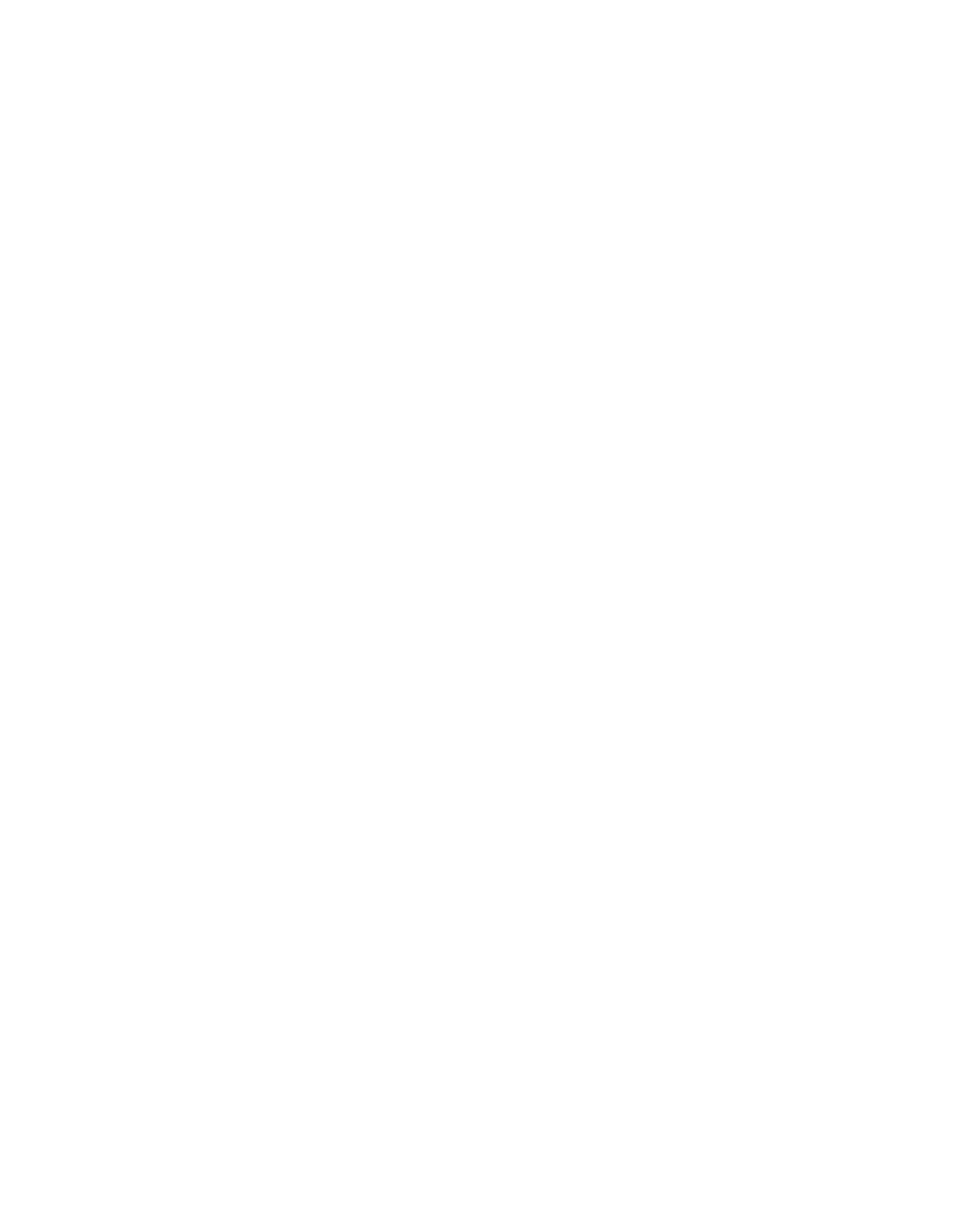## **3.1 Business Licenses**

*The lawful purpose of a business license is NOT to increase municipal revenues.* The appropriate purpose of a business license is to help protect the public health and safety. To accomplish that purpose a licensed business must be regularly inspected by local officials (such as fire department or building department staff) to ensure that the physical facility and the business operations do not constitute a hazard to the public. The fee collected for the issuance of a business license must be reasonably proportional to the costs of conducting the required inspections otherwise the fees may be considered an unlawful tax. Additionally, failure to conduct inspections of licensed businesses may result in substantial liability exposure for injuries sustained by a person who might reasonably expect that the facility had been inspected by the city.

### **New Applicant**

When an applicant wishes to apply for a business license, he or she should fill out the city/town Business License Application form. This form should include:

- Name of the applicant
- Permanent address
- Business, home and emergency phone numbers
- Name of the business
- Physical address of the business
- Mailing address of the business
- Type of license applied for
- Brief description of the nature of the business
- Agent or representative, name, address and phone number of the principal
- Name of rental agency, manager, or owner of apartment house, trailer court, mobile home park and number of units
- Space for any other information that may be needed
- Applicant's signature and date

When an applicant has completed the application, verify the applicant portion and then complete the office portion of the application, which should have the following information. Make sure that all requirements are met prior to issuing a license. The office portion of the form should include:

- Information such as approved, denied, resident license, non---resident license, annual fee, full or prorated, license number
- Council action such as revoked, suspended and the date, also space for the reason of the action
- Space for reinstatement of license and date of council action of reinstatement.

This completed form should then be kept on file. After receiving the completed application form, the business license itself should be completed and issued. This form should include:

- Business name
- Name & mailing address of applicant
- Description of business
- Business location
- Date license was issued
- Date license expires
- Signature of city/town clerk and city/town seal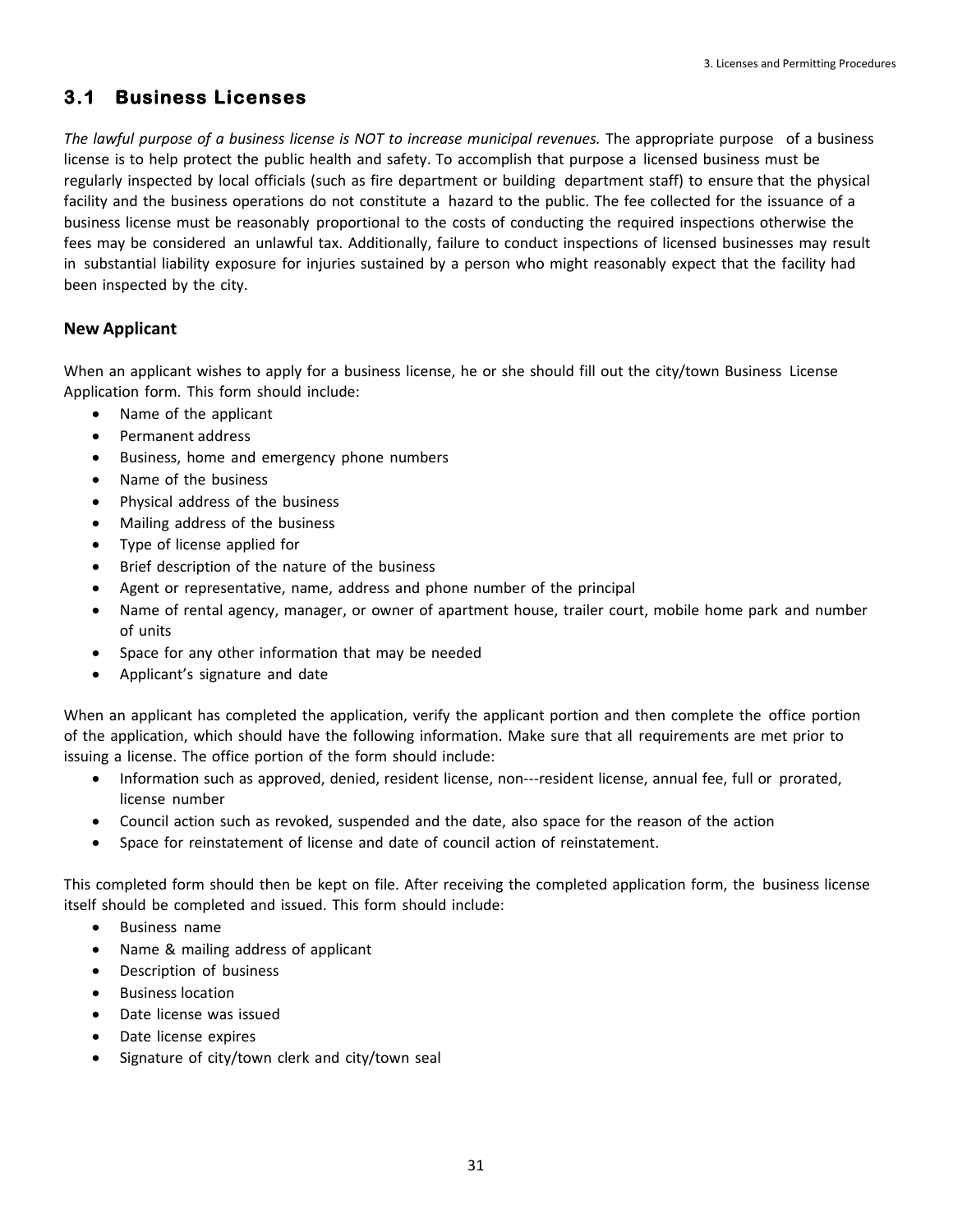### **SAMPLE BUSINESS LICENSE APPLICATION**

| Name: Name and the second contract of the second contract of the second contract of the second contract of the second contract of the second contract of the second contract of the second contract of the second contract of  |                  |                            |                                                                                                    |
|--------------------------------------------------------------------------------------------------------------------------------------------------------------------------------------------------------------------------------|------------------|----------------------------|----------------------------------------------------------------------------------------------------|
| Permanent Address: Notified a state of the state of the state of the state of the state of the state of the state of the state of the state of the state of the state of the state of the state of the state of the state of t |                  |                            |                                                                                                    |
| Numbers:                                                                                                                                                                                                                       |                  |                            |                                                                                                    |
|                                                                                                                                                                                                                                |                  |                            |                                                                                                    |
|                                                                                                                                                                                                                                |                  |                            |                                                                                                    |
| Emergency_______________________                                                                                                                                                                                               |                  |                            |                                                                                                    |
| <b>Business</b>                                                                                                                                                                                                                |                  |                            | Name: Physical                                                                                     |
| Address: Address:                                                                                                                                                                                                              |                  |                            | <b>Mailing</b>                                                                                     |
| Address: Address: Address: Address: Address: Address: Address: Address: Address: Address: Address: A                                                                                                                           |                  |                            |                                                                                                    |
|                                                                                                                                                                                                                                |                  |                            |                                                                                                    |
|                                                                                                                                                                                                                                |                  |                            |                                                                                                    |
| Type of License Applying For: 1999 1999                                                                                                                                                                                        |                  |                            |                                                                                                    |
| A brief description of the nature of the business:                                                                                                                                                                             |                  |                            |                                                                                                    |
|                                                                                                                                                                                                                                |                  | $\mathbb{R}$               |                                                                                                    |
|                                                                                                                                                                                                                                |                  |                            |                                                                                                    |
|                                                                                                                                                                                                                                |                  |                            |                                                                                                    |
|                                                                                                                                                                                                                                |                  |                            |                                                                                                    |
| If an agent or representative, the name and address and phone number of the principal: Name:                                                                                                                                   |                  |                            | Address:                                                                                           |
|                                                                                                                                                                                                                                |                  |                            |                                                                                                    |
|                                                                                                                                                                                                                                |                  |                            | Name of Rental Agency, Manager, or Owner of an Apartment House, Trailer Court or Mobile Home Park: |
|                                                                                                                                                                                                                                |                  |                            |                                                                                                    |
| Name: $\qquad \qquad$                                                                                                                                                                                                          |                  |                            | Number of Units:                                                                                   |
|                                                                                                                                                                                                                                |                  |                            | Other: $\_\_$                                                                                      |
|                                                                                                                                                                                                                                |                  |                            |                                                                                                    |
| Applicant signature:                                                                                                                                                                                                           |                  |                            | Date:                                                                                              |
|                                                                                                                                                                                                                                |                  |                            |                                                                                                    |
|                                                                                                                                                                                                                                |                  | <b>FOR OFFICE USE ONLY</b> |                                                                                                    |
| $\square$ Approved                                                                                                                                                                                                             | $\square$ Denied | $\square$ Resident License | $\square$ Non---resident License                                                                   |
| Annual Fee:                                                                                                                                                                                                                    | $\Box$ Full      | $\square$ Prorate          |                                                                                                    |
| License Number:                                                                                                                                                                                                                |                  |                            |                                                                                                    |
| Council Action:                                                                                                                                                                                                                | $\square$ Revoke | $\square$ Suspension       | Date:                                                                                              |
| Reason:                                                                                                                                                                                                                        |                  |                            |                                                                                                    |
|                                                                                                                                                                                                                                |                  |                            |                                                                                                    |
|                                                                                                                                                                                                                                |                  |                            |                                                                                                    |
|                                                                                                                                                                                                                                |                  |                            |                                                                                                    |
| $\square$ Re---instate                                                                                                                                                                                                         |                  | Date:                      |                                                                                                    |
| Action:                                                                                                                                                                                                                        |                  |                            |                                                                                                    |
|                                                                                                                                                                                                                                |                  |                            |                                                                                                    |
|                                                                                                                                                                                                                                |                  |                            |                                                                                                    |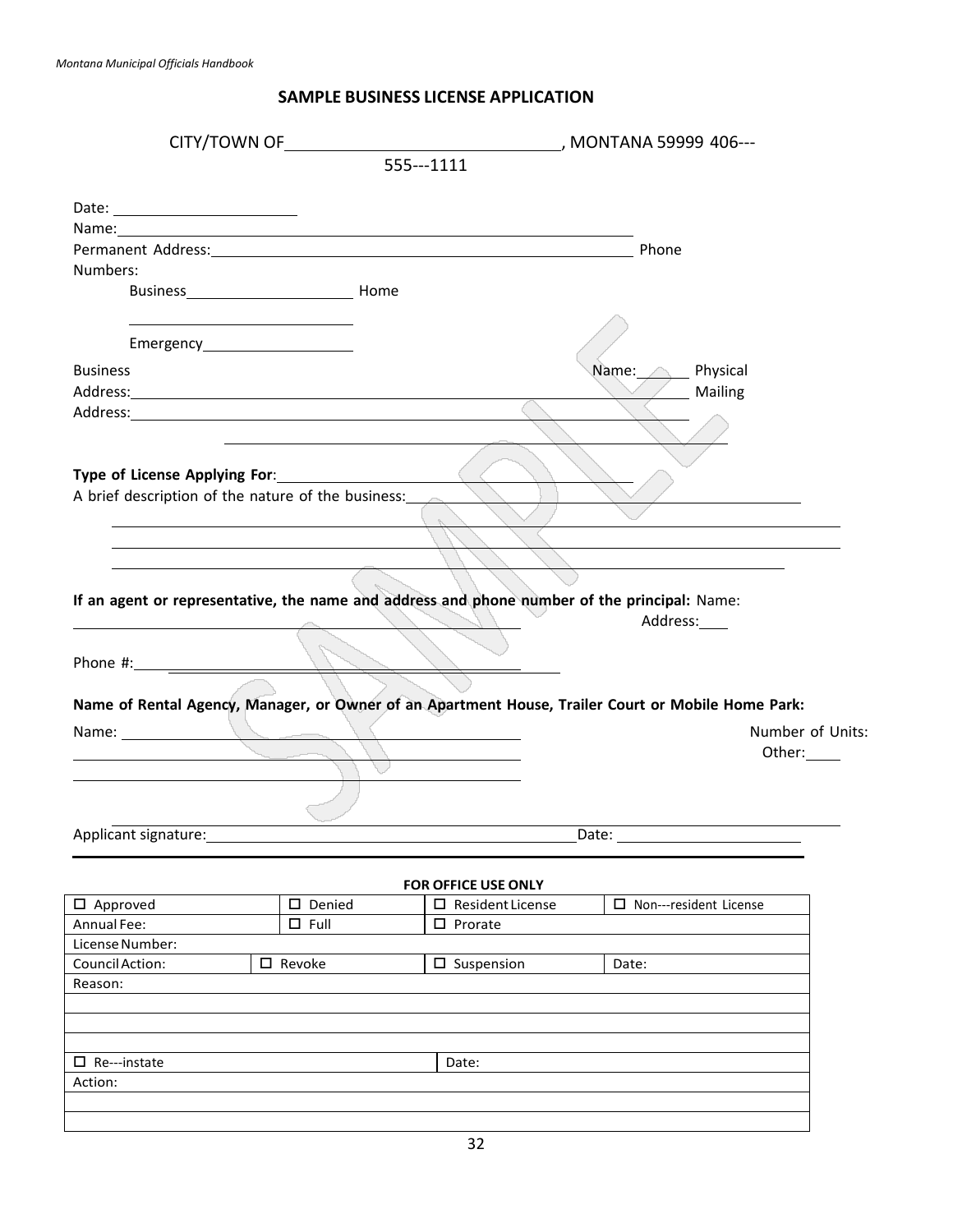#### **Business License Renewal**

In December prepare a list of all businesses using the previous year's licenses. Once the list is completed prepare and mail reminder cards to each licensed business. The list should include:

- Business name
- Business mailing address
- Amount of license
- Date paid
- License number

As the business licenses are paid record the date and license number on the list. Business licenses are usually due by January 15 of each year. After January 15, review the business license list for the ones that have not paid and send a second notice as follows:

|                                                               | <b>CITY/TOWN OF</b>                                                                                                                                                             |  |  |
|---------------------------------------------------------------|---------------------------------------------------------------------------------------------------------------------------------------------------------------------------------|--|--|
|                                                               | <b>P.O. BOX 100</b>                                                                                                                                                             |  |  |
| , MT 59999                                                    |                                                                                                                                                                                 |  |  |
|                                                               | <b>January 31, 2020</b>                                                                                                                                                         |  |  |
|                                                               | <b>SECOND NOTICE</b>                                                                                                                                                            |  |  |
| <b>To: ABC Company</b>                                        |                                                                                                                                                                                 |  |  |
| License Fee: \$30.00                                          |                                                                                                                                                                                 |  |  |
|                                                               | This is a reminder that your City/Town Business License has not been purchased for the present year. We<br>would appreciate receiving your remittance before February 15, 2013. |  |  |
|                                                               | IF NO LONGER IN BUSINESS PLEASE CALL 406---999---11111 OR RETURN THIS NOTICE STATING NO<br>LONGER IN BUSINESS AND YOUR SIGNATURE.                                               |  |  |
| Signature:                                                    |                                                                                                                                                                                 |  |  |
| Sincerely,<br>Jane Smith, MMC<br>City/Town<br>Clerk/Treasurer |                                                                                                                                                                                 |  |  |
|                                                               |                                                                                                                                                                                 |  |  |

After the due date established in the second notice passes, check the list for business that have not paid and send Third/Final Notice as follows: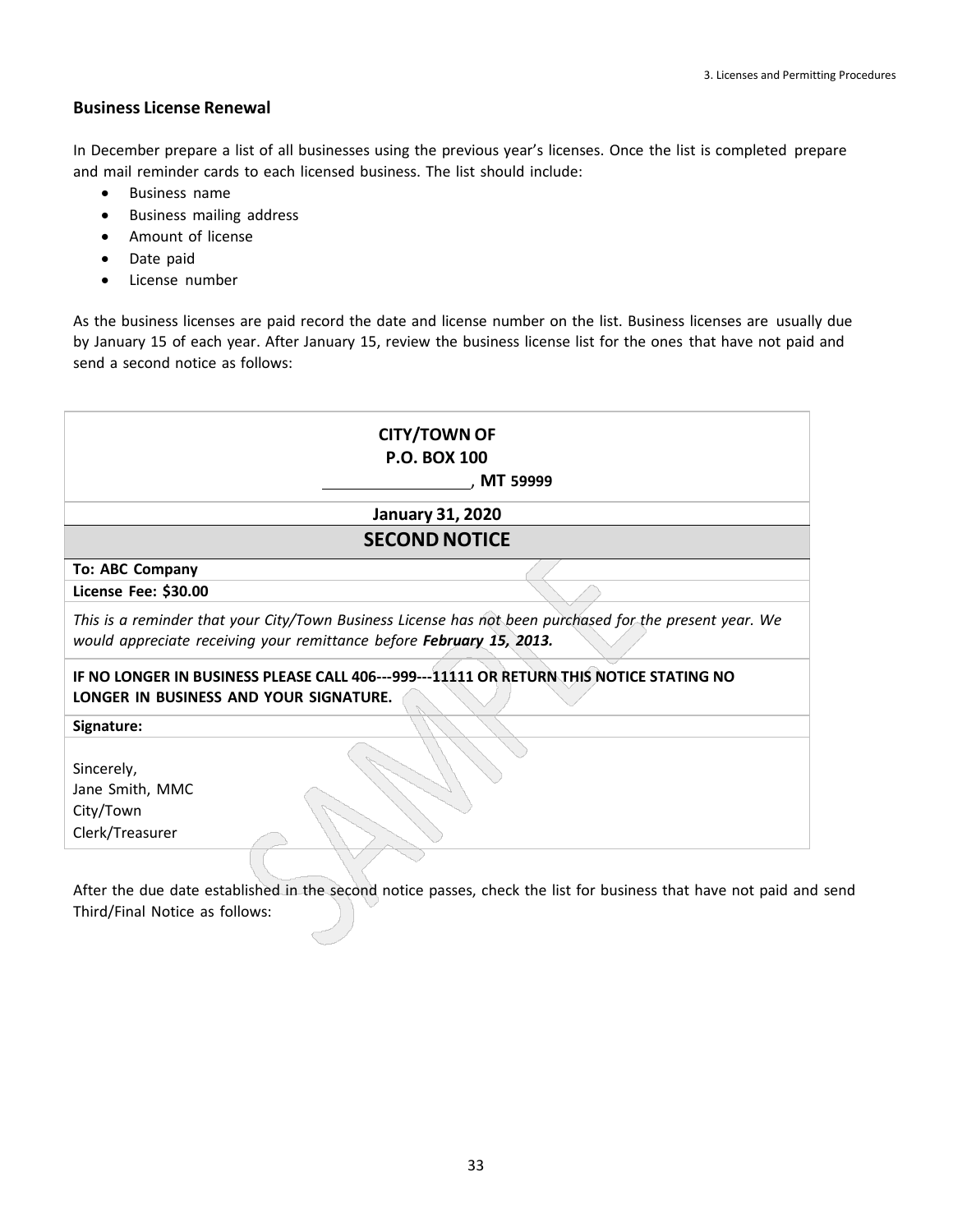#### **CITY/TOWN OF P.O. BOX 100**

, **MT 59999**

#### **February 20, 2020**

## **THIRD AND FINAL NOTICE!**

#### **To: ABC Company**

#### **License Fee: \$40.00**

*Thisisthe THIRD AND FINAL NOTICE that your city/town businesslicense has not been purchased for 2013. Please send your remittance by February 28, 2013.*

On March 3, 2013 this matter will be turned over to the city/town Judge for collection. If you are no longer in business,youmust call406---999---1111orreturnthisnoticestating**NOLONGERINBUSINESS**andyoursignature.

#### **Signature:**

Thank you for your prompt attention to this matter.

Sincerely, Jane Smith, MMC City/Town Clerk/Treasurer

If a business does not respond to the notice it may be appropriate to file a complaint with the City/Town Court.

## **3.2 Dog Licenses**

In most municipalities, dogs are required to be licensed by the city/town. When an applicant comes in to license a dog, he/she must provide proof of current rabies vaccination. The clerk or assistant clerk fills out the license form, which has the following information:

- Tag number
- Date of licensing
- Name of owner
- Physical address, city/town, zip code and telephone number
- Type of license (annual, lifetime or lifetime renewal)
- Name of the dog
- Breed of the dog
- Color description of the dog
- Male unneutered or male neutered
- Female unsprayed or female spayed
- Proof of spay or neuter (with name of veterinarian and address)
- Proof of rabies vaccination (with name of veterinarian and address)
- Date license expires
- License fee

One half of the form goes to the owner and one remains in the file. The owner receives a tag (there are two kinds; one for lifetime and one for annual) and a link. A special permit may be required for more than 2 dogs. The special permit must be approved by the city/town council for 3---5 dogs.

A kennel license may be required for 5 or more dogs and must be approved by the city/town council. The issuance of a special permit or kennel license should require a public hearing before approval is given by the city/town council.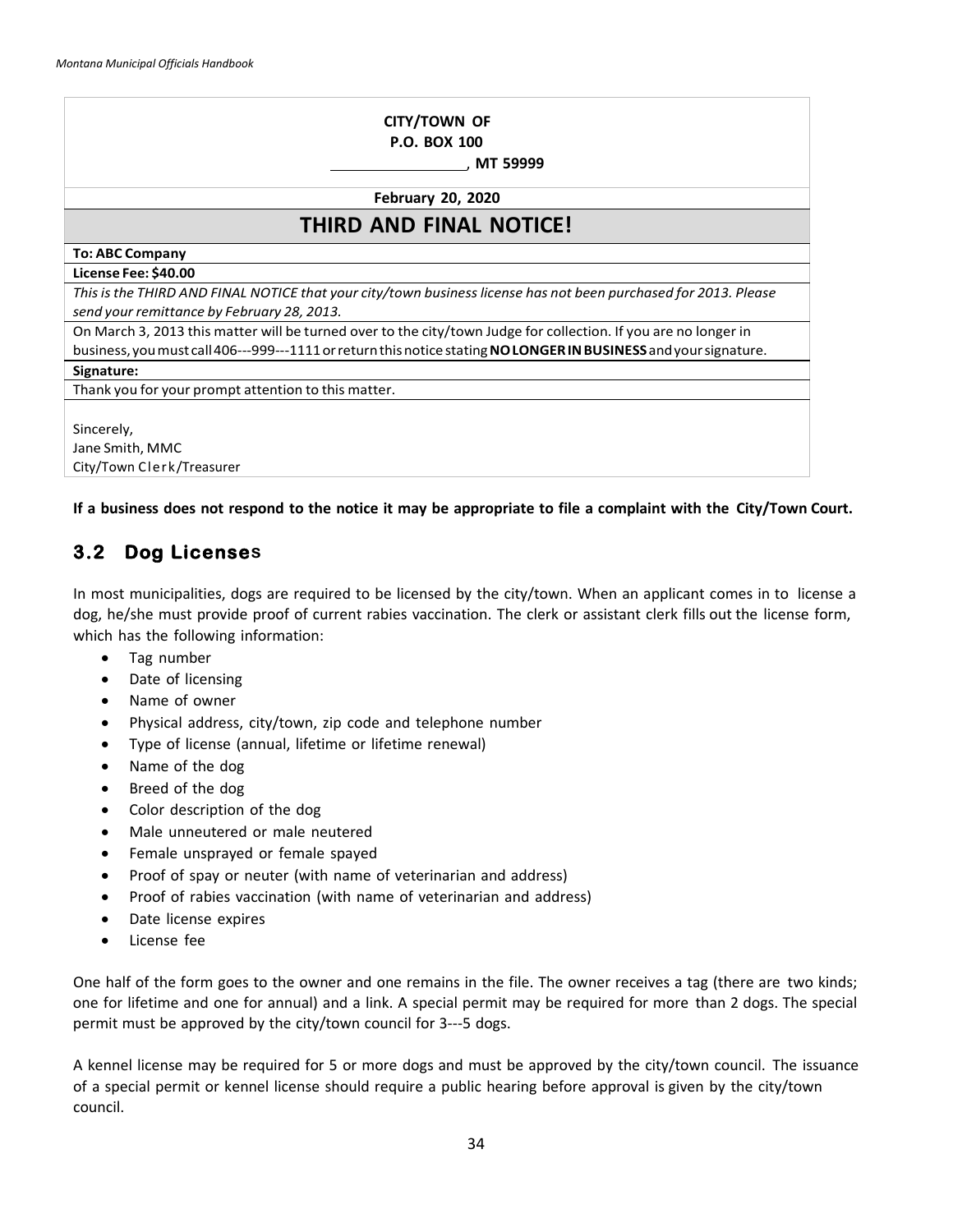## **3.3 Park Permits and Fees (Exclusive use of the park)**

Cities and towns may require groups to complete a permit and/or pay a fee for exclusive use of park facilities. As part of the permit application, the user agrees to comply with all laws, rules and regulations of the city/town, the State of Montana, and the United States applicable to the use of park facilities. The user, as an individual or on behalf of a group or organization, must agree in writing that the permit shall not be used in any manner that would discriminate against any person or persons on the basis of sex, marital status, age, physical or mental handicap, race, creed, religion, color or national origin. The user, individual, group or organization may be required to pay a reasonable deposit fee (for example, \$150) for the use of the park. This deposit may be refundable, in whole or part, upon inspection of the park by city/town staff.

The user may be required to provide proof of special events liability insurance in an amount sufficient to cover the exposure of the activities. Prior to the event, the user shall provide the city/town a Certificate of Insurance made out to the city/town naming the city/town as an additional insured party. Attach the insurance certificate to the completed park permit. (See following sample park use permit.) Maintain a file of park permits. After the event the public works staff should inspect the park facilities and report the condition to the clerk who may then return the deposit fee.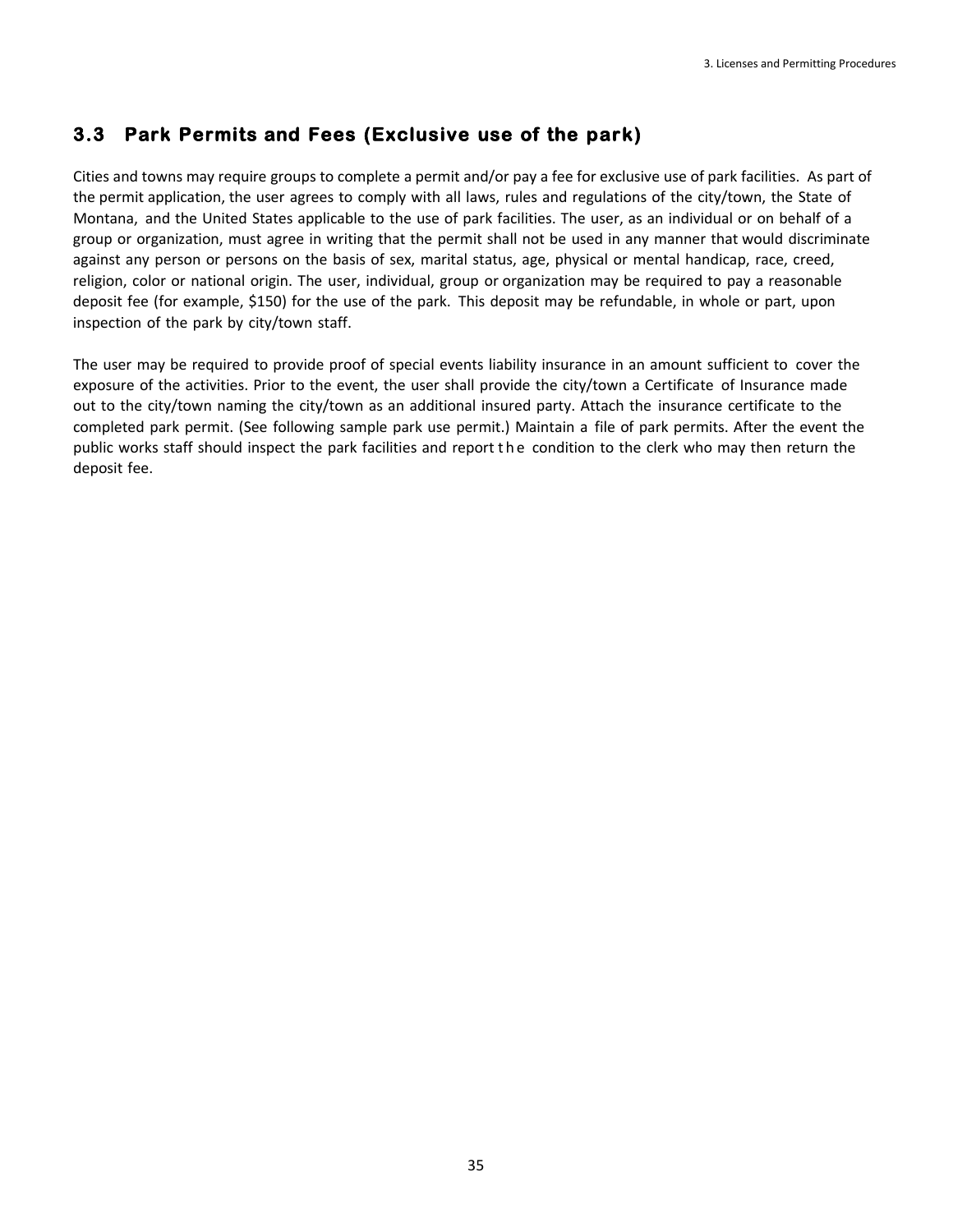## **SAMPLE PARK PERMIT**

| Name of Organization:                                                                                                                                                                                                                                                                                                                                         |       |                                                                                                                                                                                                                                                                                                                                                                                                                                                                                                                                                                                                                                                                                                                                                                                                                                                                                                                                                                                                                                                                                                                                                                                                                                              |
|---------------------------------------------------------------------------------------------------------------------------------------------------------------------------------------------------------------------------------------------------------------------------------------------------------------------------------------------------------------|-------|----------------------------------------------------------------------------------------------------------------------------------------------------------------------------------------------------------------------------------------------------------------------------------------------------------------------------------------------------------------------------------------------------------------------------------------------------------------------------------------------------------------------------------------------------------------------------------------------------------------------------------------------------------------------------------------------------------------------------------------------------------------------------------------------------------------------------------------------------------------------------------------------------------------------------------------------------------------------------------------------------------------------------------------------------------------------------------------------------------------------------------------------------------------------------------------------------------------------------------------------|
| <b>Contact Person:</b>                                                                                                                                                                                                                                                                                                                                        |       |                                                                                                                                                                                                                                                                                                                                                                                                                                                                                                                                                                                                                                                                                                                                                                                                                                                                                                                                                                                                                                                                                                                                                                                                                                              |
| Phone:                                                                                                                                                                                                                                                                                                                                                        |       |                                                                                                                                                                                                                                                                                                                                                                                                                                                                                                                                                                                                                                                                                                                                                                                                                                                                                                                                                                                                                                                                                                                                                                                                                                              |
| Description of Facilities:                                                                                                                                                                                                                                                                                                                                    |       |                                                                                                                                                                                                                                                                                                                                                                                                                                                                                                                                                                                                                                                                                                                                                                                                                                                                                                                                                                                                                                                                                                                                                                                                                                              |
| Dates:                                                                                                                                                                                                                                                                                                                                                        |       |                                                                                                                                                                                                                                                                                                                                                                                                                                                                                                                                                                                                                                                                                                                                                                                                                                                                                                                                                                                                                                                                                                                                                                                                                                              |
| Times:                                                                                                                                                                                                                                                                                                                                                        | From: | To:                                                                                                                                                                                                                                                                                                                                                                                                                                                                                                                                                                                                                                                                                                                                                                                                                                                                                                                                                                                                                                                                                                                                                                                                                                          |
| Reason for Use:                                                                                                                                                                                                                                                                                                                                               |       |                                                                                                                                                                                                                                                                                                                                                                                                                                                                                                                                                                                                                                                                                                                                                                                                                                                                                                                                                                                                                                                                                                                                                                                                                                              |
| Deposit Fee:                                                                                                                                                                                                                                                                                                                                                  |       |                                                                                                                                                                                                                                                                                                                                                                                                                                                                                                                                                                                                                                                                                                                                                                                                                                                                                                                                                                                                                                                                                                                                                                                                                                              |
|                                                                                                                                                                                                                                                                                                                                                               |       | The Deposit is refundable, in whole or part, upon inspection of the park by the Maintenance Supervisor.                                                                                                                                                                                                                                                                                                                                                                                                                                                                                                                                                                                                                                                                                                                                                                                                                                                                                                                                                                                                                                                                                                                                      |
| or mental handicap, race, creed, religion, color, or national origin.<br>OPEN BURNING is prohibited; the use of Barbeques is permitted.<br>leaving the park.<br>contractual approval by the City/Town Maintenance Department.<br>applicant/group does hereby agree to indemnify and hold the City/Town of<br>aforesaid use on the designated public premises. |       | be used in any manner that would discriminate against any person or persons on the basis of sex, marital status, age, physical<br>Users that have participants camping overnight must provide portable toilet facilities in the area occupied by campers.<br>Users must provide garbage service for large or multi->-day events. The area must be clean, and trash picked up prior to<br>Any damage incurred shall be promptly repaired or replaced within 10 days by approved licensed contractor with<br>Make no alterations or additions in or to said premises without express written consent of the City/Town. For and in<br>consideration of the use of the above-named park for the purpose of the above identified use, the above-named<br>Montana, harmless from any and all claims, demands, or liability for personal injury or property damage arising out of the<br>The USER shall carry special events insurance liability insurance in the amount of One Million Dollars<br>(\$1,000,000) for each accident, and Two Million Dollars (\$2,000,000) aggregate MCA Section 2---9---108(1) (1997). Prior to use,<br>the USER shall provide the CITY/TOWN a Certificate of Insurance made out to the City/Town of and naming the |
| City/Town of                                                                                                                                                                                                                                                                                                                                                  |       |                                                                                                                                                                                                                                                                                                                                                                                                                                                                                                                                                                                                                                                                                                                                                                                                                                                                                                                                                                                                                                                                                                                                                                                                                                              |
| I understand and agree to the above.                                                                                                                                                                                                                                                                                                                          |       |                                                                                                                                                                                                                                                                                                                                                                                                                                                                                                                                                                                                                                                                                                                                                                                                                                                                                                                                                                                                                                                                                                                                                                                                                                              |
| Signature:                                                                                                                                                                                                                                                                                                                                                    |       | Date:                                                                                                                                                                                                                                                                                                                                                                                                                                                                                                                                                                                                                                                                                                                                                                                                                                                                                                                                                                                                                                                                                                                                                                                                                                        |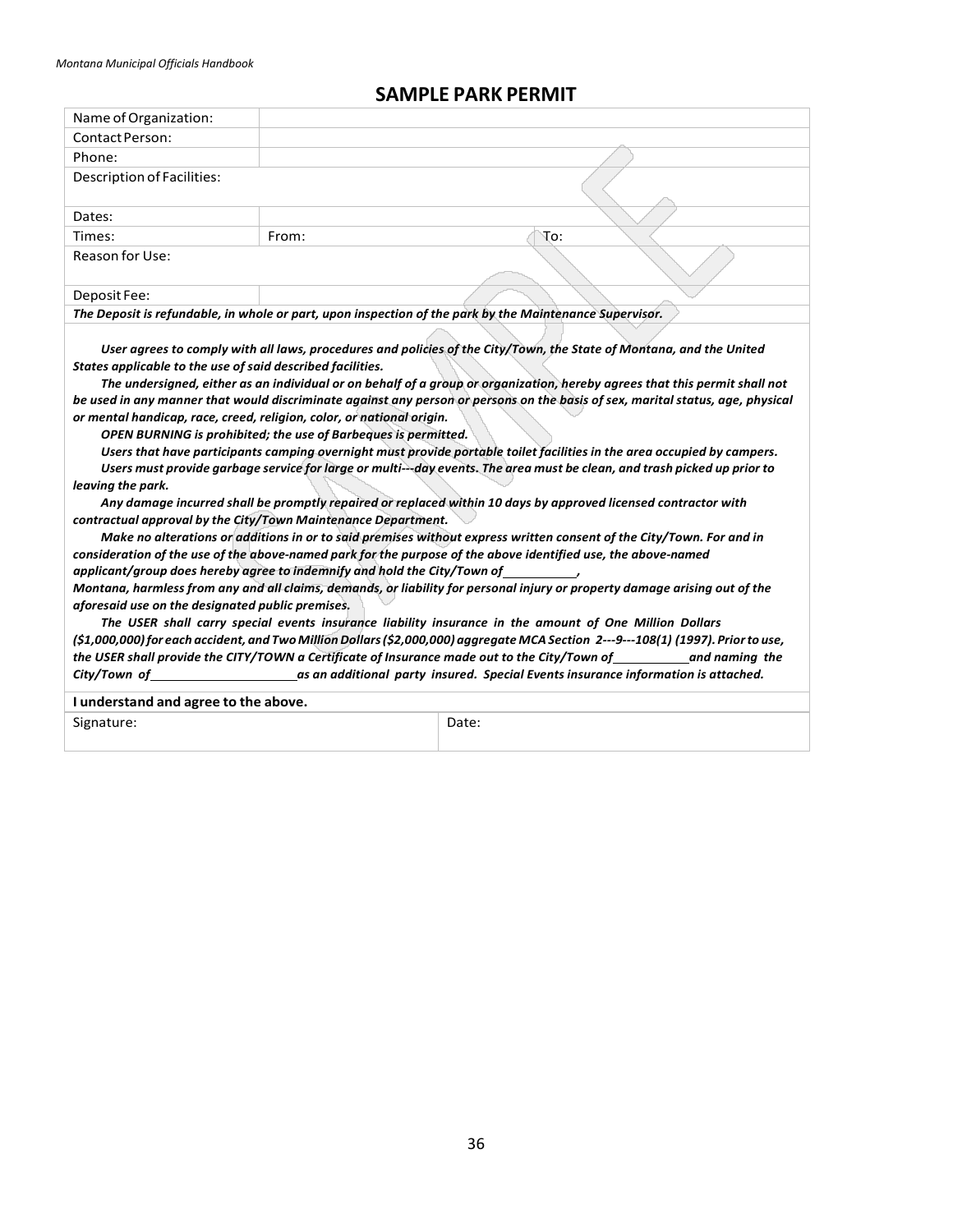## **3.4 Streets and Alleys Excavation Permits**

A permit should be required to excavate in any city/town street, avenue or alley. The person requesting permission to excavate or dig in a street, avenue or alley should be required to complete a Street Excavation Permit. The permit should include:

- Purpose of excavation
- Location of excavation
- Size of excavation
- Time of excavation

Proof of liability insurance should be submitted with the application. Attach the proof of insurance to the permit. Deposit fees should be submitted with the application. Check with the city/town engineer for an estimate of the cost of the repair or at a minimum, use the following guidelines to ensure that the excavation is properly repaired:

- 1.5 times the cost of the repair for any excavation of any kind, either part way or all the way across the street, avenue, or paved alley in the city/town.
- \$200.00 for any excavation of any kind part way or all the way across any graveled alley in the city/town.

Attach the deposit fee to the permit. The deposit fee is held for 30 days. After 30 days ask the public works supervisor to inspect the repair. Upon satisfactory inspection, return the deposit to the permit holder. If the excavation is not refilled satisfactorily, the deposit is forfeited to pay for the repair. The clerk reviews the application and the public works supervisor grants approval.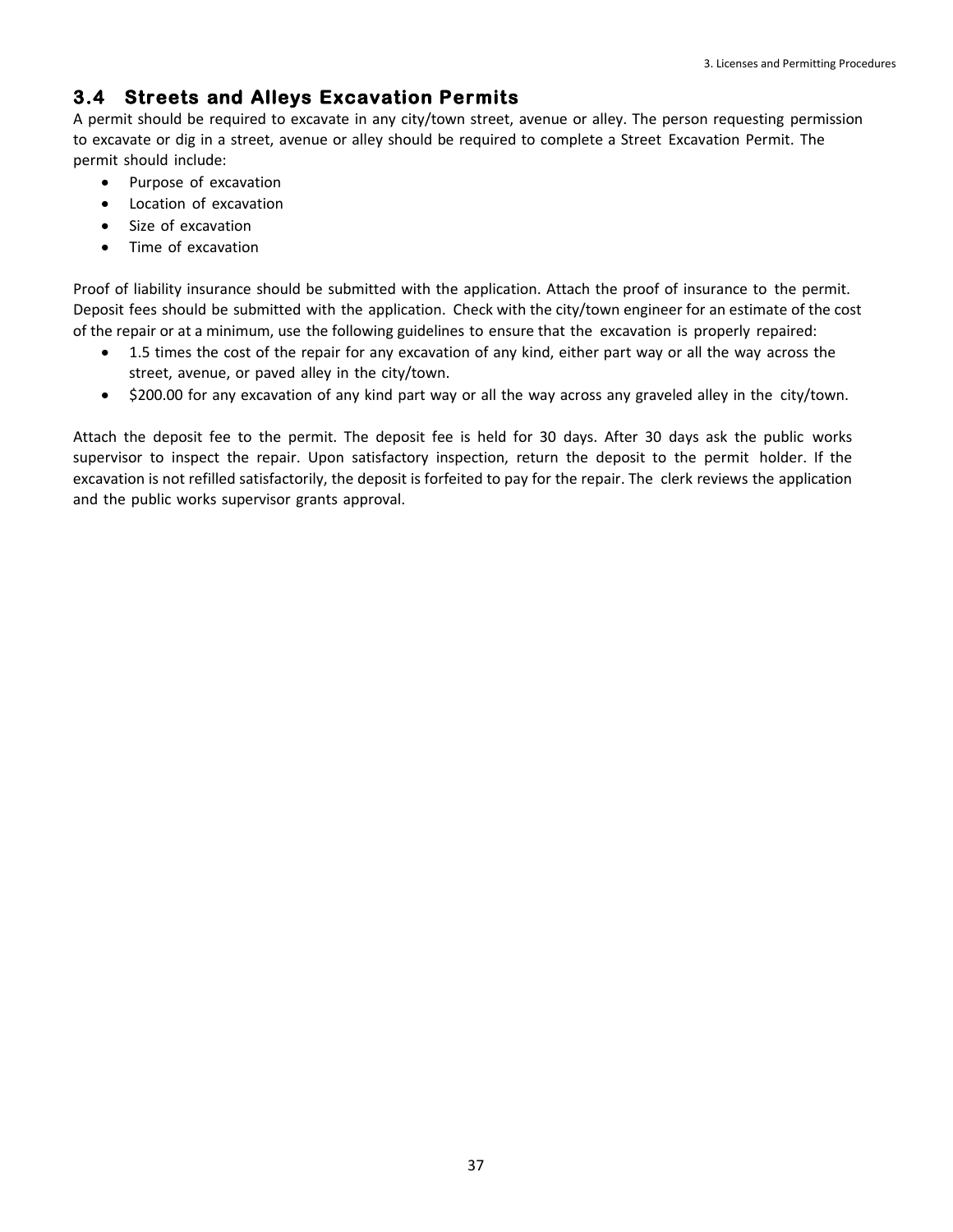## **SAMPLE STREET EXCAVATION PERMIT**

| PERMIT NO.                                                                 |                                                                                           |  |  |
|----------------------------------------------------------------------------|-------------------------------------------------------------------------------------------|--|--|
| Applicant Name:                                                            |                                                                                           |  |  |
| <b>Business Name:</b>                                                      |                                                                                           |  |  |
| Address:                                                                   |                                                                                           |  |  |
| Phone No:                                                                  |                                                                                           |  |  |
| Fax No:                                                                    |                                                                                           |  |  |
| Location of Excavation:                                                    |                                                                                           |  |  |
| Date(s) of Excavation:                                                     | Tò:<br>From:                                                                              |  |  |
| Reason for Excavation:                                                     |                                                                                           |  |  |
| Attach a map of area and the excavation to be done:                        |                                                                                           |  |  |
|                                                                            |                                                                                           |  |  |
| Deposit Fee:                                                               | The Deposit is refundable, in whole or part, upon a satisfactory inspection of the street |  |  |
|                                                                            | repair by the Maintenance Supervisor.                                                     |  |  |
| Proof of liability insurance is required at the time of application.<br>1. |                                                                                           |  |  |
| 2.                                                                         | Compliance with the Uniform Traffic Safety Codes is required.                             |  |  |
| I understand and agree to the above:                                       |                                                                                           |  |  |
| Signature:                                                                 | Date:                                                                                     |  |  |
| <b>Application Approved by:</b>                                            |                                                                                           |  |  |
| Signature:                                                                 | Date:                                                                                     |  |  |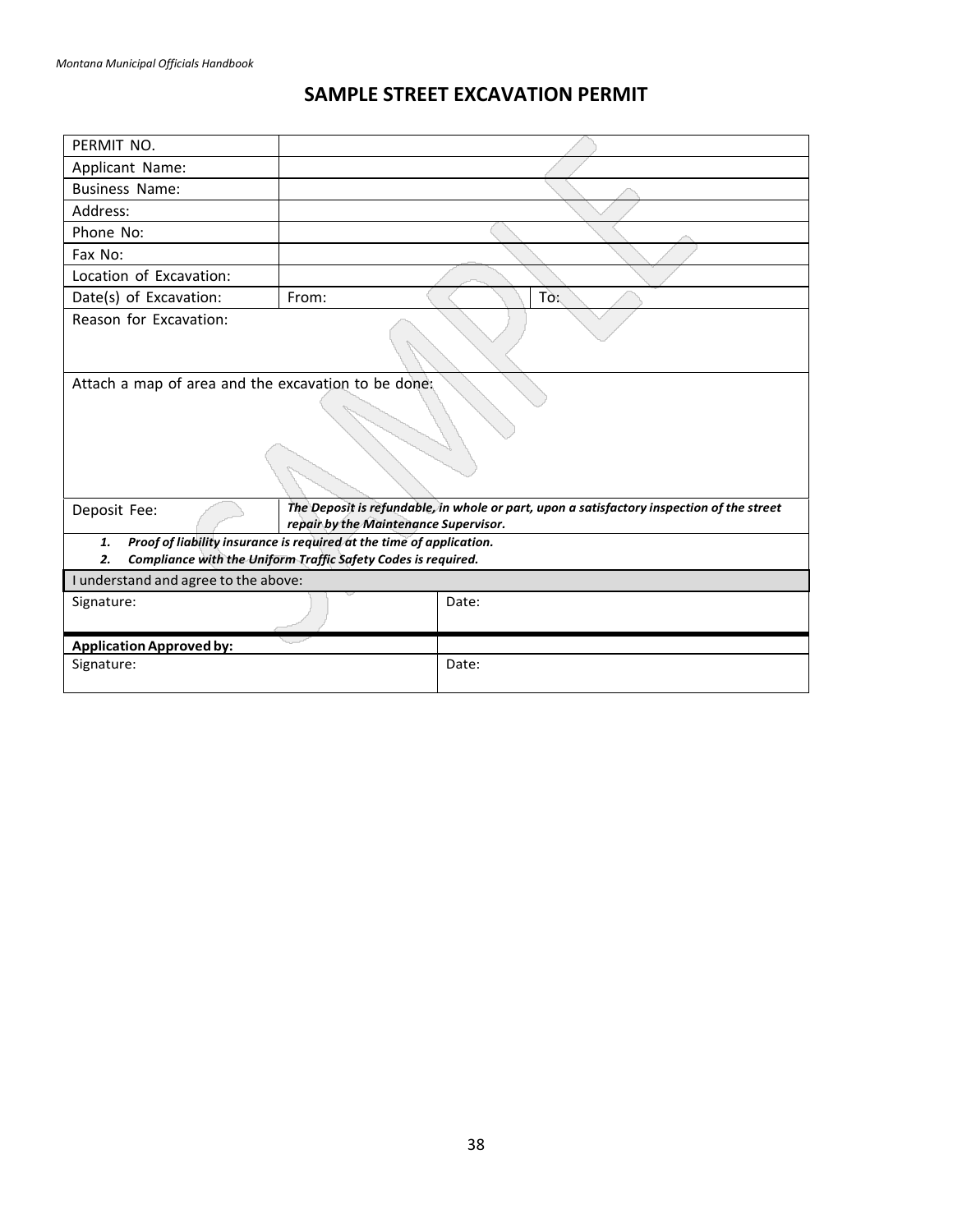# **CHAPTER IV**

# **PUBLIC INFORMATION/RECORDS**

- 4.1 Records Recorded with County Clerk and Recorder
- 4.2 Clerk Certification of Records
- 4.3 Notary Public
- 4.4 Public Information
- 4.5 Utilities Records
- 4.6 Records Management
- 4.7 Records Retention and Disposition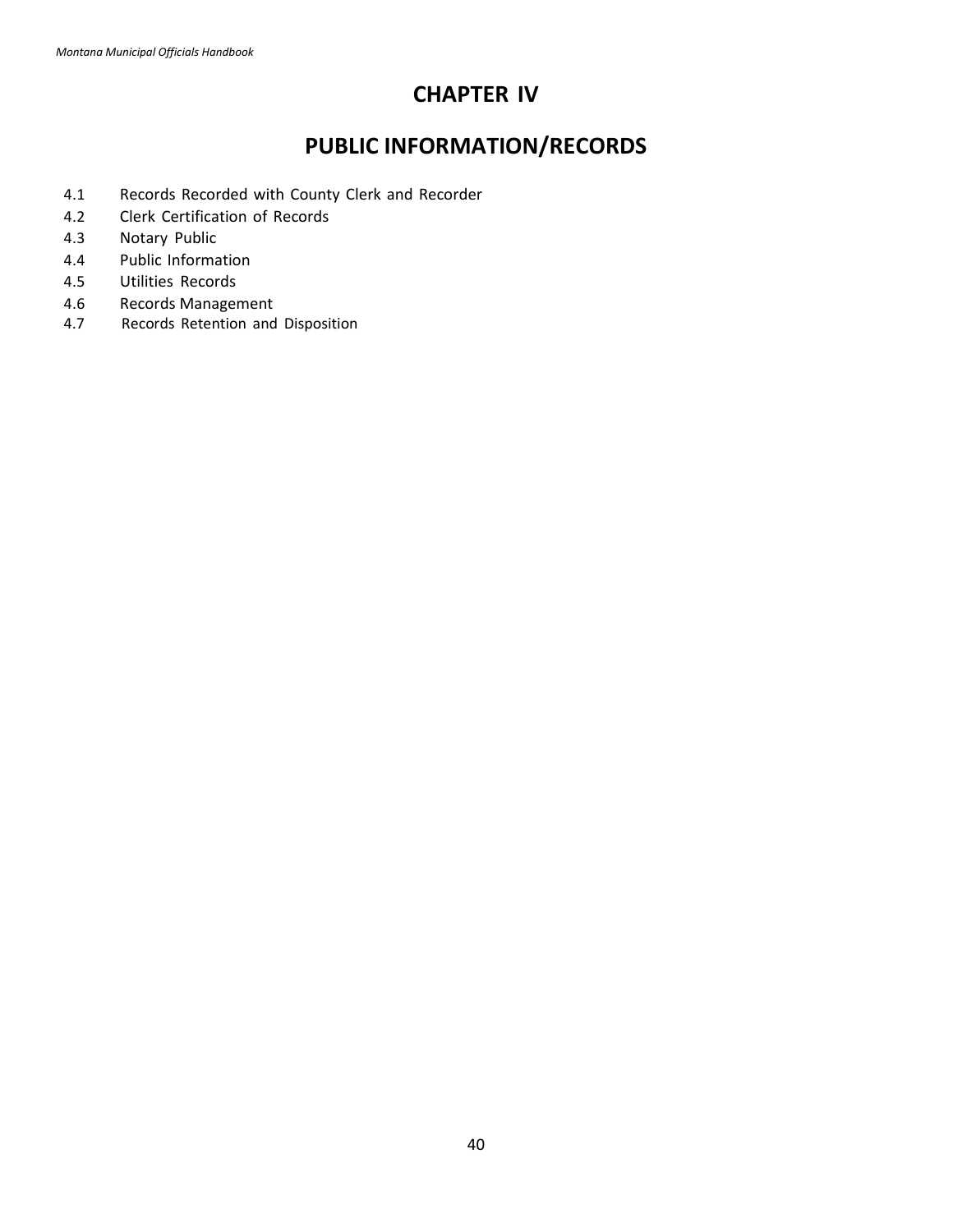#### **4.1 Records Recorded with County Clerk and Recorder**

Certain records must be filed and/or recorded with the county clerk and recorder. Whenever you take original documents to the clerk and recorder's office make a copy of the document and place in your file pending the return of the original by the clerk and recorder. The document that is taken to the county clerk and recorder must be the original, have original signatures and be notarized. The following documents must be filed and/or recorded with the county clerk and recorder:

- Oath of Office
- Annexations 7-2- $4407, 7-2-4607,$  and  $7-2-4714, MCA$
- Exclusion of Land 7-2-4808, MCA
- Waivers of Annexation
- Waivers of Special Improvement District (SID)
- Resolution of intent to create Special Improvement District (SID)
- Resolution creating Special Improvement District (SID)
- Easements
- Final Plats (developer actually records, just check)
- Variances
- Interlocal agreements 7-11-107 (1), MCA Also with Secretary of State)
- Deeds and quit claim deeds
- Change of name of street 7-14-4112, MCA
- Certificate of Survey
- Developers extension agreements
- Zone changes
- Satisfaction of loan or conditional grant agreements
- Assessment Agreements
- Encroachment permits
- Conditional use permits
- Payback Resolution
- Budget Resolution
- Resolution for ROW Abandonment
- Ordinances for Sale or Lease of property
- Resolution of Exclusion (de-annexation)
- Findings of Fact

Documents that affect a piece of property should always be recorded. This ensures that when the property exchanges hands, the new owner has prior knowledge of fees, rules, etc. applied to their property. 7-4-2636, MCA gives the required format for documents to be recorded by the clerk and recorder.

#### **4.2 Clerk Certification of Records**

In some instances, the clerk will need to certify certain documents such as minutes of meetings, minutes of public hearings, etc. Clerks may use and adjust the following draft certification form as necessary.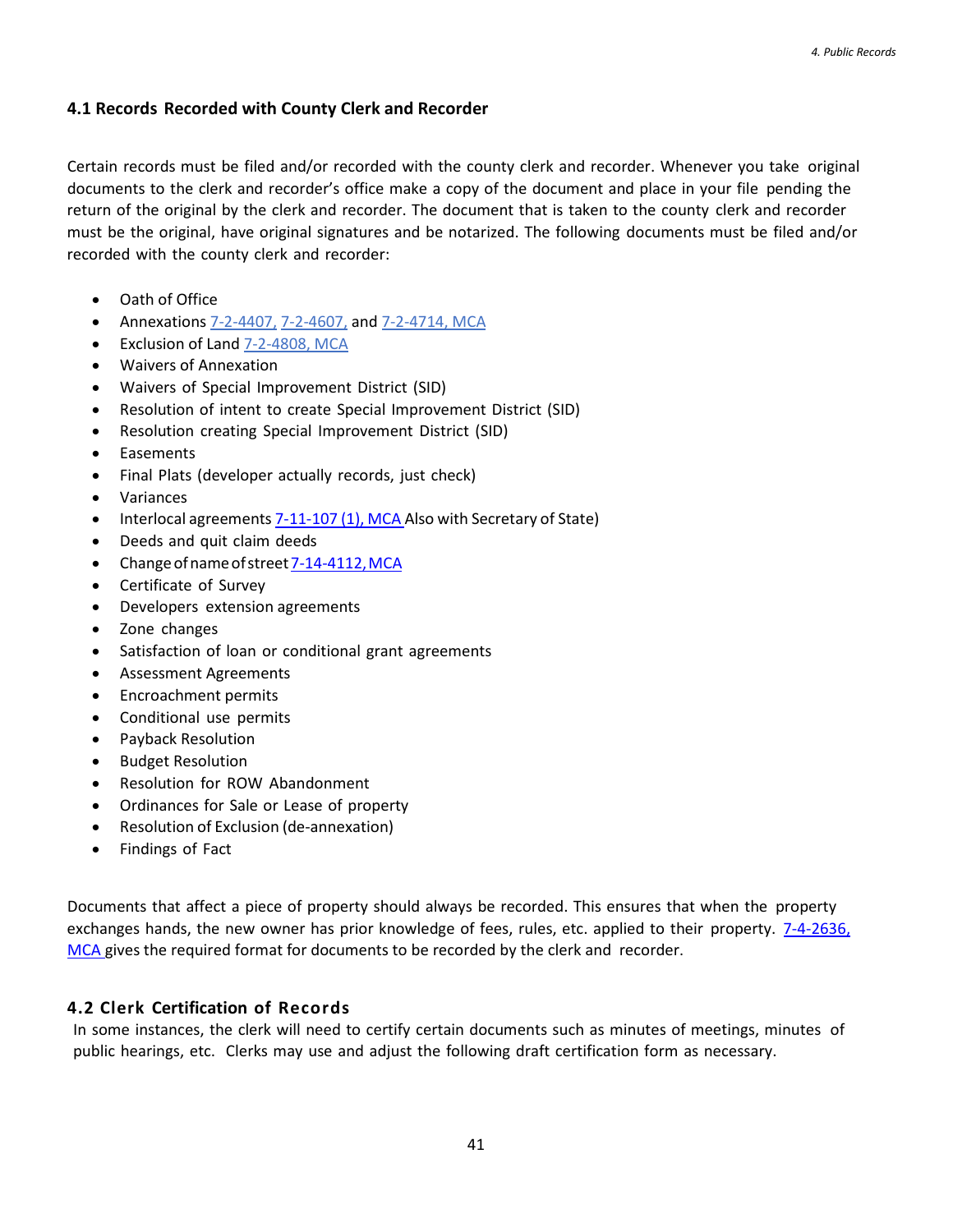| STATE OF MONTANA }                                                                                                        |                                        |  |
|---------------------------------------------------------------------------------------------------------------------------|----------------------------------------|--|
|                                                                                                                           | SS.<br><b>CERTIFICATION OF MINUTES</b> |  |
| County of                                                                                                                 |                                        |  |
| JANE SMITH, being duly sworn, deposes and says that she is and was at the time of preparation of the attached minutes the |                                        |  |
| City/Town Clerk of the City/Town of the strached minutes of July1,2013 are correct and true copies                        |                                        |  |
| of the minutes of the public hearing of the City/Town council (Commission) of the City/Town of<br>MT.                     |                                        |  |
|                                                                                                                           |                                        |  |
| Jane Smith, MMC                                                                                                           |                                        |  |
| City/Town Clerk/Treasurer                                                                                                 |                                        |  |
| Subscribed and sworn to before me this<br>dav of                                                                          | 2013.                                  |  |
|                                                                                                                           | Notary Public for the State of Montana |  |
|                                                                                                                           | Residing in                            |  |
|                                                                                                                           | My Commission expires                  |  |

#### **4.3 Notary Public**

The clerk may be required to be a Notary Public for the State of Montana. The requirements to become a notary and any questions may be directed to the office of the Secretary of State or visit their website at [http://sos.mt.gov/Notary/index.asp.](http://sos.mt.gov/Notary/index.asp) The Notary Public certification is valid for four years at which time re--certification is necessary. The application may be downloaded from the Secretary of State website at [http://sos.mt.gov/Notary/index.asp.](http://sos.mt.gov/Notary/index.asp) The clerk should also apply for surety bond and errors and omissions insurance. The following information should be included in the notary block:

| State of:                                                                                                                 | Montana                                         |  |
|---------------------------------------------------------------------------------------------------------------------------|-------------------------------------------------|--|
| County of:                                                                                                                | County in which notarial act is being performed |  |
| ; by (name of person(s) appearing<br>Signed and sworn to before me this<br>$20 -$<br>day of<br>before the notary public). |                                                 |  |
| Signature of notary public:<br>Typed, stamped or printed name of notary.                                                  |                                                 |  |
| Notary Public for the State of Montana<br>Residing in<br>(SEAL)<br>My Commission expires                                  |                                                 |  |

A notary public may not notarize his or her own signature or any document in which he/she may have a direct or financial interest. Consider these points:

- Always obtain proper identification
- Do not post or predate your notarization
- Do not perform an acknowledgement without a signature
- Do not certify an affidavit that a person has not signed in front of you.
- State law requires that notaries keep and maintain an official notary journal recording the details of each notarial act performed. More information about the journal is available on the Secretary of State website.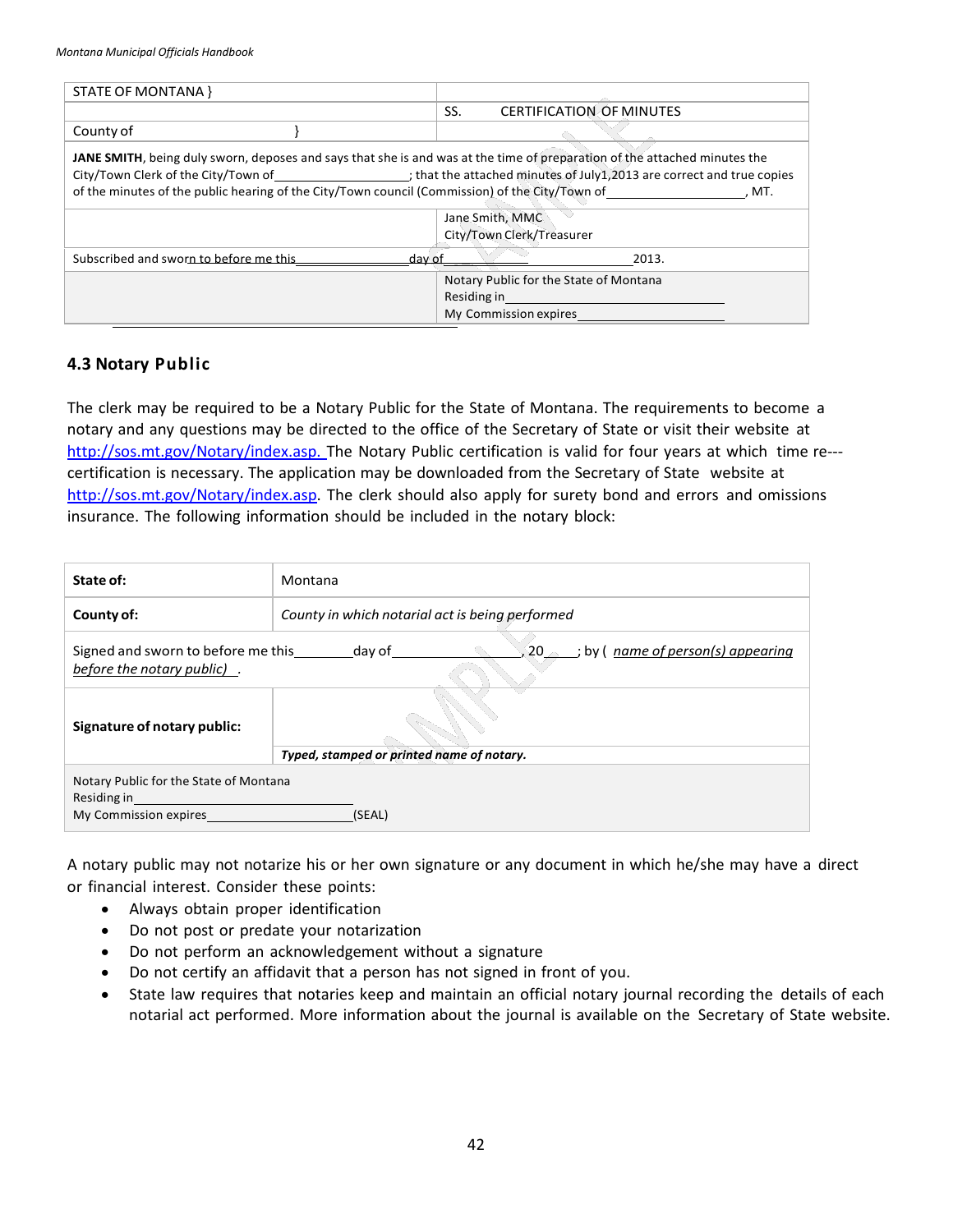#### **4.4 Public Information**

Public inspection of public information is permitted during regular office hours. Records are to remain in the clerk's office at all times. In order to ensure integrity of the information, a city/town employee must be present while information is being inspected. *The clerk should always consult with the city attorney with questions concerning a request for public information.*

Your city/town may charge for copies of information. Fees and rules should be indicated in your policy manual or in pertinent resolutions. The following public information are exempt from public disclosure unless required by court order or dissemination is required pursuant specific statutory authorization:

- Library patron information 22-1-1103, MCA;
- Medical information 2-6-1002, MCA;
- Personnel Information concerning a current or former employee or applicant for employment that would disclose the individual's home address, home telephone number, social security number, marital status, payroll deductions, insurance coverage, or other privacy information;
- Performance evaluations 2-6-1002, MCA;
- Certain donor information including financial or physical donations where the donor requests to remain anonymous;
- Ownership or pledge of public obligations 17-5-1106, MCA;
- Criminal justice information or Municipal Court Records 4-5-301, MCA and 44-5-311, MCA;
- Vehicle accident reports 61-7-114, MCA;
- Insurance information 50-63-403, MCA;
- Information related to medical marijuana registry information 50-46-332, MCA;
- Information pertaining to juveniles;
- Information required to be kept confidential by federal law or regulation or by state law;
- Utility customer information (consult city attorney);
- Documents containing legal questions or information concerning potential, pending or actual litigation;
- Any other information held or maintained by the City made confidential by law.

If the release of a record is denied and the person is not satisfied, he/she may contact the mayor and city attorney. Inform the mayor and city attorney that they will be contacted regarding the denial of a record and why access was denied. Use caution if you have any questions about releasing a record or document and contact the city attorney for legal advice.

2-6-1003, Montana Code Annotated (MCA) states every person has a right to examine and obtain a copy of any public information of this state. In consultation with your city attorney, the city/town may withhold from public scrutiny information relating to individual or public safety or the security of public facilities, including public schools, jails, correctional facilities, private correctional facilities, and prisons, if release of the information jeopardizes the safety of facility personnel, the public, students in a public school, or inmates of a facility. A public officer may not withhold from public scrutiny any more information than is required to protect individual or public safety or the security of public facilities.

#### 2-6-1006, Montana Code Annotated (MCA)

A person may request public information from a public agency. A public agency shall make the means of requesting public information accessible to all persons. Upon receiving a request for public information, the city/town shall respond in a timely manner to the requesting person by:

• making the public information maintained by the public agency available for inspection and copying by the requesting person; or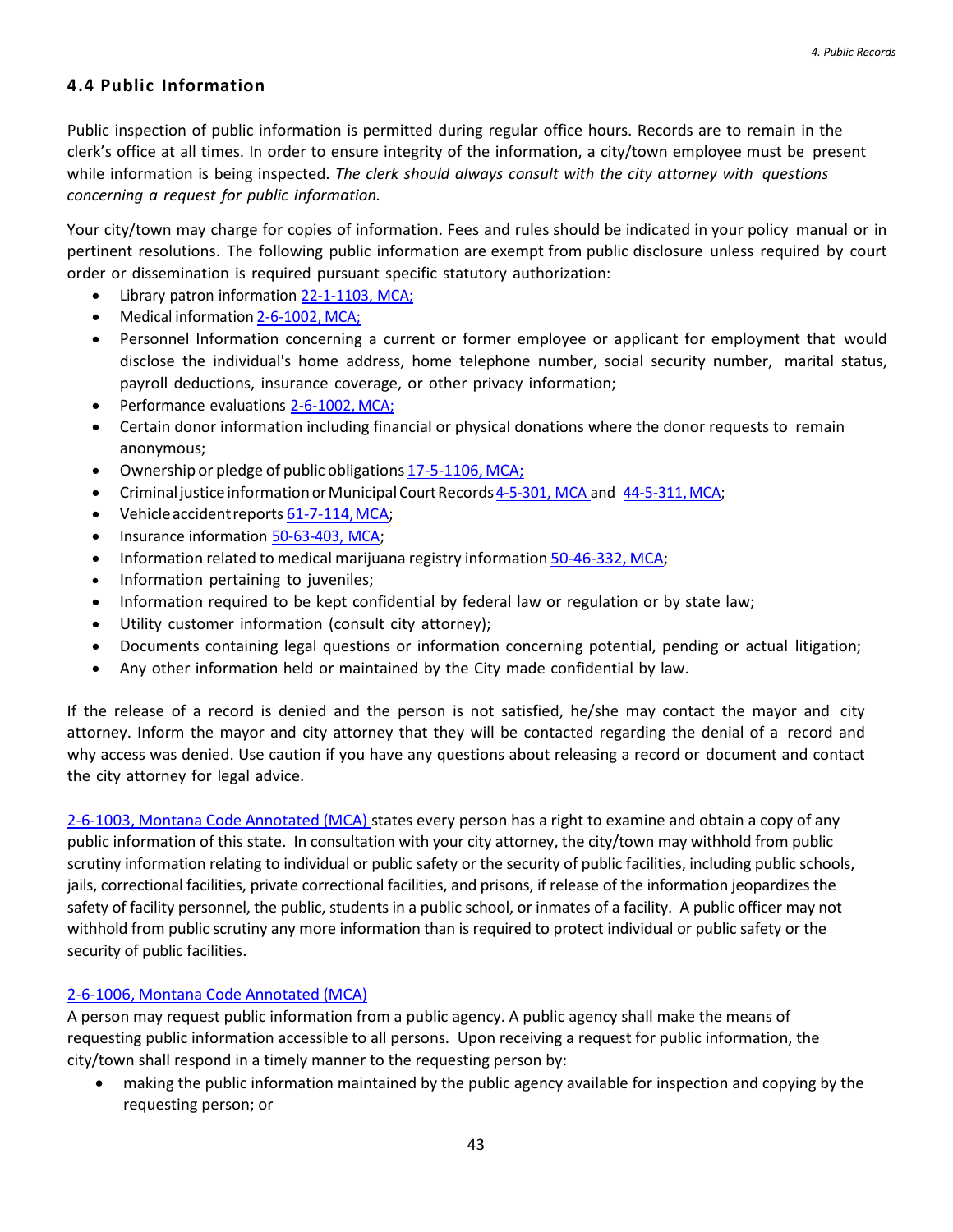#### *Montana Municipal Officials Handbook*

• providing the requesting person with an estimate of the time it will take to fulfill the request if the public information cannot be readily identified and gathered and any fees that may be charged.

The city/town may charge a fee for fulfilling a public information request. The fee may not exceed the actual costs directly incident to fulfilling the request in the most cost-efficient and timely manner possible. In other words, this is not an excuse to charge the public to organize your files or clean your office. The cost should reflect the time it would take to reasonably find the information. Also, if by law, there is already a fee attached to the information requested, the city cannot double charge for the information.

The fee must be documented. The fee may include the time required to gather public information. The public agency may require the requesting person to pay the estimated fee prior to identifying and gathering the requested public information.

In addition, the law does not require the city/town to alter or customize public information to meet the needs of the individual requesting the information. However, if the city/town agrees to customize an information request, the costs of the customization may be included in the fees charged by the agency.

Your city/town may have policies or procedures relating to providing information to the public. A request for public information may be made in person, via phone or e-mail. Make a copy of the request form or appropriate e-mail and attach to the copies as a receipt for the person requesting the information. These request forms should be filed and maintained.

#### **Examples of Standard Charges:**

Charges for paper copies of *non-routine* (the city's policy should liberally define non-routine public information) public information shall be charged at the rate of \$0.25/page for material that can be found and copied in ten minutes or less. Material which take more than ten minutes to located and copy shall be charged at the rate of \$0.50/page. Items that take over 30 minutes to locate and copy shall be charged upon the hourly market rate at the time of the request for an administrative assistant.

Below are some typical procedures for providing information that some cities and towns have adopted.

#### **For a request made in person:**

- Person requesting must complete the "Request for Public Information Form"
- Pay the fees (if necessary)

#### **For a request made via phone:**

- Person receiving request should ask if the requestor can fax or e---mail their request, if not
- Person receiving request can fill out the "Request for Public Information Form"
- Requestor must agree to pay the fees (if necessary)

#### **For a request made via e-mail:**

- The e-mail can be used in place of the "Request for Public Information Form"
- The e-mail must be filed with the other "Request for Public Information Forms"
- Requestor must agree to pay the fees (if necessary)

#### **Routine Public Information (can be modified by Municipality)**

This material is prepared for the public and made available to them on a regular basis. The information is often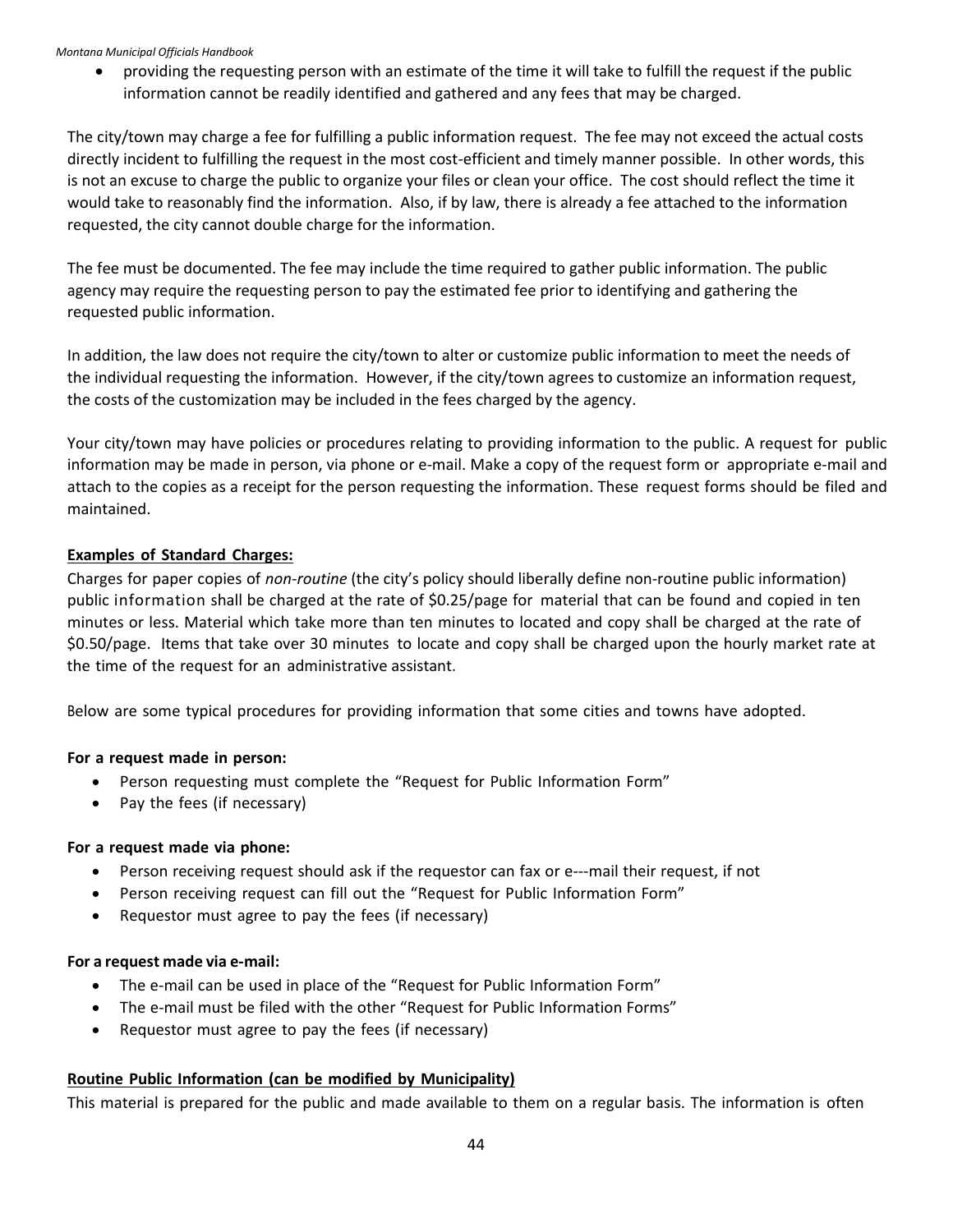prepared for promotional or advisory reasons and prepared for general distribution. No request form is required for these materials.

*Examples: City Charter, Ordinance, Resolutions, Minutes, City Commission Agendas, Meeting Packets, Board and Commission Agendas, Neighborhood Council Agendas, Brochures, Pamphlets, Applications, and Blank Bid Packets.*

#### **Non-RoutinePublicInformation**

Materials prepared in the regular course of City business (i.e. regular departmental business records) that document regular business transactions by each department but are not prepared for mass distribution.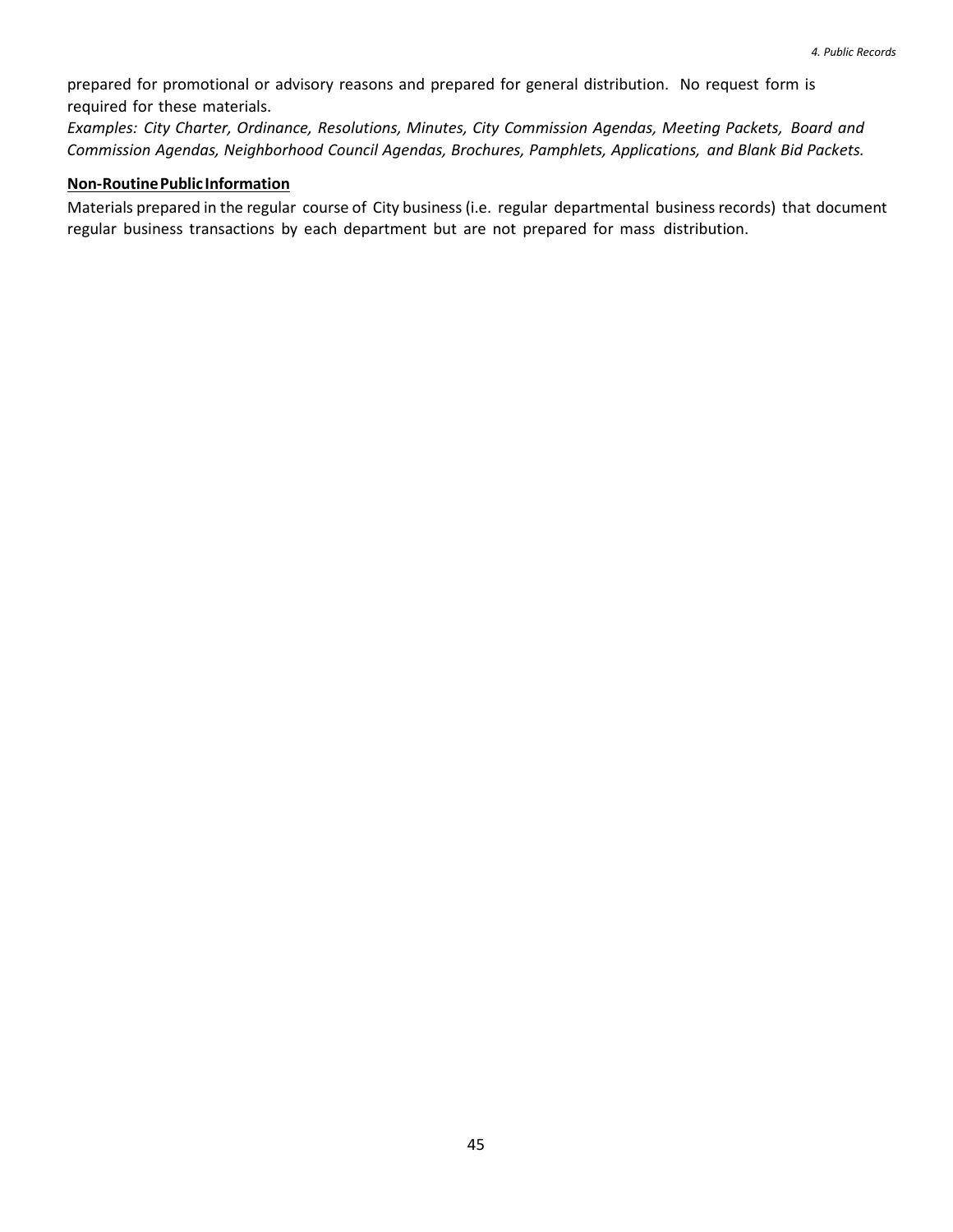## **SAMPLE REQUEST FOR PUBLIC INFORMATION FORM**

|                                    | (Applicant), do hereby make application for inspection and/or                                                          |       |  |
|------------------------------------|------------------------------------------------------------------------------------------------------------------------|-------|--|
|                                    | copying of the following public information of the City/Town of ______________, Montana.                               |       |  |
|                                    | Please be as specific as possible to assist us in locating the information as quickly as possible.                     |       |  |
|                                    |                                                                                                                        |       |  |
| ApplicantSignature:                |                                                                                                                        | Date: |  |
|                                    | Fill out only if request cannot be filled right away, so that you can contact applicant when the copies are made.      |       |  |
| Name:                              |                                                                                                                        |       |  |
| Address:                           |                                                                                                                        |       |  |
|                                    |                                                                                                                        |       |  |
| Daytime Phone:                     |                                                                                                                        |       |  |
|                                    | <b>INTERNAL USE ONLY</b>                                                                                               |       |  |
|                                    | TO APPLICANT: THE ABOVE REQUESTED INFORMATION ARE: (check one)                                                         |       |  |
| □                                  | Available for inspection immediately upon processing your request.                                                     |       |  |
| □<br>, at o'clock M.               |                                                                                                                        |       |  |
| $\Box$                             | Not subject to disclosure pursuant to MT Public Information Statutes, Art. II, Sec. 9, Mont.Const., 7---1---4144, MCA. |       |  |
| □<br>to disclosure.                | The subject of a written request for a determination from the Attorney General as to whether they are subject          |       |  |
|                                    | Not in existence, due to "vagueness" of request. (Not enough information to process request).                          |       |  |
| □                                  | Not in existence due to the fact that it requires the creation of documents.                                           |       |  |
|                                    |                                                                                                                        |       |  |
| Dept. Head Authorization:<br>Date: |                                                                                                                        |       |  |
|                                    | I approve and agree to pay the copy fees associated with this request:                                                 |       |  |
|                                    |                                                                                                                        |       |  |
| Applicant Signature:               |                                                                                                                        | Date: |  |
|                                    | Initials of Person Filling Request                                                                                     |       |  |
|                                    | Department                                                                                                             |       |  |
| \$                                 | <b>Total Charge</b>                                                                                                    |       |  |

#### **4.5 Utilities Records**

#### **Procedures for Delinquency Letters**

By state law, sewer delinquency letters are to be prepared and sent to the property owners on or before the 7th of July each year  $7-13-4309$ , MCA. These letters will include the following:

- The customer's name and address
- The sewer assessment, plus the penalty and interest
- The fiscal year that it is charged against
- The property description, ie: block, lot and addition to the city/town
- The date payment is due
- The total amount to be levied as a tax against the property
- If property is rental, send a copy of the letter to the property owner.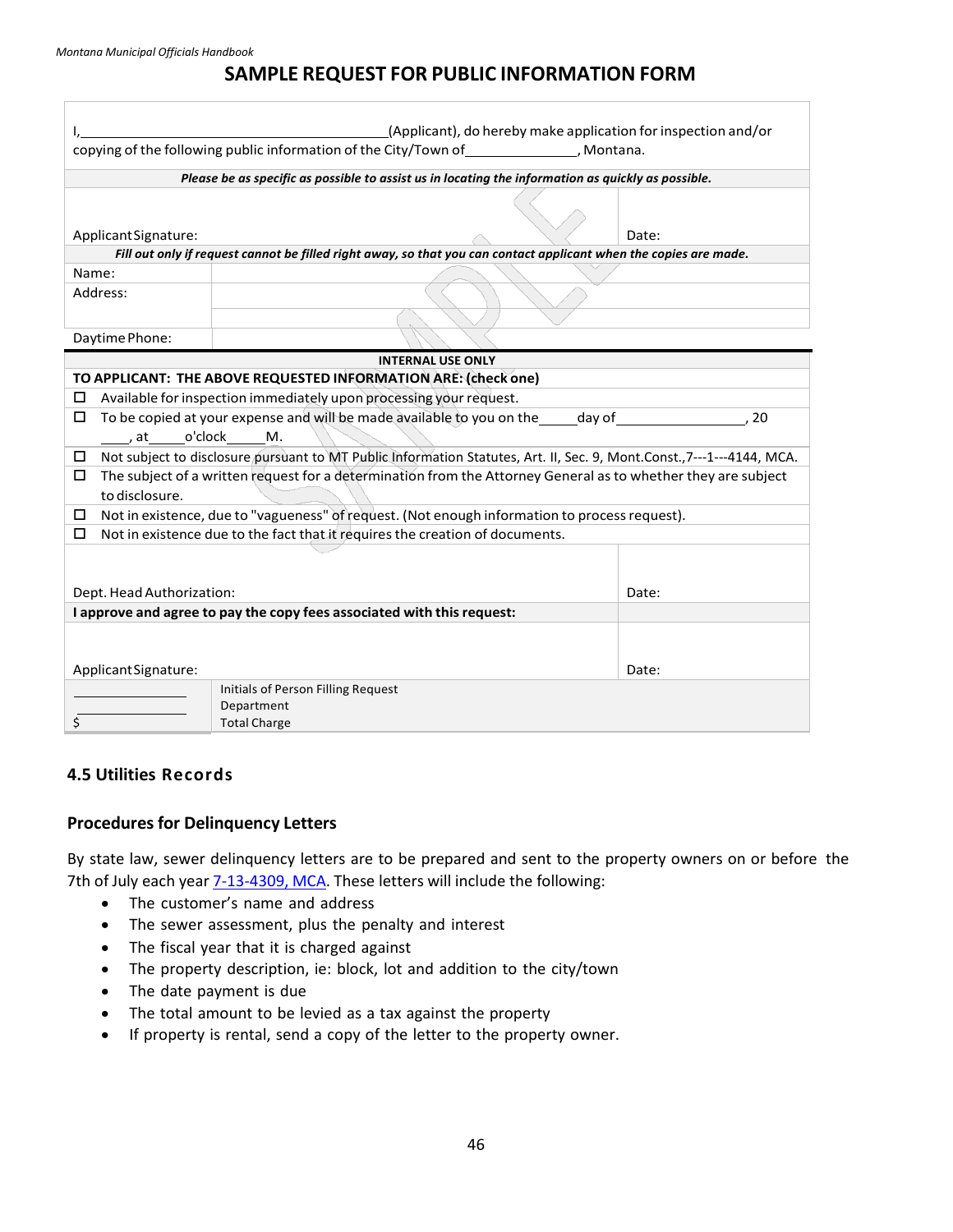Put the past due utility billing sheets of June 30th in the Sewer Delinquency file. Keep a copy of all letters sent. If they are paid before August 15th, remove those letters from the file. A list of the sewer delinquencies remaining will be sent to the Department of Revenue office to be placed as a lien on the property taxes that are sent from the county treasurer's office at the end of October. A copy of this list will also be kept in the Sewer Delinquency file. The delinquency list sent to the assessor's office shall include the following:

- Name and address of property owner
- Property description, ie: block, lot and addition to the city/town
- The principal amount, penalty amount and total owing
- Total the amount of principal, penalty and total of both.

## SAMPLE DELINQUENCY LETTER

### Date

Mr. John Doe PO Box 197 Nice City/Town, MT 59800

Dear Mr. Doe:

You are hereby notified that a delinquent sewer assessment in the amount of \$197.64 Dollars, plus penalty and interest in the amount of \$7.12\_\_, is charged against the following Fiscal Year 2012-2013:

## **Block 6 Lot 7 Old City/Townsite**

Unless the account is paid in full by **August 15, 2013** in the amount of  $\frac{\text{S204.76}}{204.76}$  the same will be levied as a tax against the real estate to which the sewer service was furnished.

Sincerely, City/ Town Clerk/Treasurer

### **Forms for Utilities**

**Tenant/Landlord Form** – The Landlord must complete the Tenant/Landlord form and sign and date. The account will not be changed until the form is completed. Complete the bottom of the form with:

- Former owner/tenant
- Account No.
- Final reading

**Property Change of Ownership** – The Title Company will call and request a final bill for the property. They will deliver the payment after closing. Request the name and address of the new property owner from the Title Company. Mail a property owner change form, with a self-addressed stamped envelope, to the new owner. When the form is returned complete the bottom of the form with the former owner's account number and final reading. Place completed forms in the respective files.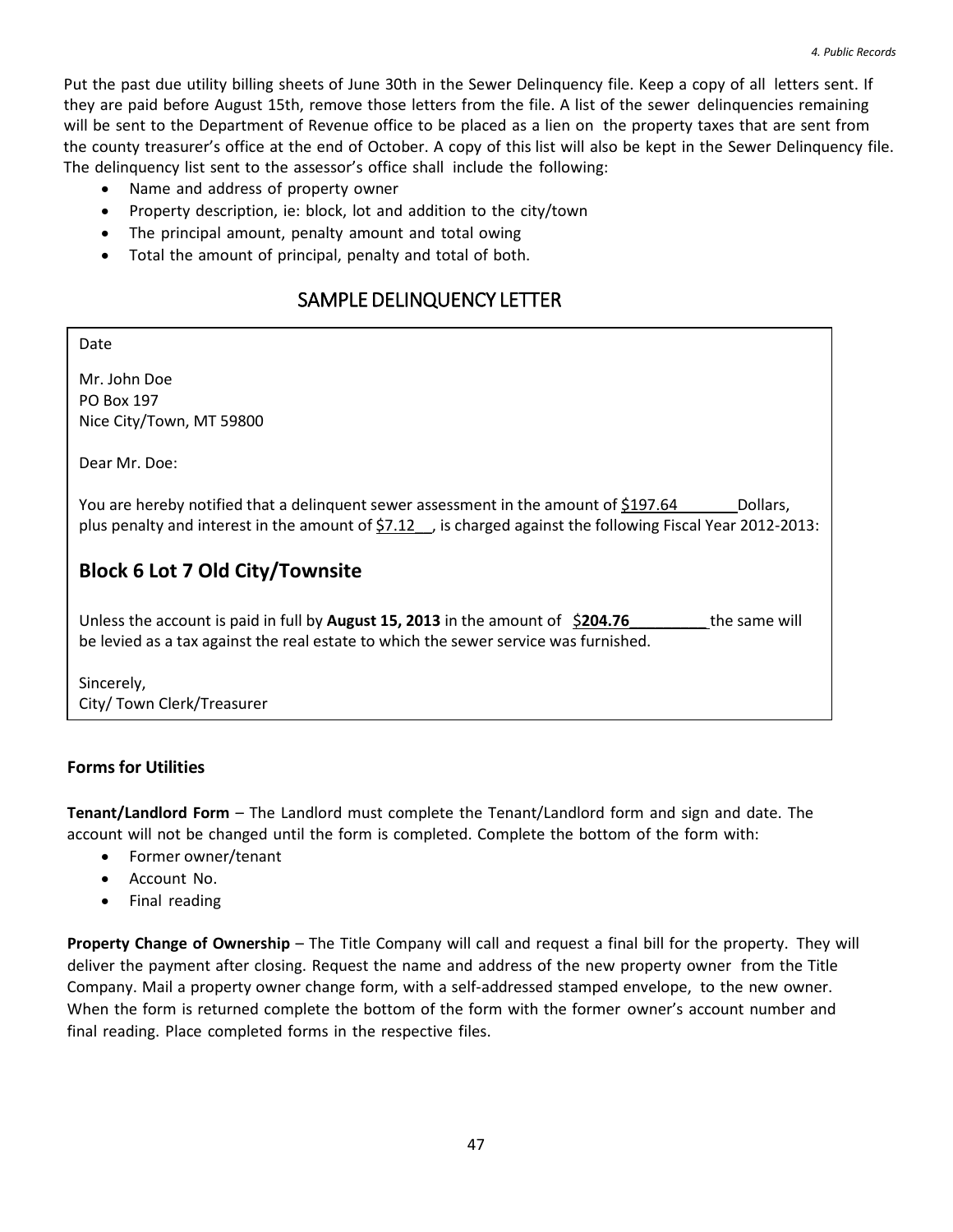## **SAMPLE WATER/SEWER UTILITY SERVICE CHANGE LANDLORD/TENANT**

IN AGREEMENT: The undersigned agrees to pay for the water/sewer utility in accordance with the policies of the City/Town of . Charges for service are due by the 20th of each month. There is a notice mailed on past due accounts giving the account holder 10 days to pay the past due amount or service will be disconnected. The balance in full and a disconnect/reconnect fee of \$92.66 must be paid before waterservice will be reinstated. Interest of 1.5% is charged on any unpaid balance after the due date.

| <b>TENANT:</b>                                                                                                                                                  |                   |            |                  |
|-----------------------------------------------------------------------------------------------------------------------------------------------------------------|-------------------|------------|------------------|
| First Name:                                                                                                                                                     | Ml:<br>Last Name: |            |                  |
|                                                                                                                                                                 |                   |            |                  |
| Physical Address:                                                                                                                                               |                   |            |                  |
|                                                                                                                                                                 |                   |            |                  |
| Mailing Address:                                                                                                                                                |                   |            |                  |
| Home Phone:                                                                                                                                                     |                   |            |                  |
| Employer:                                                                                                                                                       |                   |            |                  |
| Employer's Address:                                                                                                                                             |                   |            |                  |
| Employer's Phone:                                                                                                                                               |                   |            |                  |
| <b>OWNER:</b>                                                                                                                                                   |                   |            |                  |
| The tenant is responsible for:                                                                                                                                  | □<br>Water        | □<br>Sewer | Water/sewer<br>□ |
| Owner's Name:                                                                                                                                                   |                   |            |                  |
| <b>Owner's Mailing Address</b>                                                                                                                                  |                   |            |                  |
|                                                                                                                                                                 |                   |            |                  |
| Owner's Phone:                                                                                                                                                  |                   |            |                  |
| The undersigned owner(s) of the premises stated above are responsible/liable for payment of the water use and                                                   |                   |            |                  |
| debt service charges for the above---said premises,                                                                                                             |                   |            |                  |
| (WE) give permission to have the water bill for the above premises sent to the above renter at the mailing address                                              |                   |            |                  |
| listed. In the event of nonpayment of charges for water service and benefits to any premises water service will be<br>disconnected until such charges are paid. |                   |            |                  |
| Effective date for this change is:<br>in/out                                                                                                                    |                   |            |                  |
|                                                                                                                                                                 |                   |            |                  |
|                                                                                                                                                                 |                   |            |                  |
| Signed:<br>Date:                                                                                                                                                |                   |            |                  |
| **********************<br>************************<br>**************OFFICE<br><b>USE</b><br>$ONLY******$                                                        |                   |            |                  |
| Beginning/Ending Read:                                                                                                                                          |                   |            |                  |
| <b>Effective Date:</b>                                                                                                                                          |                   |            |                  |
| <b>Previous Customer Name:</b>                                                                                                                                  |                   |            |                  |
| <b>Special Notes:</b>                                                                                                                                           |                   |            |                  |
|                                                                                                                                                                 |                   |            |                  |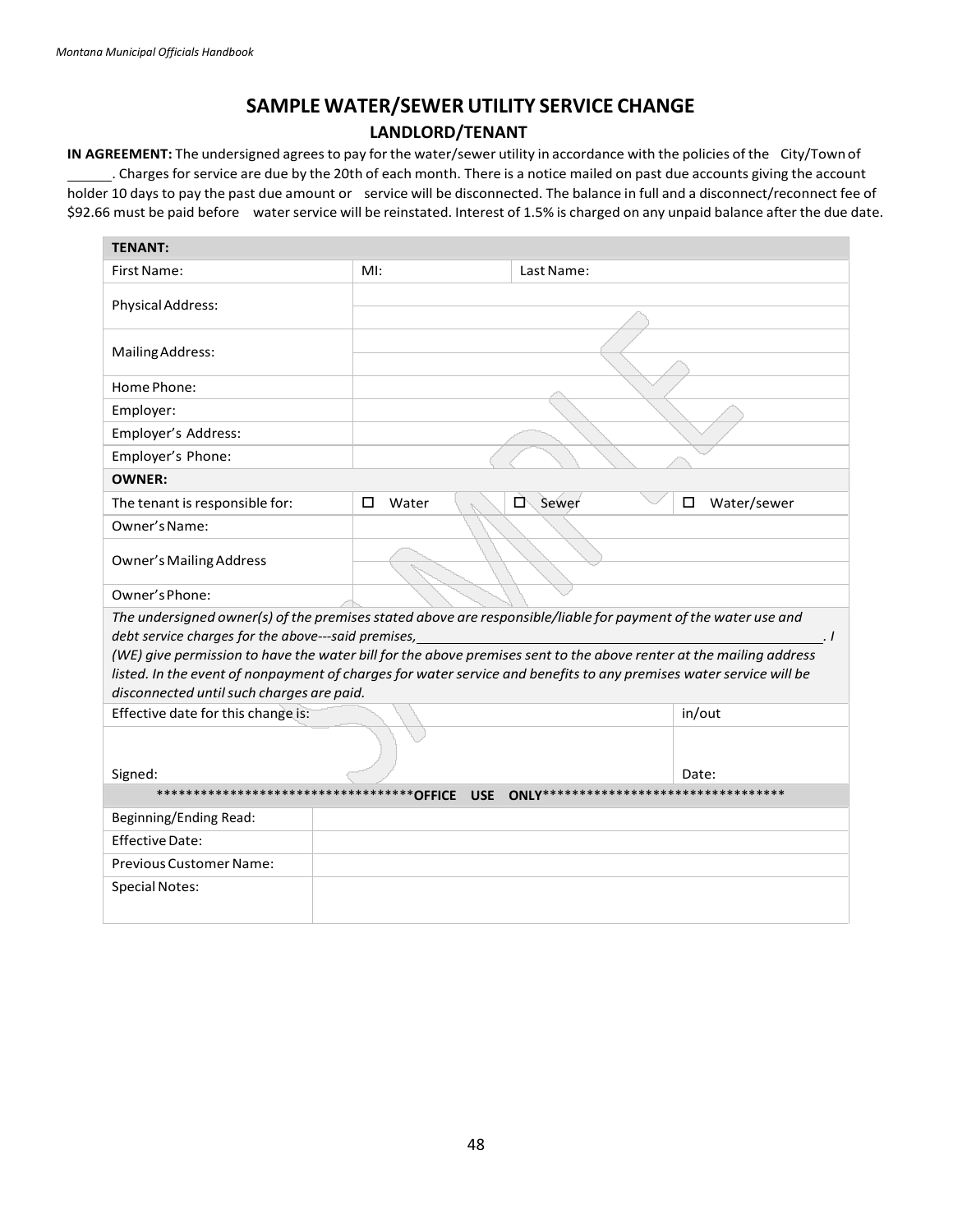### **SAMPLE WATER UTILITY SERVICE PROPERTY OWNER CHANGE**

**IN AGREEMENT:** The undersigned agrees to pay for the water and sewer utility in accordance with the policies of the City/Town of **. Charges for service are due by the 20th of each month.** There is a notice mailed on past due accounts giving the account holder 10 daysto pay the past due amount or service will be disconnected. The balance in full and a disconnect/reconnect fee of \$92.66 must be paid before water service will be reinstated. Interest of 1.5% is charged on any unpaid balance after the due date.

 $\mathcal{L}^{\alpha_{\mathbf{L}}}$ 

| <b>First Name:</b>                                                                                                          | $MI$ :     | Last Name: |                          |  |
|-----------------------------------------------------------------------------------------------------------------------------|------------|------------|--------------------------|--|
|                                                                                                                             |            |            |                          |  |
| Physical Address:                                                                                                           |            |            |                          |  |
| Mailing Address:                                                                                                            |            |            |                          |  |
|                                                                                                                             |            |            |                          |  |
| Home Phone:                                                                                                                 |            |            |                          |  |
| Employer:                                                                                                                   |            |            |                          |  |
| Employer's Address:                                                                                                         |            |            |                          |  |
| Employer's Phone:                                                                                                           |            |            |                          |  |
| The undersigned owner(s) of the premises stated above are responsible/liable for payment of the water and sewer use and     |            |            |                          |  |
| debt service charges for the above---said premises,                                                                         |            |            | . In the                 |  |
| event of nonpayment of charges for water service and benefits to any premises water service will be disconnected until such |            |            |                          |  |
| charges are paid.                                                                                                           |            |            |                          |  |
| Effective date for this change is:                                                                                          |            |            | in/out                   |  |
|                                                                                                                             |            |            |                          |  |
| Signed:                                                                                                                     |            |            | Date:                    |  |
| ************************************OFFICE                                                                                  | <b>USE</b> | $ONLY***$  | ************************ |  |
| Beginning/Ending Read:                                                                                                      |            |            |                          |  |
| <b>Effective Date:</b>                                                                                                      |            |            |                          |  |
| <b>Previous Customer Name:</b>                                                                                              |            |            |                          |  |
| <b>Special Notes:</b>                                                                                                       |            |            |                          |  |
|                                                                                                                             |            |            |                          |  |
|                                                                                                                             |            |            |                          |  |
|                                                                                                                             |            |            |                          |  |

#### **4.6 Records Management\***

\*The following section is a suggested method modeled after a system in place in one municipality in Montana. This is above and beyond what is required but may lend assistance in the management of required retained *records.*

#### **Filing System Design and Maintenance**

Arrange material that is significant for its content by subject, rather than by the names of correspondents. The subjects are arranged in alphabetical order. Filing by name should be done only if the subject cannot be used. Keep records retention in mind when setting up filing systems. For example, if you have to retain claims by the fiscal year, it makes sense to keep the claims for one fiscal year separate from another.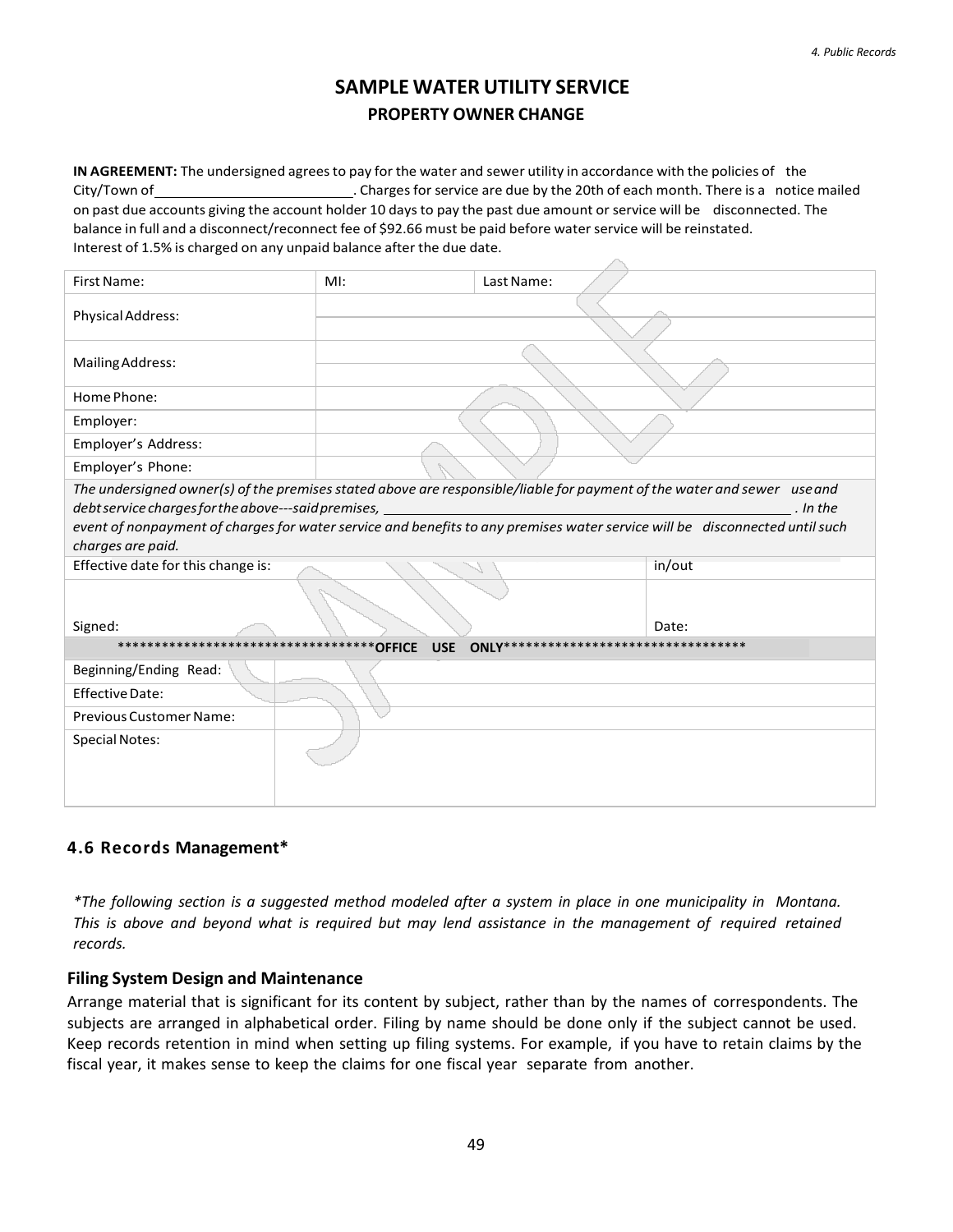#### *Montana Municipal Officials Handbook*

Do not make more files than necessary, use existing files whenever possible. Group together all documents pertaining to a particular project or case. Arrange documents chronologically in the folder with the most current date in front of the file folder. Do not use post-it notes to label documents, file folders or as actual documents. Request a memorandum be prepared in lieu of the "little" slips of paper, napkins or notes written on the file folder. Mend all torn documents before placing them in a file folder.

File the most active records in the most easily reached parts of the file cabinets. Active records belong in the top drawers, less active records in the bottom drawer, and least active records are stored elsewhere. Once a year, plan to spend some time moving your least active files into your storage area. Separate those records that must be maintained for long periods of time from those of temporary value. Review contents of file before re-filing. This is a check for lost or misfiled documents. It is important to keep all filing up to date, preferably as soon as records are completed.

#### **Indexing**

- Index by subject
- Use 3x5 cards in the colors described below:

| <b>COLOR</b> | <b>SUBJECT</b>        |
|--------------|-----------------------|
| Green        | Sewer & contracts     |
| Blue         | Closures & Exclusions |
| Pink         | Annexations           |
| Orange       | Ordinances            |
| Yellow       | <b>Resolutions</b>    |
| White        | Cross Reference       |
|              |                       |

White index cards will be used for subjects that cannot be color coded to the above colors. Color coded cards in the Filing Index should correspond to colors used in the Minutes

Index. Type the card with the main subject in CAPITALS. Type sub-headings in upper and lower case. Indicate on the main subject card only:

- Subject
- Location information

Cross reference cards should be used liberally. The cross-reference card is a sign that points to the correct location of a record. In cross referencing on the white cards use *See* or *See also*. Proofread all cards before interfiling in the index card file alphabetically.

- *See* means nothing here, look elsewhere.
- *See also* means something here and allied material elsewhere.

#### **File Purge**

Shred duplicate records and discard non-essential record paperwork items including old magazines, brochures and catalogs.

#### **Project Files – Water/Sewer Building**

Grant programs usually require specific files for water, sewer, building projects, etc. Normally, these files are created and maintained in the front of the file drawer for the duration of the project, and boxed for storage after the project is closed out and audited. Consult the grant administration manuals to determine the files to be created and their content. Review the contents of the files for accuracy and completeness prior to the monitoring by the funding agency.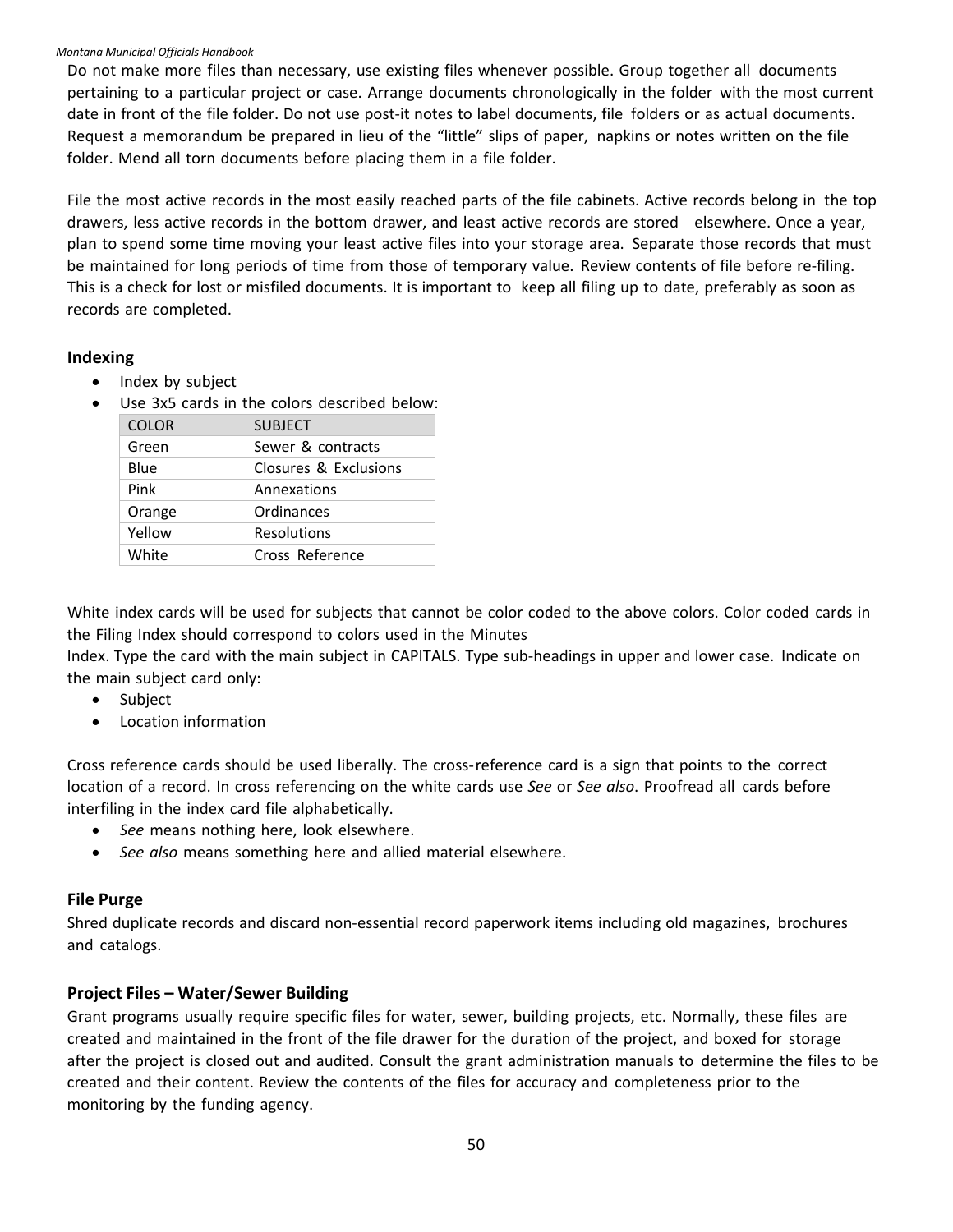- Only one project per storage box. Mark each box clearly with the project name and date.
- Refer to the retention schedule for disposal of project files.

#### **Financial Records**

At the end of each fiscal year put the following in a storage box::

- Claims and claim approval reports.
- Bank statements.
- Deposit books, receipt books.
- Anything that relates to the fiscal year financials.

Clearly mark the box with the fiscal year and a list of records in the box. Keep the box in the office until the Audit has been completed, at which time the box may be stored elsewhere.

#### **Definitions**

**Vital Records:** Records which are irreplaceable and are essential to the continuity of operations and can be replaced or reproduced only at significant expense. These records are permanent.

**Important Records:** Loss of these records presents a high level of inconvenience; however, the continuity of operations can resume without them.

**Useful Records:** Loss of these records present some inconvenience, but operations can continue without them. These records are easily replaced.

**Non-Essential Records:** These records are listed on retention schedules for routine destruction. Loss of these records presents no obstacle whatsoever to restoring daily operations. Examples include duplicate copies, drafts and miscellaneous correspondence.

#### **Take Out File**

The Take Out File is used for information requested from another department, other entity, the public, etc. and will be picked up later. The information may be from the clerk's office or other departments. The *Call Waiting File* and the *Take Out File* both allow for quick easy access to the information gathered and needed for returning telephone calls, departmental requests, other entities requests, or public access.

#### **Indexing Council Minutes**

The index file for council minutes remains in the city/town clerk's office. Changes should not be made to subject headings without approval by the clerk. The subject arrangement is for material significant for its content. The subjects are arranged in alphabetical order and should be classified by one of the headings found in the list of subject headings below. It is important to keep up to date all indexing of council minutes, at least monthly if possible. Use 3x5 index cards in the colors described below:

| <b>COLOR</b> | <b>SUBJECT</b>        |
|--------------|-----------------------|
| Green        | Sewer & contracts     |
| Blue         | Closures & Exclusions |
| Pink         | Annexations           |
| Orange       | Ordinances            |
| Yellow       | <b>Resolutions</b>    |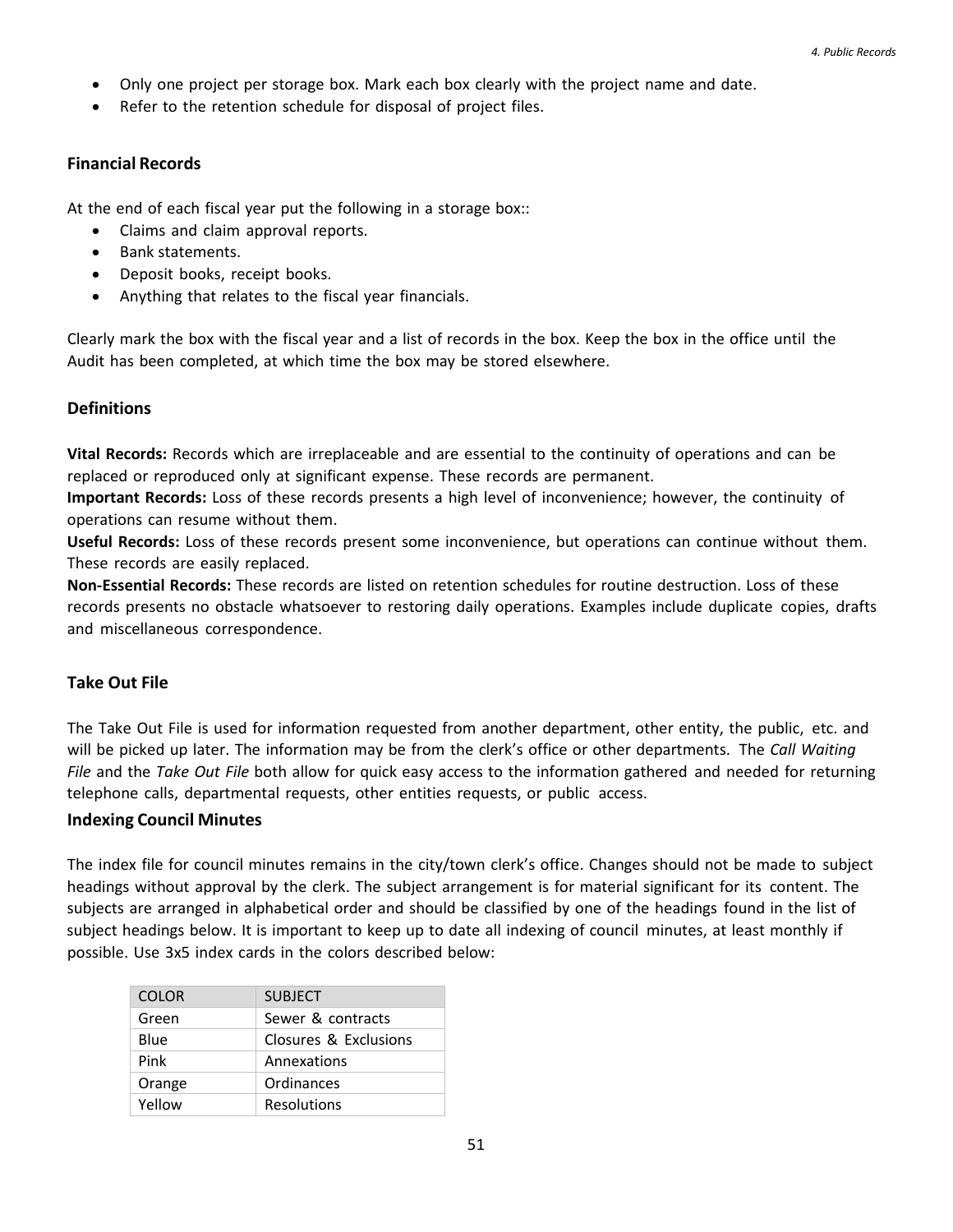*Montana Municipal Officials Handbook*

| Cross Reference |
|-----------------|
|                 |

White index cards will be used for subjects that cannot be color coded to the above colors. Type the card with the main subject heading in CAPITALS and underlined. Type sub---headings in upper and lower case. Indicate on the main subject heading card only, brief summary of the action taken, and the date the action was taken on the subject.

| SAMPLE MAIN CARD MINUTES          |                                                                   |  |
|-----------------------------------|-------------------------------------------------------------------|--|
| ORDINANCE 2                       | Moved by Harry Jones, Seconded by Mary Black that we adopt an     |  |
| License dogs, Duties of Marshall, | ordinance to license dogs at \$2.00 for males and spayed females. |  |
| Disposal of dogs                  | Motion carried                                                    |  |

The Index file should contain only one main card for each issue discussed at the meeting; however, the main card should contain the continuous story of actions taken; i.e. the original ordinance plus any amending or repealing ordinances, etc. Color coded cards in the Minutes index should correspond to colors used in the Filing index, when possible. In cross referencing on the white cards use *See* or *See also*.

- *See* means nothing here, look elsewhere.
- *See also* means something here and allied material elsewhere.

#### Cross Reference Card

| SAMPLE CROSS REFERENCE CARD |  |  |
|-----------------------------|--|--|
| License Dogs                |  |  |
| See ORDINANCE #2            |  |  |

Notice that License Dogs is not typed in capital letters, as it is a sub-title. Proof-read all cards before interfiling in the index card file alphabetically. Do not type index cards for the following items:

- Approval of Minutes
- Regular reports or correspondence (unless something unusual reported or action was taken)
- Consent Agenda
- Adjournment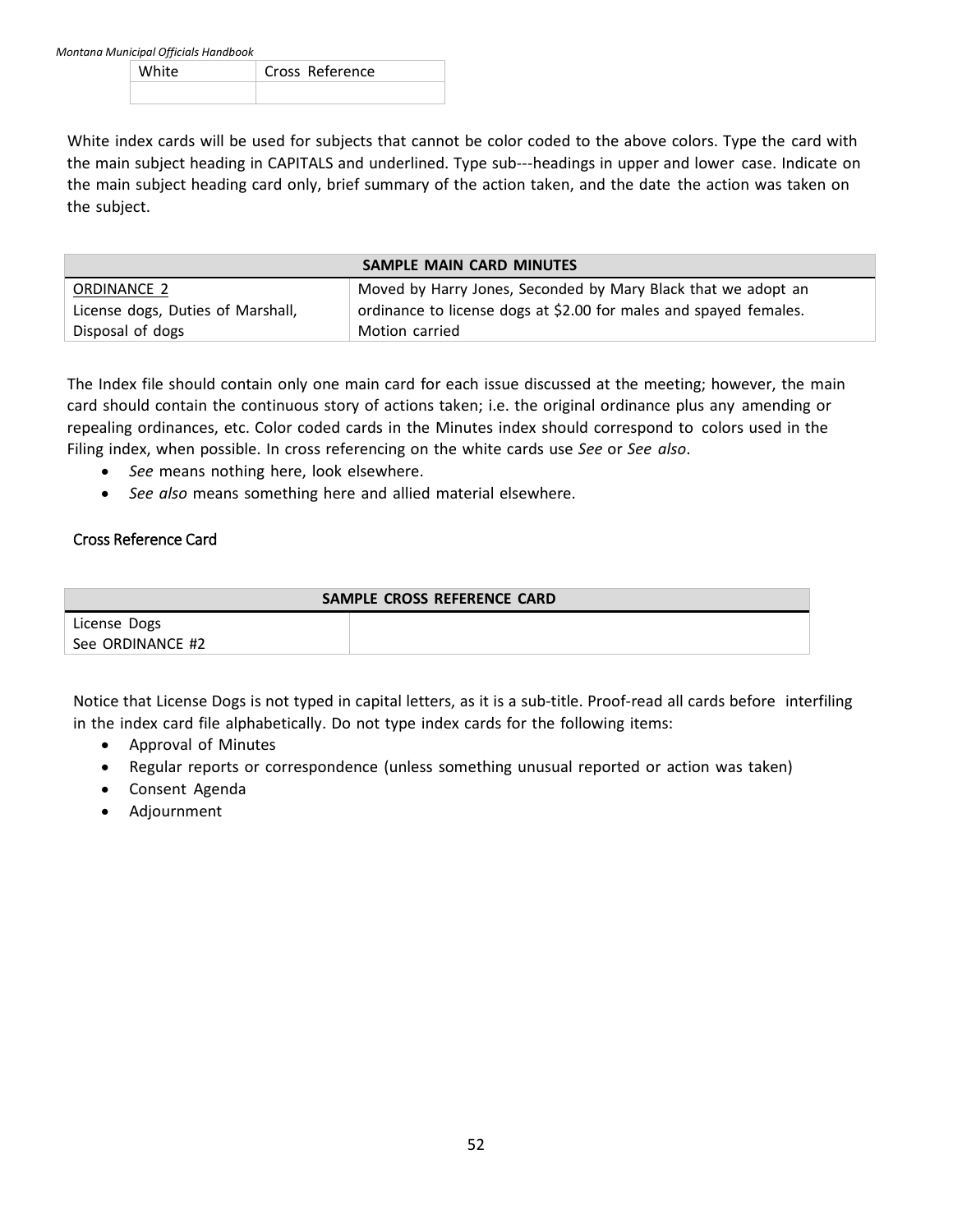#### **SAMPLE INDEX OF COUNCIL MINUTES**

--A— --D-- --I-- Administrator **Administrator** Christianus Christianus Deeds **Influries, personal** Deeds and Deeds and Deeds and Deeds and Deeds and Deeds and Deeds and Deeds and Deeds and Deeds and Deeds and Deeds and Deeds and Deeds and Agreements/Contracts Airports Depositories Investigations Alleys Dogs **Dogs** Animals Donations --J-- Annexation and Drainage and Drainage and Drainage and Drainage and Drainage and Drainage and Drainage and Drainage and Drainage and Drainage and Drainage and Drainage and Drainage and Drainage and Drainage and Drainage and Appointments Audit --E-- --K--

Bids Legal Building Code Finance

Cats **Flood Control Municipal Building Bonds** Flood Control Cats Chamber of Commerce **Montana Municipal Clerks Assoc.**<br>Charitable Organization **Montana Municipal Clerks Assoc.** Charitable Organization **Charitable Organization** --G--<br>City Clerk Garbage City Clerk Garbage --N-- City Code Grants Noise City Council (Commission) and Commission City Council (Commission) and Commission City Council (Commission) Civil Defense Nuisances Commissions and Boards --H-- Committees Health --O-- Compensation Plan **Computer Compensation Plan** Historical Society **Ordinances** Ordinances Computer Systems **Holidays** Contracts/Agreements Hospital Covenants **Housing Act** --P— --S-- Transportations Parades and the contract of the contract of the Salaries of the Salaries of the Contract of the Contract of the Salaries of the Contract of the Contract of the Contract of the Contract of the Contract of the Contract of th Parking<br>
Parking Regulations<br>
Parking Regulations Parking Regulations and the settlement of the School Districts and the settlement of the School Districts of the School Districts of the School Districts of the School Districts of the School Districts of the School Distri Parks The Community of the Community Sewer Sewer Sewer Assessment of the United States Pedestrian Crossings **Sidewalks** Sidewalks **Sidewalks** Utilities Permits Signs Signs Signs Signs Signs Signs Signs Signs Signs Signs Signs Signs Signs Signs Signs Signs Signs Signs Signs Signs Signs Signs Signs Signs Signs Signs Signs Signs Signs Signs Signs Signs Signs Signs Signs Sign Pool **Speed Limits** Speed Limits **Speed Limits** Vacations Policies Sports Sports Sports Sports Sports Variances-Subdivisions and the Streets Sports Subdivisions Pollution Control and Streets Subdivisions Streets Subdivisions Streets Subdivisions Streets Subdivisions Streets Subdi Pollution Control Public Works Department  $-$ W--W-- $\frac{1}{2}$  and  $\frac{1}{2}$  and  $\frac{1}{2}$  and  $\frac{1}{2}$  and  $\frac{1}{2}$  and  $\frac{1}{2}$  and  $\frac{1}{2}$  and  $\frac{1}{2}$  and  $\frac{1}{2}$  and  $\frac{1}{2}$  and  $\frac{1}{2}$  and  $\frac{1}{2}$  and  $\frac{1}{2}$  and  $\frac{1}{2$ 

Real Estate --T-- Youth Resignations **Taxes**<br>Resolutions **Taxes**<br>Traffic Resolutions Traffic --Z--

Awards **Easements** Easements **Easements** Communications are the extended as the extended of the extended and the extended of the extended and the extended of the extended and the extended and the extended and the extended Attorney **Attorney Economic Development** Education- see schools --L-- --B— Elections Labor Relations Banks Emergency Plan Communication Canadiac Emergency Plan Canadiac Landscaping Communication Canadiac Emergency Plan Canadiac Law Enforcer Bid Procedures **Ethics** Ethics **Example 2018** 2019 12:38:49 Leases

Board of Health السلطة المستخدم المستخدم المستخدم المستخدم المستخدم المستخدم المستخدم المستخدم المستخدم المستخ<br>Boards المستخدم المستخدم المستخدم المستخدم المستخدم المستخدم المستخدم المستخدم المستخدم المستخدم المستخدم المس Fees **Fees** Liquor Licenses Bonds Budget **Federal Government** Engine Local Improvements Business Licenses **Fines** Fines Fines **--M--**<br>Fire Contracts **Fines** Fines **Fines** --C— Fire Departments Mayor Mayor And The Mayor Service of the Mayor Service of the Mayor Service of the Mayor

Special Assignments --V---Name Change Water --Q— -Paving Plans Water Agreements State of Montana Wells --R— Subdivisions Railroads --Y--

Air Pollution **Interlocal Agreements Demolition Demolition Demolition Interlocal Agreements** 

Law Enforcement

**Maintenance Agreements** Census Forestry Montana League of Cities/Towns

Zoning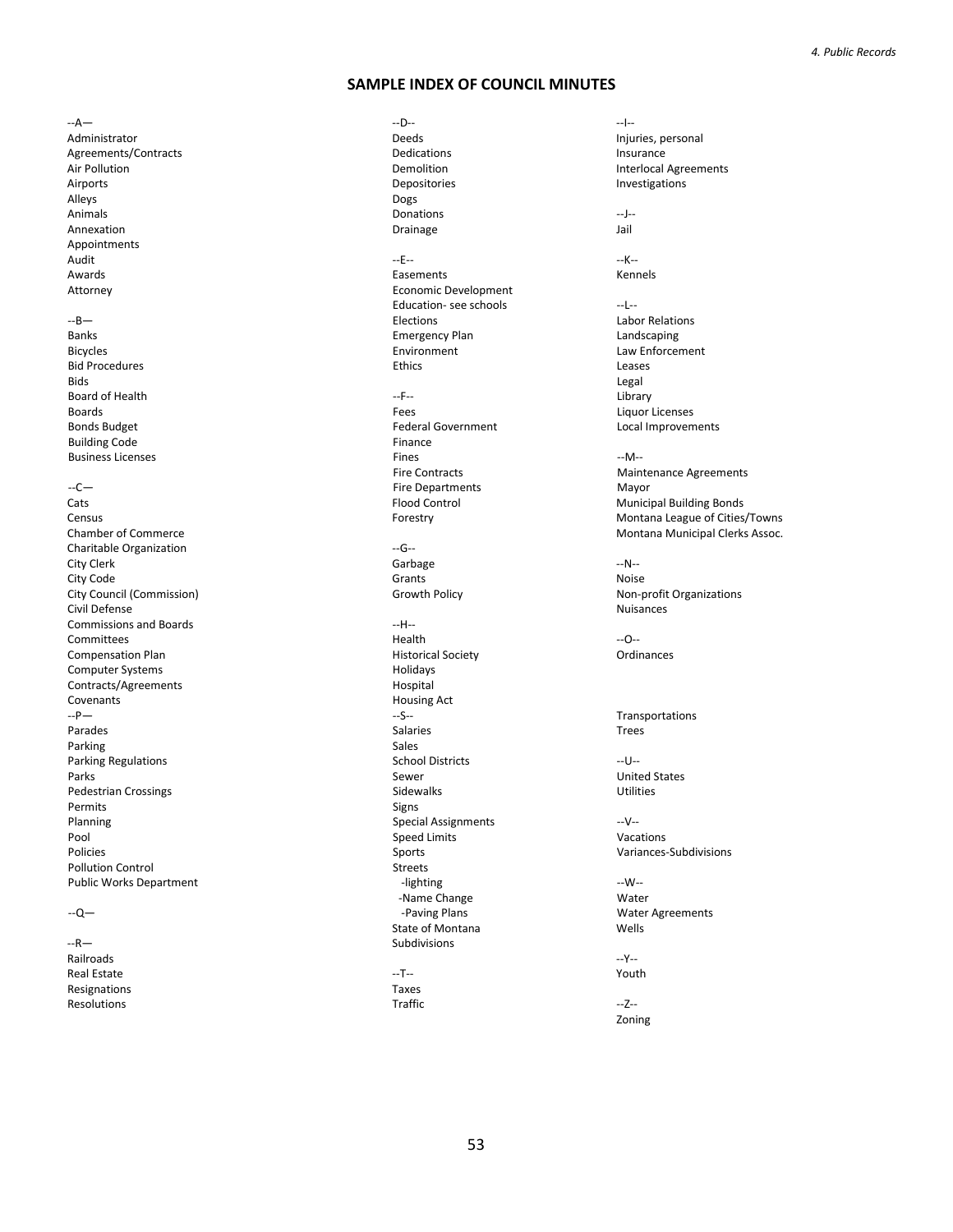**Agenda Subject Index**

The Agenda Subject Index is a quick reference for looking up a subject and action at a particular council meeting. Each month the Agenda Subject Index will be updated. The Agenda Subject Index is for each calendar year. One year will be in the computer for reference.

Everything that is acted upon at a meeting will be indexed. Also index items that will be referred to for background information. The optional items indexed are at the discretion of the clerk. The Agenda and completed Minutes are used to update the Agenda Subject Index. The items *not* indexed will be:

- Approval of Minutes
- Regular reports or correspondence (unless something unusual reported or action was taken)
- Consent Agenda
- Adjournment

There will be up to 5 columns:

- 1. Date of meeting- example 032513
- 2. Subject
- 3. Action taken- Approval, Adoption, Denial, Table, Discussion
- 4. Book # Page # example B13 Pg270
- 5. Resolution of Ordinance Number (if applicable)

| <b>DATE</b> | <b>SUBJECT</b>                                 | <b>ACTION</b>       | <b>BOOK #, PAGE #</b> | <b>RES OR ORD #</b> |
|-------------|------------------------------------------------|---------------------|-----------------------|---------------------|
| 032513      | Engineer Services---Sewer Mixing Zone<br>Study | Approve             | B13Pg267              |                     |
| 032513      | Special Events Insurance                       | Discussion          | B13Pg269              |                     |
| 032513      | <b>Growth Policy Update</b>                    | <b>Discussion</b>   | B13Pg269              |                     |
| 032513      | Subdivision Rules-Lot Size                     | <b>Discussion</b>   | B13Pg270              |                     |
| 032513      | Alley Closure Request - Ward/Calhoun           | Discuss/Set Hearing | B13Pg270              |                     |
| 032513      | Judge James-Court Clerk Position               | Approve hire        | B13Pg270              |                     |
| 032513      | Elect council (Commission) President(s)        | Elect Davis/Greene  | B13Pg271              |                     |

### **4.7 Records Retention and Disposition**

Much of the information you need for records retention and disposition is located on the Secretary of State website at [http://sos.mt.gov/Records/index.asp.](http://sos.mt.gov/Records/index.asp) Check to see if your city/town has a resolution, ordinance, policy or procedure about records management and become familiar with it. The Secretary of State's website contains the following:

#### **General Information**

- What is a Public Record
- Privacy vs. the Right to know
- Glossary of Terms
- Managing Public Records
- Disposing of Public Records
- Essential Records (also called "Vital Records" for business continuity in the event of a disaster)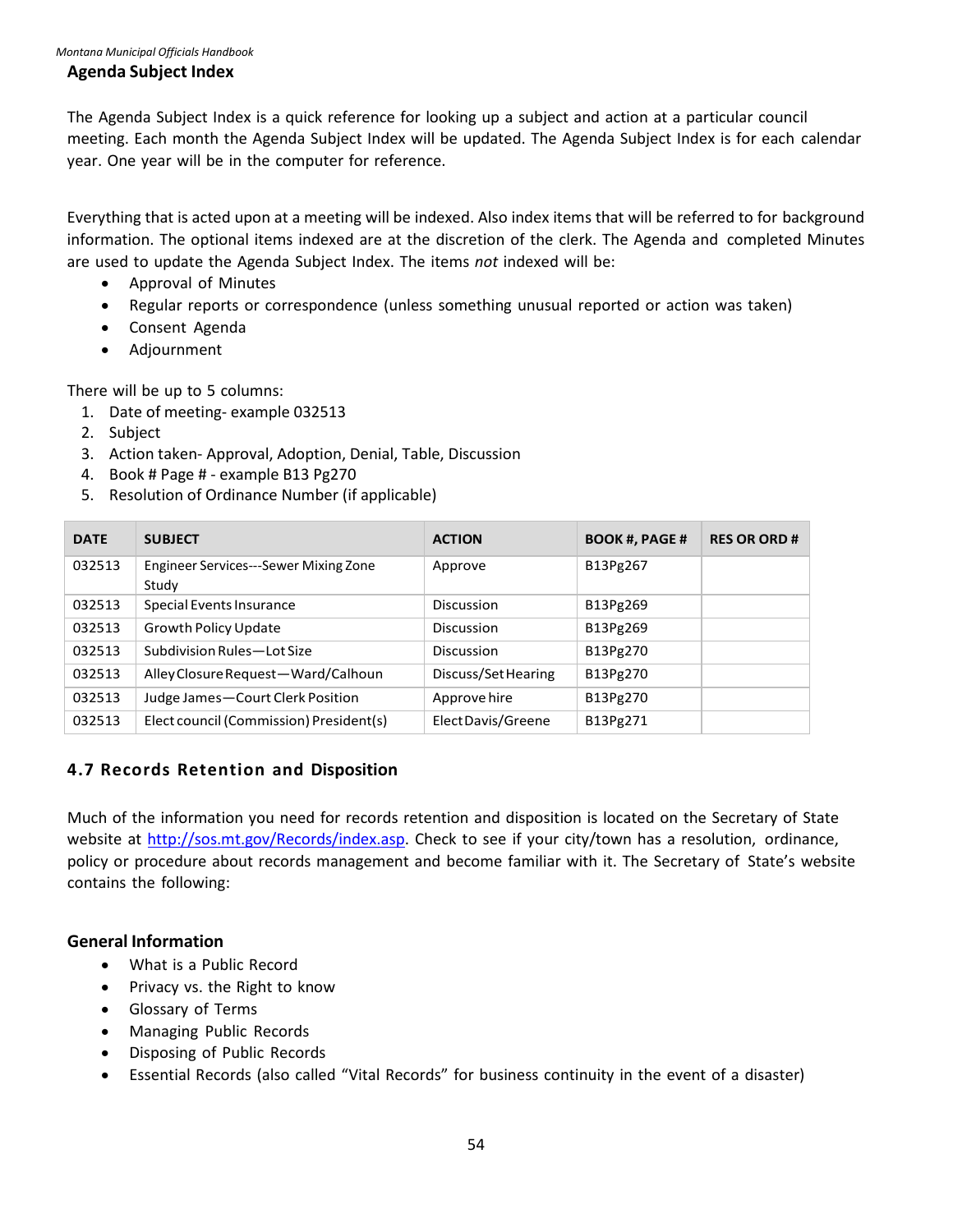#### **Forms and Procedures**

- Form and instructions to request a change to the retention schedule
- Procedures to follow before destroying or disposing of town records
- Acceptable ways to store long term records storage
- Form and instructions to request disposal or transfer authorization

#### **Resources**

- **Record Retention Schedule for Cities and Towns** see Schedule 8, the Retention Schedule for cities and towns.
- **Local Government Record Committee**  2-6-403. Duties and responsibilities. (1) The local government records committee shall approve, modify, or disapprove proposals for local government records retention and disposition schedules. (2) The local government records committee shall appoint a subcommittee, known as the local government records destruction subcommittee, to handle requests for disposal of records. The subcommittee consists of the state archivist and a representative of the department of administration. Unless specifically authorized by statute or by the retention and disposition schedule, **a local government public record may not be destroyed or otherwise disposed of without the unanimous approval of the subcommittee.**
- **Montana E-mail guidelines** the State of Montana developed some guidelines for the use of their e-mail system.
- **City/Town ordinances** –establishing records management programs.

#### **Lawsuits and Records Management**

When a lawsuit is filed, it is very important that you stop the destruction of records that might be pertinent to the lawsuit, even if the records have already met their scheduled retention period. If you continue with the destruction, it may appear to a judge that you intentionally disposed of records that could be needed in the lawsuit. If the judge thinks you intentionally destroyed records, your local government entity could be sanctioned or face other court action.

If your local government is presented with a subpoena, immediately tell your attorney. Get an explanation from the attorney about what is involved in the case so you know what records should not be destroyed and can help advise the attorney about what records exist. Coordinate with your attorney about what records are needed and when and contact your liability coverage provider for coverage determination.

#### **Helpful Records Management Advice**

- **Office of Record** This is the office in the city/town that is responsible for keeping a record for its entire retention period. Other copies of the record may be destroyed sooner than the expiration of the retention period. Copies should not be kept longer than the office of record copy.
- **Records document records disposition** Maintain your finalized record disposal/transfer forms. You should be able to tell someone why the city no longer has a record and prove that it was handled in accordance with the laws.
- **Retention of financial records** If a retention period is "Retain 5 years after end of official year…," the retention clock starts ticking when you receive the final copy of your audit, not the end of the fiscal year.
- **Retention periods are minimums** If you have a business need, it is acceptable to retain records longer than the retention period on the retention schedule. For example, if you have a union contract that is still being negotiated, you may need to retain time card records longer than the retention period so you can calculate the retro pay owed to each employee once the contract is settled.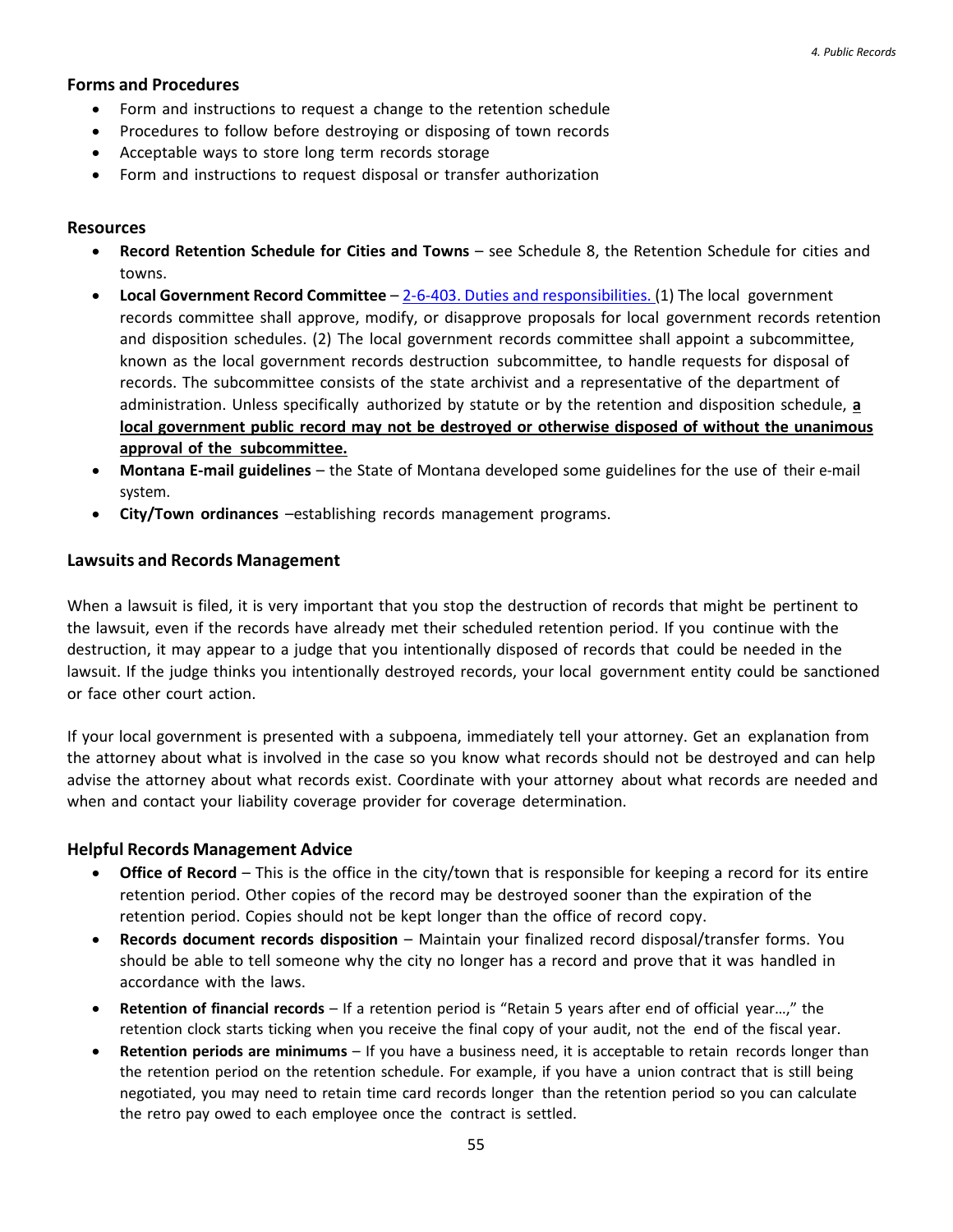## **CHAPTER V BUDGET AND FINANCE**

- 5. 1 Introduction to Budgeting
- 5.2 Budget Process
- 5.3 Cash and Investments
- 5.4 Journal Vouchers
- 5.5 Monthly Financial Reports
- 5.6 Year---End Accounting Procedures
- 5.7 Annual Report
- 5.8 Audit Preparation
- 5.9 Reports to City/Town Council
- 5.10 Payroll Procedures
- 5.11 Payroll Reports
- 5.12 Payroll Quarterly Reports
- 5.13 Payroll Annual Report
- 5.14 Accounts Payable (Claims)
- 5.15 Revenue (Receipts)
- 5.16 Utility Procedures
- 5.17 Capital Assets Inventory
- 5.18 Volunteer Firemen's Relief Association
- 5.19 Miscellaneous Tasks
- 5.20 Checklist for End---of---Year Entries
- 5.21 Special Assessment Districts
- 5.22 Special Improvement Districts
- 5.23 Debt Management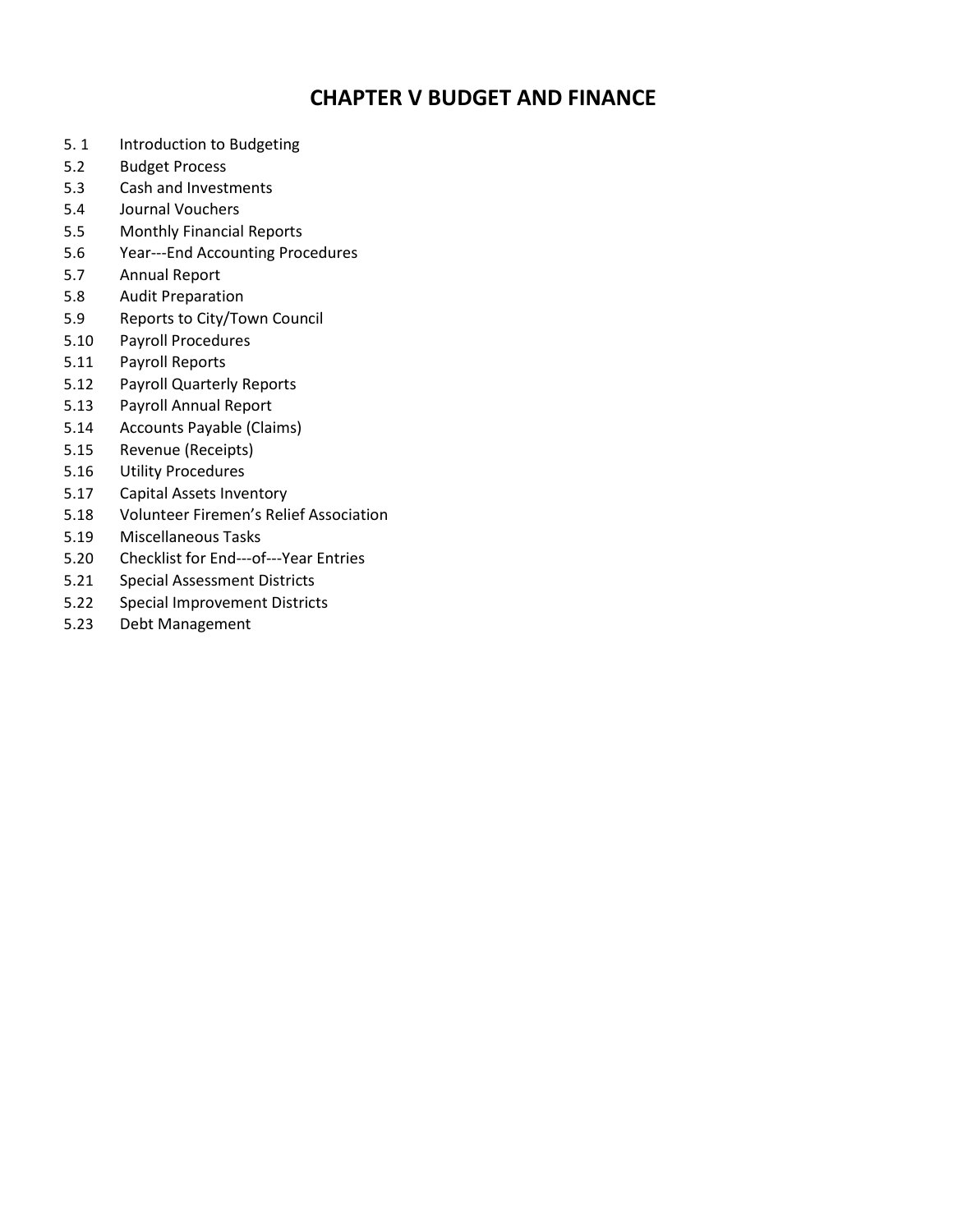## **5.1 Introduction to Budgeting**

The development and implementation of the city/town's annual budget is one of the most important policies established by the council as it creates the annual plan of action. It provides revenue sources and annual expenditure/expense appropriations for all activities of the city/town. The city/town's elected officials and staff work together to develop priorities and plans for city/town operations in the coming year. This section includes a step-- by---step process for development of the Annual City/Town Budget.

## **5.2 Budget Process**

## **Local Government Budget Act 7-6-4001, MCA, et seq**

### **Budget Calendar**

Council/officials should develop a Budget Calendar for the city/town. Two important dates for the municipal budget calendar are set forth at sections 7-6-4410 and 7-6-4036, MCA. On or before the first Monday in August the Department of Revenue shall furnish a certified copy of the property tax record to all cities and towns. August. The governing body shall fix the levy by the later of the first Thursday after the first Tuesday in September or within 30 days after receiving the certified taxable values. The Department of Revenue shall certify to each taxing authority the total taxable value by the first Monday in August. State law requires that the final budget must be adopted within 30 days after receipt of the certified mill value.

### **Preliminary Budget**

By Statute, 7-6-4020, MCA, the preliminary annual operating budget for each fund must include, at a minimum:

- a. a listing of all revenue and other resources for the prior budget year, current budget year and proposed budget year.
- b. a listing of all expenditures for the prior budget year, the current budget year, and the proposed budget year. All expenditures must be classified under one of the following categories:
	- i. salaries and wages;
	- ii. operations and maintenance;
	- iii. capital outlay;
	- iv. debt service; or
	- v. transfers out.
- c. a projection of changes in fund balances or cash balances available for governmental fund types and a projection of changes in cash balances and working capital for proprietary fund types. This projection must be supported by a summary for each fund or group of funds listing the estimated beginning balance plus estimated revenue, less proposed expenditures, cash reserves, and estimated ending balances.
- d. a detailed list of proposed capital expenditures and a list of proposed major capital projects for the budget year;
- e. financial data on current and future debt obligations;
- f. schedules or summary tables of personnel or position counts for the prior budget year, current budget year, and proposed budget year. The budgeted amounts for personnel services must be supported by a listing of positions, salaries, and benefits for all positions of the local government. The listing of positions, salaries and benefits is not required to be part of the budget document.
- *g.* all other estimates that fall under the purview of the budget.

Local Government Services has a downloadable budget document on the State of Montana website that meets the statutory criteria. Many software programs, such as Black Mountain Software, are available to assist in the preparation of the required information.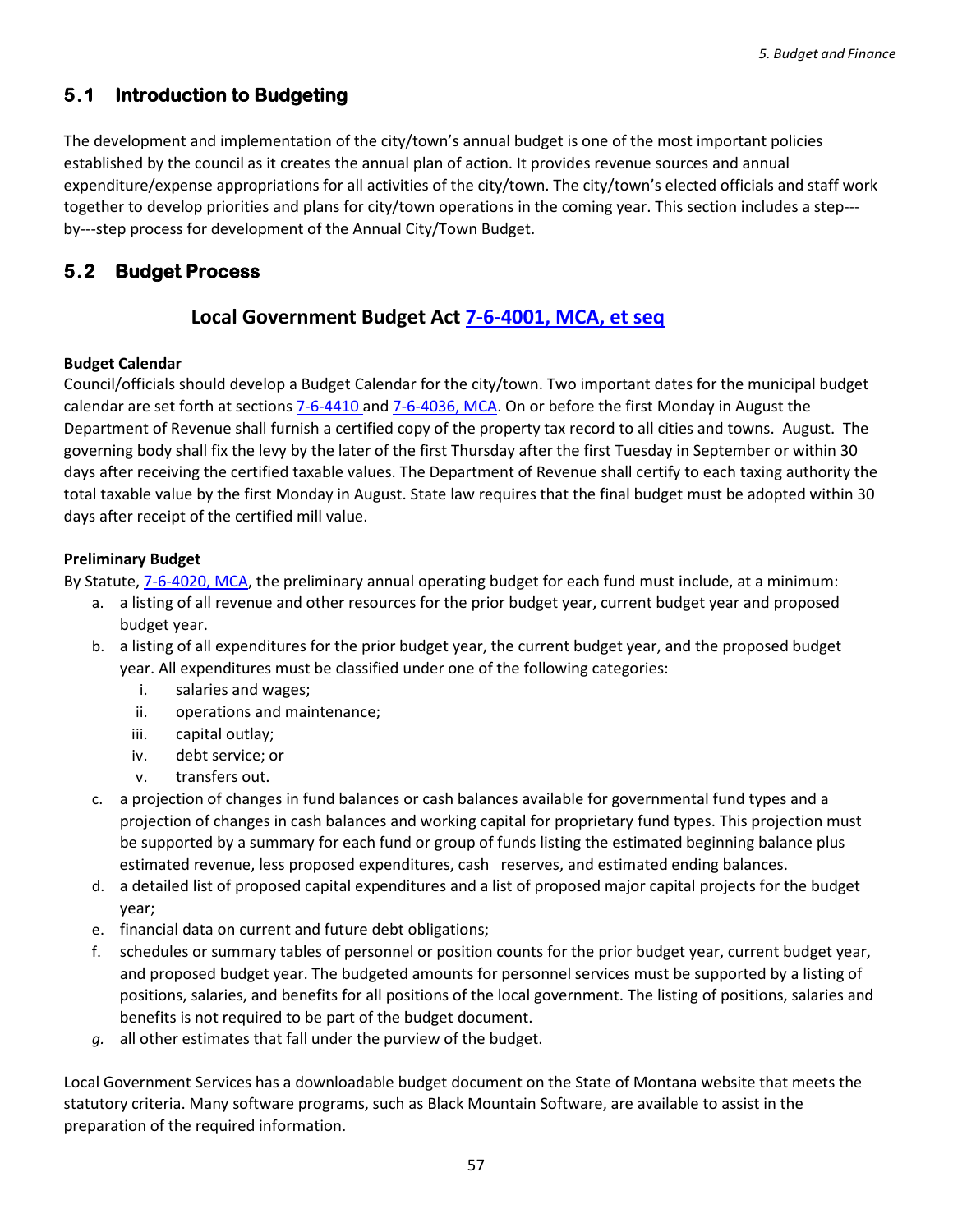#### **Budget Worksheets**

Budget preparation begins with the preparation of the salary and benefit information by the clerk/finance department based on current labor contracts, wage schedules or ordinances. The clerk/finance department then distributes budget worksheets to appropriate department heads and officials. Budget worksheets include capital outlay worksheets, and preliminary salary worksheets. The budget worksheets are often distributed with a budget memo from the elected officials or administration setting the budgetary guidelines or expectations for the year, i.e. 3% increase, 5% decrease, same budgetary level, etc.

#### **Expenditure Estimates**

Clerk/finance department tabulates and enters the budget expenditure estimates from department heads/city officials for the operation and maintenance functions (#200's through 900's) into preliminary budget worksheets or software program. The preliminary payroll information determined from worksheets or software program should be updated for any additions or deletions of personnel, rate changes or benefit changes. Expenditure estimates are usually based on previous year's expenditures and adjusted for any changes such as rate increases.

#### **Revenue Estimates**

Clerk/finance department prepares revenue estimates based on last year's revenues, and any changes in revenue structures established for the year, such as rate increases, fee increases, anticipated loans, grants awarded, or other one---time revenue sources.

*Tax revenues* are calculated using the worksheet and formulas provided by the Department of Administration, Local Government Services, in compliance with state statute. The worksheet is made available on the State of Montana website usually in June. Tax revenues should be conservatively estimated until receiving the certified tax valuation from the MT Department of Revenue. The "Determination of Tax Revenue and Mill Levy Limitations under Section 15-10-420, MCA" and "Certified Taxable Valuation Information" must be included in the city/town budget document.

*Special assessment revenues* for Special Improvement Districts such as Lighting Districts, Street Maintenance Districts, or Fire Hydrant Districts are determined by the provisions creating the District. Special assessment revenue estimates should be based on the annual resolution(s) assessing the property within the District. Lighting Districts are created under the provisions of Title 7, Chapter 12, Part 43, MCA. Lighting assessments may be based on area, taxable valuation or frontage, as set by the governing body upon creation of the District. Street Maintenance Districts are created under the provisions of Title 7, Chapter 12, Part 44, MCA. Street Maintenance assessments may be based on area, frontage, taxable valuation, and/or equal assessment of costs as set by the governing body upon creation of the District. Fire Hydrant Districts are created under the provisions of Title 7, Chapter 12 Part 46, MCA. Other special improvement districts are created under the provisions of Title 7, Chapter 12, Part 41, MCA.

#### **Tax Levy Requirement Schedule and Non---Tax Levy Requirement Schedule**

The cash balance as of June 30th is vital to the completion of the Tax Levy and Non---Tax Levy Requirements Schedules. As soon after June 30th as possible, prepare the year---end journal entries that affect Revenues, Expenditures, Cash, Short---term Receivables, such as Due from other Governments and Interest, and Short---term payables, such as Accounts Payable, Due to Other Governments, Wages and Benefits Payable.

The Tax Levy and Non---Tax Levy Requirement schedules are then prepared entering the estimated revenues, expenditures, resources available (cash plus short---term receivables less short---term payables), and cash reserve.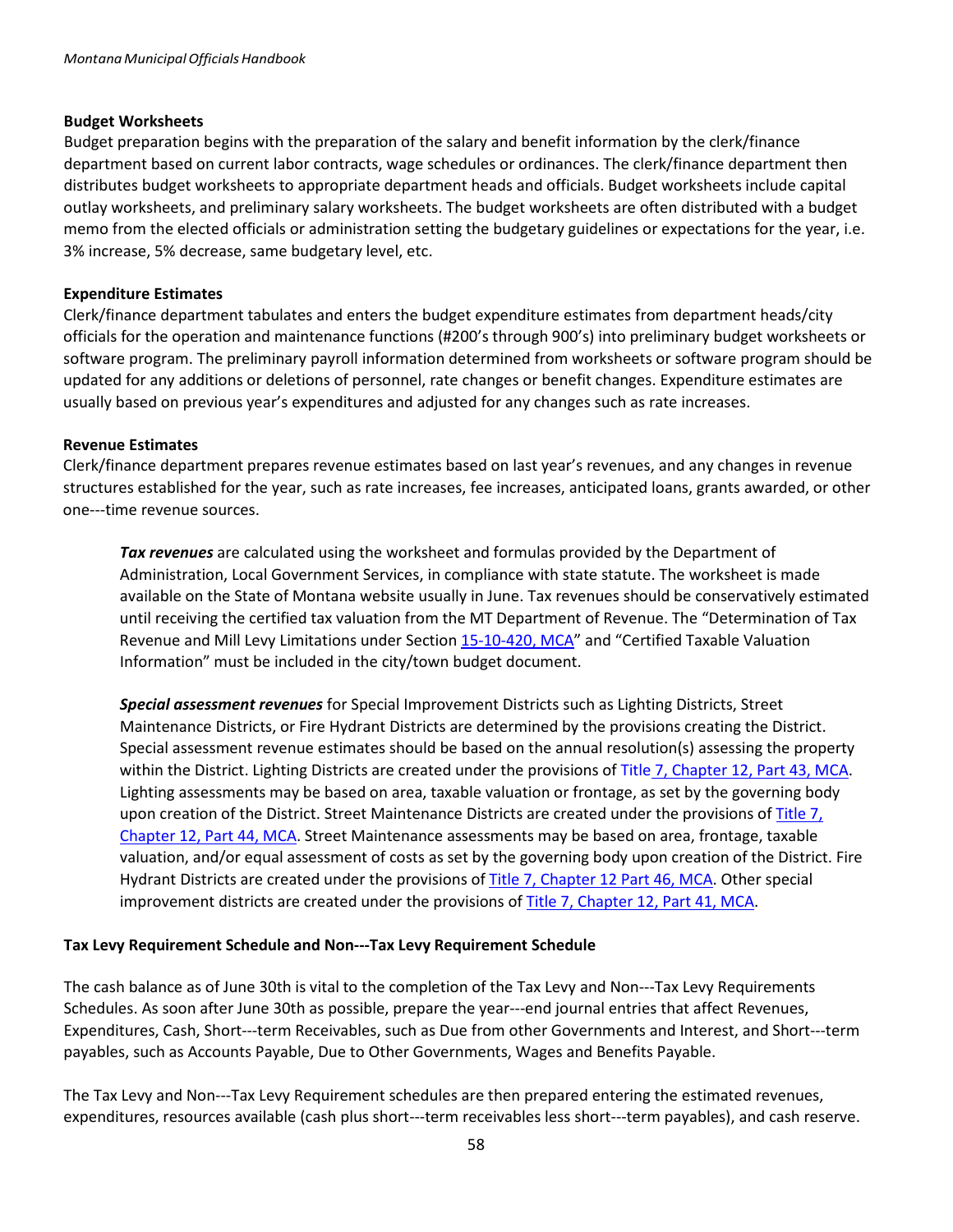Pursuant to Section 7-6-4034, MCA, the city/town shall determine the property tax levy needed for each fund by adding the total amount of appropriations and authorized expenditures for the budget year, adding an additional amount as a reserve to meet expenditures made from the fund during the months of July to November for the next fiscal year 7-6-4034, (2)(b), a city's or town's fund may not exceed one---half of the total amount appropriated and authorized to be spent from the fund during the current fiscal year), subtracting the working capital (Resources Available); and subtracting the estimated non---tax revenue for the budget year. Note that the 50% reserve limitation applies specifically to funds requiring a property tax levy.

These forms are available in the Montana Department of Administration, Local Government Services downloadable budget document.

#### **Preliminary Budget to Council**

The preliminary budget is presented to the council by the administrator or mayor, as applicable, as determined by the city/town's budget calendar and the availability of required information, such as certified taxable valuation.

#### **Public Hearing**

Upon acceptance by council, a public hearing is set and noticed on the preliminary budget. The notice must:

- Provide that the governing body has completed its preliminary annual budget for the ensuing fiscal year.
- State that the budget has been placed on file and is open to inspection in the municipal office designated in the notice, usually the city clerk or finance department.
- Designate the date, time and place of the meeting at which the governing body will meet for approving the final budget and make appropriations.

State that any taxpayer or resident may appear at the meeting and be heard for or against any part of the proposed budget. Public hearing notices must be published according to the provisions of 7-1-4127, MCA. The public hearing must be held prior to final adoption of the budget. The city/town usually holds the public budget hearing early enough to assure final adoption of the budget by the first Thursday after the first Tuesday in September or within 30 days of receipt of certified taxable valuation from the Department of Revenue.

#### **Council Approval of Final Budget**

The governing body may amend the preliminary budget after the public hearing and after considering any public comment. The amended budget constitutes the final budget. The final budget must be balanced so that appropriations and reserves do not exceed the projected beginning balance (resources available) plus the estimated revenue of each fund for the fiscal year 7-6-4030, MCA.

The governing body shall adopt the final budget by resolution. The effective date of the resolution is July 1 of the fiscal year, even if the resolution is adopted after that date. The resolution must:

- (a) authorize appropriations to defray the expenses or liabilities for the fiscal year; and
- (b) establish legal spending limits at the level of detail in the resolution (i.e. fund, function, etc.).

The final budget resolution may authorize the governing body or a designated official to transfer appropriations between items within the same fund 7-6-4031, MCA. A local government may receive and expend money between July 1 of the fiscal year and date the final budget resolution is adopted 7-6- 4025, MCA.

#### **Submit Budget to State**

The final budget document must be submitted to the Montana Department of Administration, Local Government Services by October 1st or within 60 days of receiving the certified taxable values from the Department of Revenue 7-6-4003, MCA. The city/town shall use standard forms prescribed by the Department of Administration or may use an alternative budget format as long as they provide equivalent information and are acceptable to the Department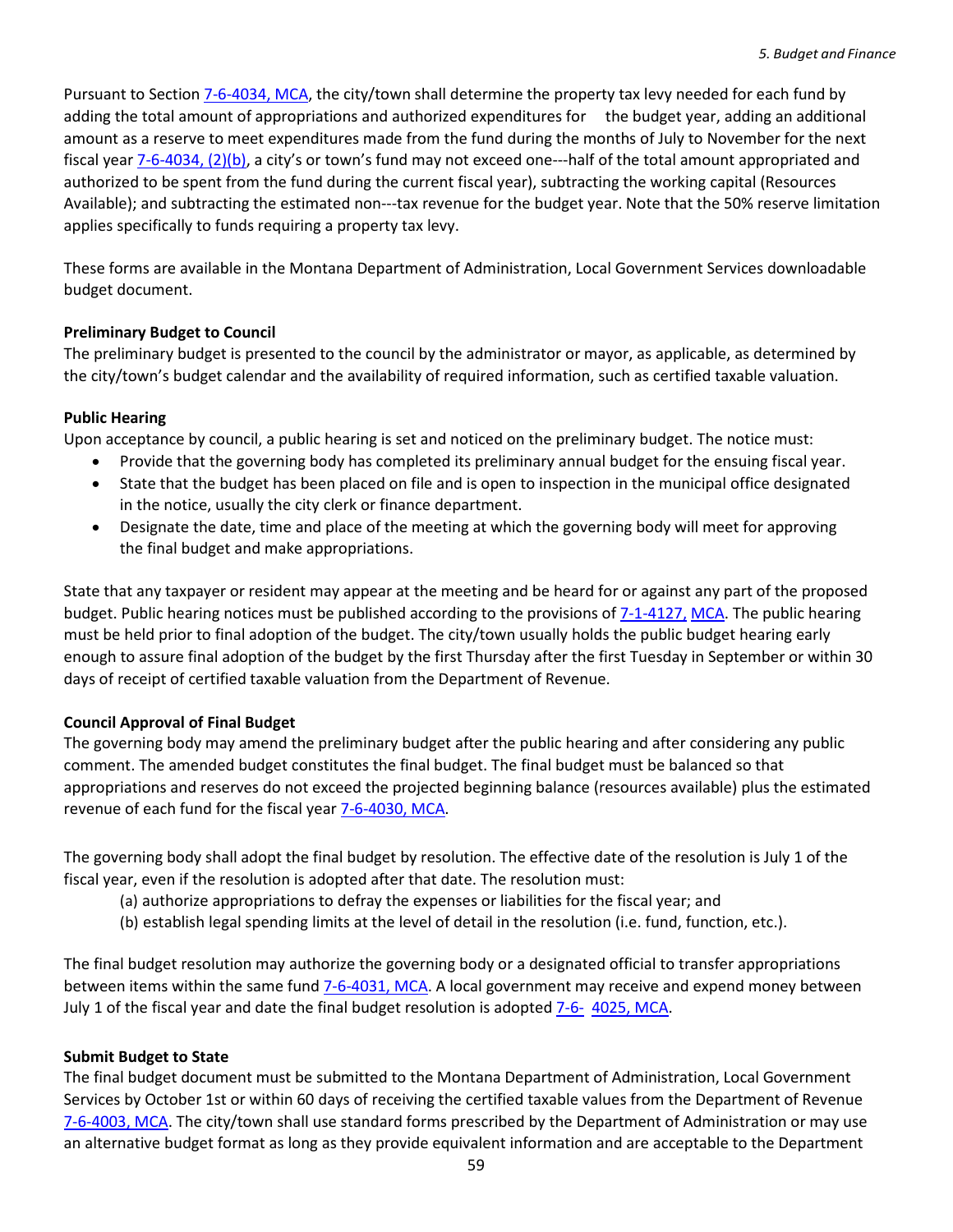of Administration. *Local government budgets must conform to the fund structure prescribed by the Department of Administration (i.e. Budgetary, Accounting and Reporting System (BARS) for Montana Cities, Towns and Counties)* 7- 6-4004, MCA.

## **5.3 Cash and Investments**

See: Title 7, Chapter 6, Parts 2 and 6, MCA Sections 7-6-4602, 7-6-4603, 7-7-4102, 17-6-103, and 17-6-204.

The municipal treasurer shall:

- Receive, disburse, and serve as the custodian of all public money
- Provide for accountability of all local government cash receipts and for deposits and investments of all departments, offices and boards
- Pay out, in the order registered, all warrants presented for payment when there are funds in the treasury to pay warrants
- Require periodic departmental reports of money receipts and their disposition on forms that the municipal treasurer prescribes 7-6-612, MCA.

A city or town may only invest in the investments authorized in 7-6-202, 7-6-206, 7-6-213, and 17-6-204, MCA. A city or town may require pledged securities for that portion of the deposits in financial institutions that are not guaranteed or insured according to law, i.e. in excess of FDIC 7-6-207, MCA.

A city or town may maintain a *petty cash fund* for the purposes of paying incidental expenses, such as freight charges, express charges, postage and other similar expenses that must be immediately paid in cash pursuant to 7-6- 615, MCA. The fund is maintained on an "imprest" basis, i.e. the fund is only reimbursed for cash paid out. If the fund was established by the governing body at \$100, the total cash and unreimbursed vouchers should always total \$100.

Monthly Reports and Reconciliation:

- Make sure all receipts have been posted.
- Make sure all journal vouchers have been posted.
- Redeem checks/warrants.
- Prepare monthly reconciliation and cash/investment report using manual or Excel format or software, such as Black Mountain Software. Report, by fund, includes beginning balance, plus cash receipts and transfers in, less disbursement and transfers out and ending balance. The total ending balance is reconciled to the bank balance: *bank statement(s) balance plus outstanding deposits less outstanding checks/warrants, including* electronic payments such as payroll deposits, plus or minus other reconciling items, such as NSF checks or *bank fees.* Adjusted bank balances plus petty cash and investments should agree with total cash/investment balance report.

## **5.4 Journal Vouchers**

Certain monthly, quarterly and annual transactions can only be done by a manual Journal Voucher. These typically pertain to transfers to reserves, bank charges, or other charges, corrections and transfers. Note that cash can only be transferred to other funds pursuant to 7-6-613, MCA.

**Water/Sewer Transfers** – Review the previous month's Journal voucher. In July and January determine the monthly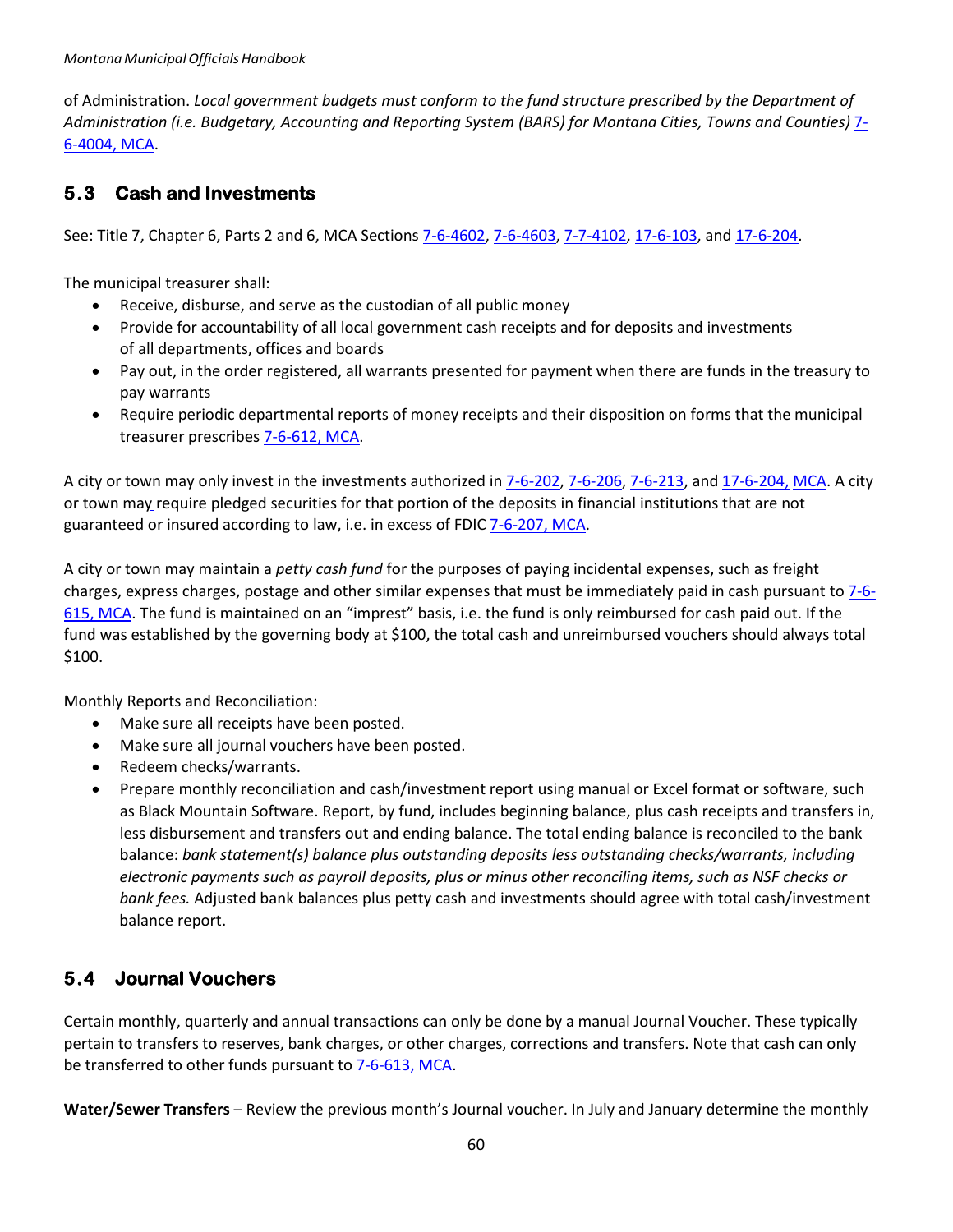transfer amount for debt service. In July review the allocation for replacement and depreciation. This voucher can be done monthly, quarterly or annually.

**Bank Charges** – A Journal voucher is needed for bank charges and fees. The monthly service charges, wire fees, etc. are found on the bank statements.

**Correcting Entry Errors** – Other Journal Vouchers are needed for correcting entries that were input in error. These are normally found through reconciliation procedures, and through review of the initial Revenue and Expense reports done at the end of the month.

**Interest Allocation** – Interest earned is allocated to the fund that provides the funds for investment. An Interest Allocation voucher is prepared and posted in finance. These are typically done monthly. Interest is allocated according to 7-6-204, MCA.

**Property Taxes and Assessment Charges** – Once a year, a Journal Voucher is prepared to record the city/town's property taxes and assessment charges. These figures originate from the city/town, are transmitted to the county treasurer by means of the tax or assessment resolutions, and then are confirmed by the trial balance reports from the county treasurer. Property taxes are billed in October each year and are payable and due in two equal installments on November 30 and May 31 of each year 15-16-101 and 102, MCA. Taxes on mobile homes, manufactured homes and house trailers not taxed as an improvement to real property are billed as personal property. The first payment is due May 31st or within 30 days from the date of tax notice; and the second payment is due no later than November 30th of the year in which the property is assessed. The city clerk/finance department records the monthly receipts as received from the county treasurer. The city clerk/finance department reconciles the taxes/assessments receivable with the county's Trial Balance each month. Any voids, abatements or protests are vouchered by the city clerk/finance department when reported to the city/town by the county treasurer.

**Capital Assets** – Annually, the clerk or finance department will prepare the necessary vouchers adding assets, disposing of assets and recording annual depreciation expense. Cities/towns may use spreadsheets or software programs to track additions, disposals and depreciation expense. The Local Government Service annual report includes a Capital Asset tab that tracks the required information and calculates depreciation expense. The city/town should record capital assets according to adopted criteria. Typically, it is recommended that a capital asset have a value of at least \$5,000 and have a useful life of 5 years. Care must be taken to ensure that only bona fide assets are recorded.

Maintenance and repair items may exceed the \$5,000 threshold but are an operating cost and not a new capital asset. Additionally, the General Capital Asset Account Group can be maintained to track the additions, deletions and depreciation expense adjustments posted each year. The account group is no longer reported in the general-purpose financial statements, but the information is included and reported in the Statement of Net Position and Statement of Activities.

### **5.5 Monthly Financial Reports**

The Monthly Financial Reports are prepared after the bank reconciliation is complete. They are presented to the city/town council at the council meeting each month or as set by city/town ordinance.

#### **Preparation of Reports**

After all transactions have been posted, and the cash is balanced, the following monthly reports should be prepared and submitted to the governing body:

- Cash/Bank Reconciliation
- Budget vs. Actual for Expenditures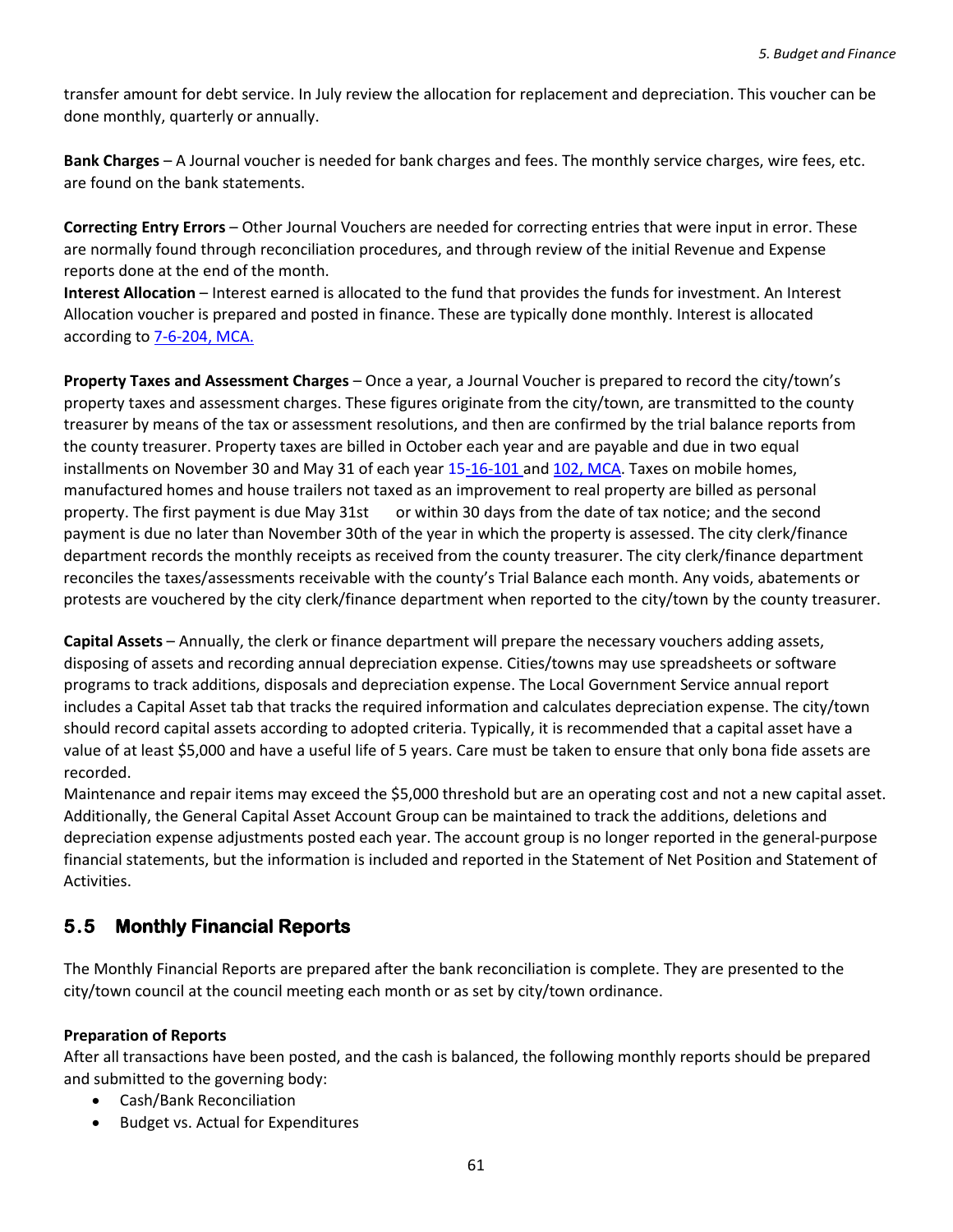- Budget vs. Actual for Revenues Trial Balance/General Ledger
- Any other reports required by governing body

#### **Financial Statements**

The Financial Statement package, subject to council approval on a monthly basis, includes the Cash/Bank Reconciliation Report, Financial Report of Revenue and Expenditure/Expenses at the detail level set by the governing body, i.e. Fund, Source, Activity, or Object.

## **5.6 Year End Accounting Procedures**

A city/town's fiscal year is July 1st through June 30th of any given year as set by 7-6-610, MCA. Therefore, in July following the June 30th end date for a fiscal year, the following steps should be taken for year---end closing entries:

- 1. Properly record and report any short---term receivables or payables as of June 30th.
- 2. Review the June financial statements for accuracy and make journal entries as needed.
- 3. Make annual transfers, by journal voucher, to capital improvement funds. Make sure annual transfers to the water and sewer replacement and depreciation reserve funds have been made, if necessary.
- 4. Follow the instructions for year---end closing entries prepared by the Local Government Services Section of the Department of Administration.
- *5.* In Capital Assets add new capital items and dispose of any items. Prepare the depreciation schedule.
- 6. Prepare the compensated absences worksheet for employees and record the necessary adjustment.
- 7. Prepare the Annual Financial Report format as prescribed by the State of Montana. Use the instructions included with the report. This report is due by December 31<sup>st</sup>. Typically, this report needs to be complete prior to the audit. A filing fee form and a filing fee, if applicable, must accompany the report when submitting to the state.
- 8. Schedule the annual Audit as soon as possible after closing the books for the year and completing the annual report.
- 9. Once the final audit report is issued to the city/town, a response to their findings must be submitted to the state within 30 days. Also, a notice in the newspaper must be published that the audit is available for public inspection.

## **5.7 Checklist for Year-End-Year Closing Entries**

#### **General**

Review year---end budget to actual expenditure report for budget overdrafts. Cover budget overdrafts pursuant to a resolution of the governing body authorizing the transfer of appropriations per Section 7-6-4031(1), MCA. However, total budget appropriations should remain the same within each fund.

Verify the following:

- Operating Transfers In (383XXX) equal Operating Transfers Out (521XXX) within all funds.
- Interfund loans receivable (13XXXX) equal interfund loans payable (211XXX or 233XXX).
- The trial balance for each fund is in balance.
- The expenditure detail is equal to the expenditure control (242000), and that the revenue detail is equal to the revenue control (172000) in those systems where control accounts are used.

Taxes/Assessments Receivable:

- Reconcile all taxes/assessment receivable accounts (11XXXX) with the county treasurer's receivables, including protested taxes.
- Adjust deferred inflow of tax revenue accounts (223XXX) to the corresponding receivable accounts for real, personal, protested and special assessments, and offset to the appropriate revenue accounts. (Do not defer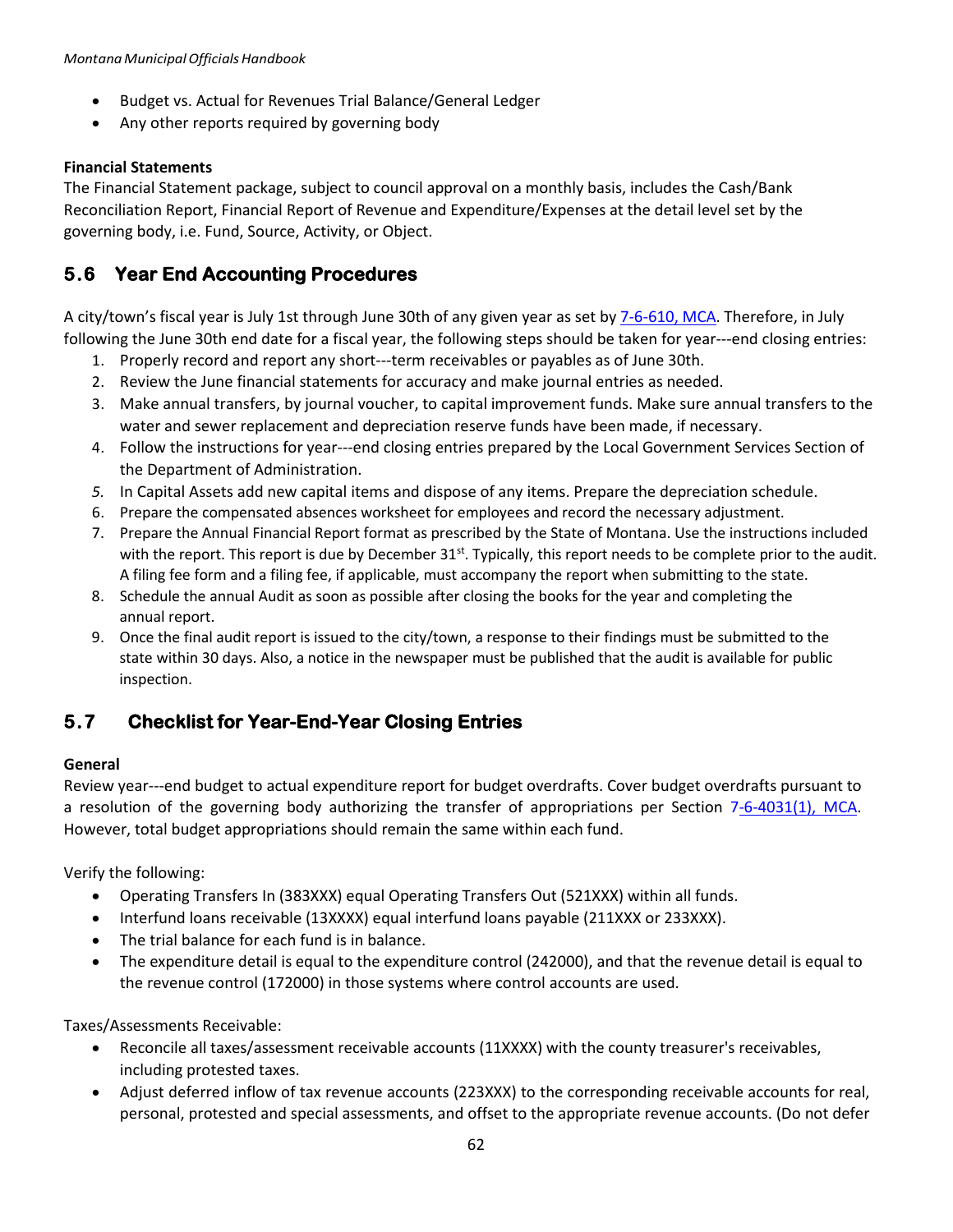taxes for proprietary funds.)

• Reconcile the deferred inflows of assessment receivable account (119000) for each S.I.D. district with the future year's principal assessments. (Verify that all prepaid assessments have been deducted from the deferred inflows of assessment receivable account.)

#### **Governmental Funds and Account Groups**

Review payroll and claims expenditures for possible accruals, if deemed material. This would include any goods or services received prior to the end of the fiscal year. Also, review debt service funds for accruing any bond interest payable at year---end or for bond principal payable within the next fiscal year. (Reclassify principal from general long---term debt account group to short---term payable of debt service fund.)

Review revenue accounts for possible accruals, if deemed material. Keep in mind that these revenues must meet the revenue recognition criteria of measurable and available. Revenue for federal and/or state grants that are reimbursed upon expenditure, should be recognized when the expenditure is made. (Some revenue susceptible to accrual may be interest on investments, state shared revenue, P & I on delinquent taxes, etc.)

If inventory of supplies is deemed material, establish or adjust inventory account (15XXXX) and offset to reserve for inventory of supplies (250100).

Capital assets purchased by governmental funds, including infrastructure, should be added to the general capital asset account group (GCAAG). Any assets traded---in or disposed of should be deleted. The balance in this account group should be reconciled with the capitalasset inventory. Depreciation is required to be recorded in the GCAAG for all assets other than land and construction in progress at the functional level if possible. **Note: The GCAAG is no** longer required to be reported under GASB #34 but is maintained to generate information for the government--**wide statements.**

Prepare worksheet on unused vacation, sick leave, compensatory time and employer's related payroll obligation. Adjust compensated absences payable account within the general long---term debt account group (GLTDAG). **Note:** The GLTDAG is no longer required to be reported under GASB #34 but is maintained to generate information for **the government---wide statements.**

Adjust the appropriate long---term liability account (GLTDAG) for principal paid from governmental funds on contracts, loans, lease---purchase agreements, general obligation bonds and/or special improvement district (S.I.D.) bonds. This is also applicable to revenue bonds, if payments are made from governmental funds.

Adjust the appropriate amount available account (173XXX) in GLTDAG to the corresponding fund balance in the debt service fund types (3XXX) for general obligation bonds and special improvement district (S.I.D.) bonds. Adjust appropriate amount to be provided account (174XXX) for all long---term liability accounts within GLTDAG. This includes contracts, notes, lease purchases, compensated absences, G.O. bonds and S.I.D. bonds payable. Close out revenue and expenditure accounts to fund balance (271000).

#### **Proprietary Funds**

If interim revenue accounts are used for bond/loan proceeds and/or capital grants, close these accounts to the appropriate general ledger account. (23XXXX for bond/loan proceeds and 26XXXX for contributions.)

If interim expense accounts are used for capital asset acquisition or principal payments, close these accounts to the appropriate general ledger account. (18XXXX for capital asset purchases and 23XXXX for principal payments.)

Prepare Journal Vouchers for accrual of revenue and/or expenses, if deemed material.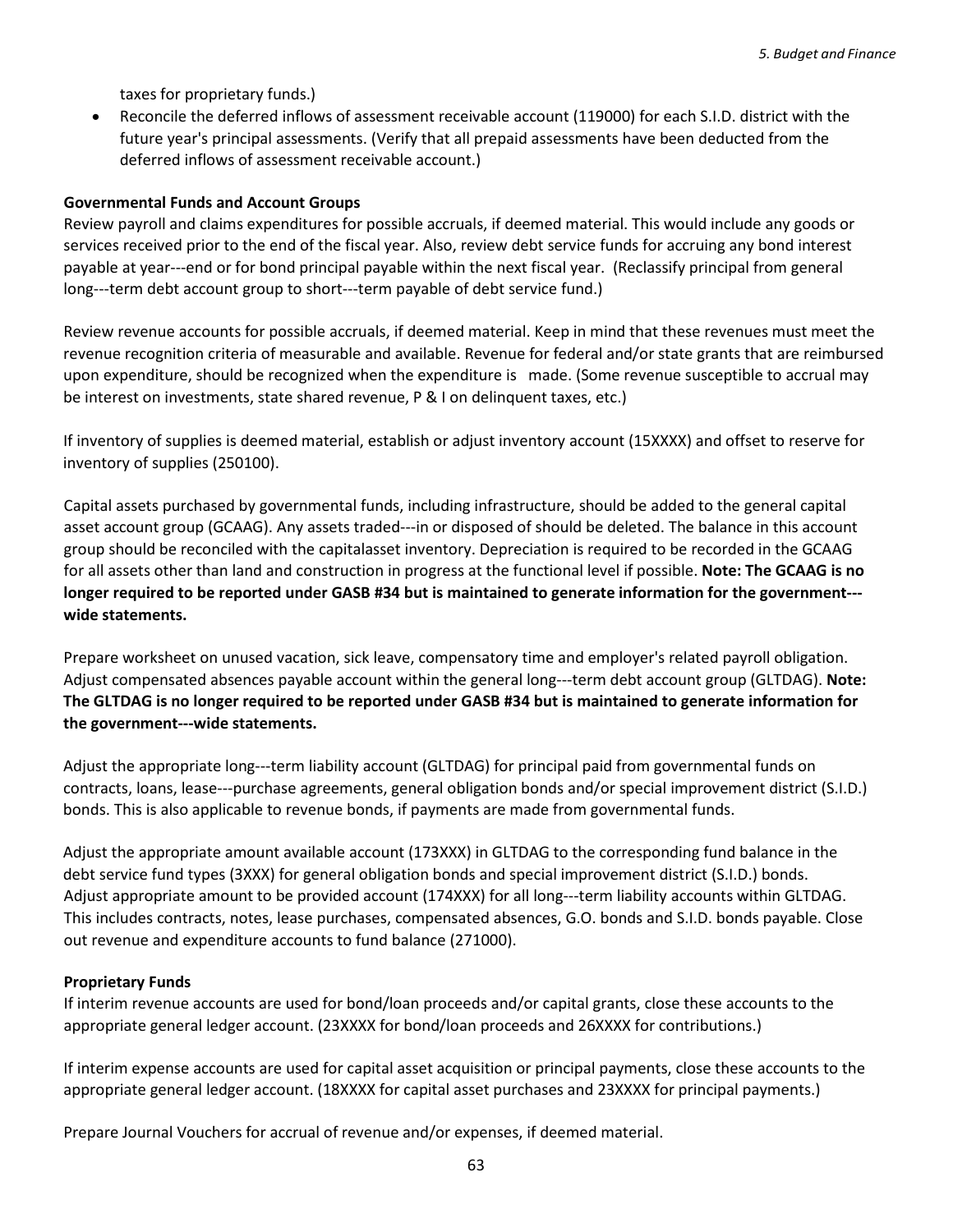- Utility charges
- Interest receivable on investments
- Other revenue accruals
- Claims payable
- Payroll payable
- Interest payable
- Reclassify long---term payable to short---term
- Prepaid expenses

Reconcile accounts receivable and deposits payable with detail of customer records. If inventory of supplies is deemed material, adjust inventory and offset to supply expense account(s). Reconcile appropriate capital asset account with capital asset schedules. Adjust for assets traded in, sold or disposed of. Adjust restricted net position accounts (25XXXX) to agree with appropriate restricted cash accounts (102XXX).

Prepare depreciation schedule for fiscal year. Prepare journal voucher for depreciation expense for each proprietary fund.

Determine the changes in closure and post closure costs and liability for the solid waste fund and adjust the necessary accounts appropriately. (Determined from a new engineer's estimate).

If interest expense is to be capitalized for assets constructed with tax exempt borrowings, close appropriate interest earnings/interest expense on borrowings to the appropriate asset account. (Limited to construction period only.) Adjust compensated absences payable per schedule and offset to payroll expense.

## **5.8 The Annual Report**

The Annual Financial Report (AFR) is a thorough and detailed presentation of the city/town's financial condition. It reports on the city/town's activities and balances. The report is presented in three sections: Introductory, Financial, and General Information.

- 1. **The Introductory Section** includes the transmittal letter and a list of Elected and Appointed Officials.
- 2. **The Financial Section** consists of the Basic Financial Statements which include the Management's Discussion and Analysis (MD&A), government---wide financial statements, fund financial statements, and notes to the financial statements. Required supplementary information includes combining fund financial statements, schedule of federal/state grants, schedule of cash receipts and disbursements, all funds, and cash reconciliation.
- 3. **The General Information Section** includes levy information and other information about the city/town.

The annual report must be submitted to the Montana Department of Administration, Local Government Services by December 31 of each year on the form prescribed by the Bureau 2-7-503, MCA. Use the previous year's annual report as a guide for the current year. Some software programs assist in the substantial completion of the AFR. Depending on the software used, the clerk/finance department must utilize additional worksheets or programs to complete the Statement of Net Position and Statement of Activities. Local Government Services has provided a report format to assist in the preparation of the AFR, including the reconciliation from fund financial statements to Net Position and Statement of Activities.

## **5.9 Audit Preparation**

The city/town must file an audit report with the Department of Administration within 12 months of the end of the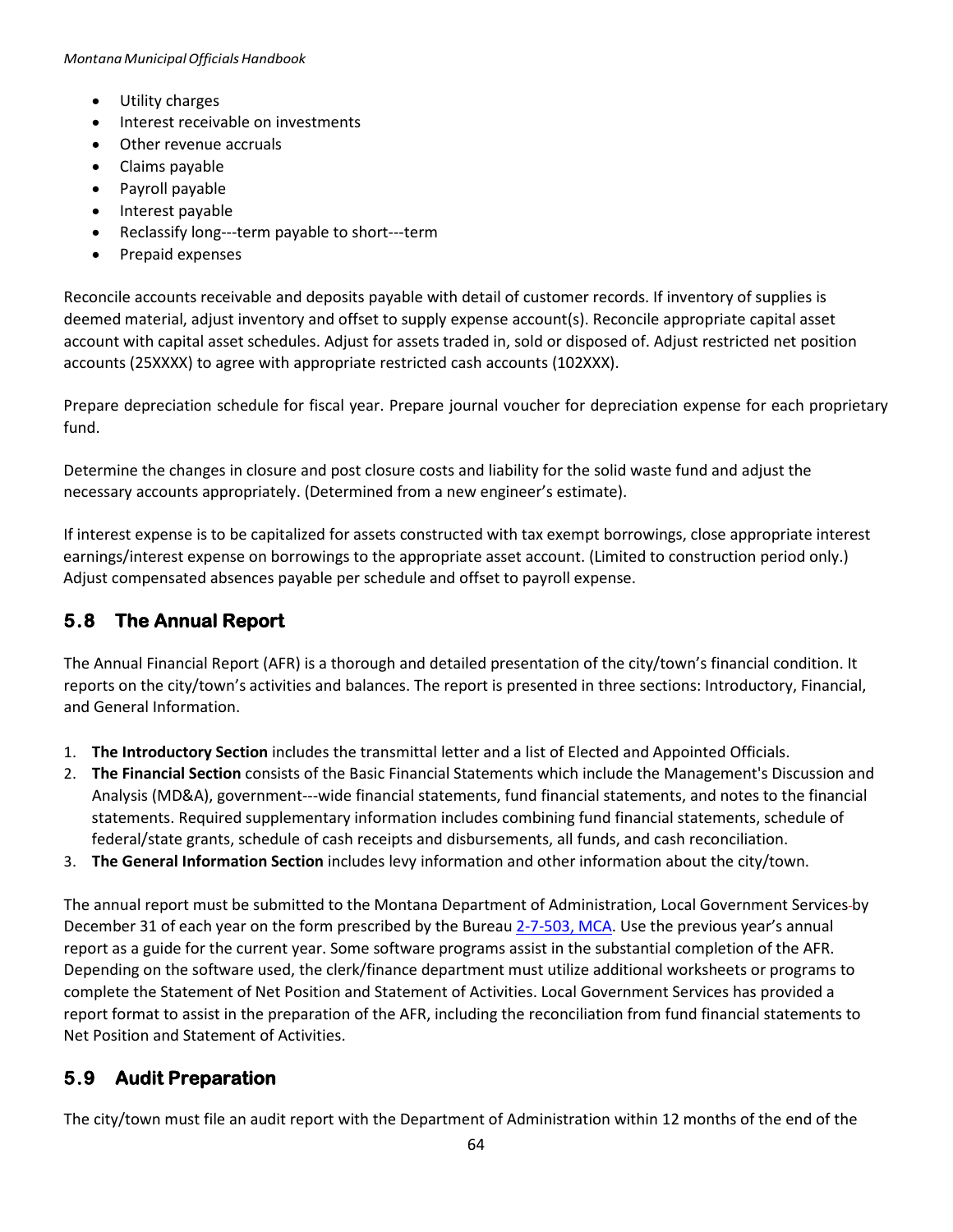audited period per 7-6-611, MCA. An audit is an examination of the financial statements of the city/town resulting in the issuance of an independent opinion on whether the financial statements are fairly stated according to generally accepted accounting principles. The audit also reports any federal, state or local compliance issues as well as a report on internal control. The city/town contracts with a Certified Public Accountant for the audit. The CPA must be on the State of Montana's approved auditors list. The city/town council approves the contract each year. The contract, signed by the mayor/administrator and CPA, is then sent to the Montana Department of Administration for review, approval, signatures, and filing. The Montana Department of Administration will notify the city/town and CPA firm of its approval of the contract and will file the contract on the Department's online document web-portal so that the parties to the contract may retrieve it at their convenience.

The Auditor will soon thereafter request copies of accounting and reporting information to verify the information reported and to test for statutory compliance. Information to have available includes, but is not limited to:

- Annual Report
- Annual Report Worksheets
- Annual & Sick Leave Worksheets
- Budget Resolutions
- Budget Amendment(s)
- Capital Asset Reports
- Certified Valuations
- Claim Approval list for July
- Compensated Absences Worksheets
- Contract documents
- Final Budget
- Finance Detail Ledger • Grant documents
- Insurance coverage---liability & property
- June & July Bank Statements
- June financial Report
- Minutes since last Audit to date
- New Loans or Bonds
- New or updated Policies
- Resolution(s)
- Quarterly Payroll reports—workers comp, unemployment insurance, 941s
- Utility Aging Report

Near completion of the audit, the auditor will prepare a Management Representation Letter from the city/town to the auditor, which is to be signed and returned to the auditor. Also, the auditor will send a letter to the city/town attorney asking for disclosure of any significant legal issues. The Auditor will also schedule an exit conference to discuss many of the audit's significant conclusions and findings with governing officials and management. The governing body may or may not, depending on the status of the audit, receive a final copy of the audit report at the exit conference.

Thirty days after receiving the audit, the city/town is required to publish a summary of the audit in its local newspaper. See the attached letter below from the Montana Department of Administration.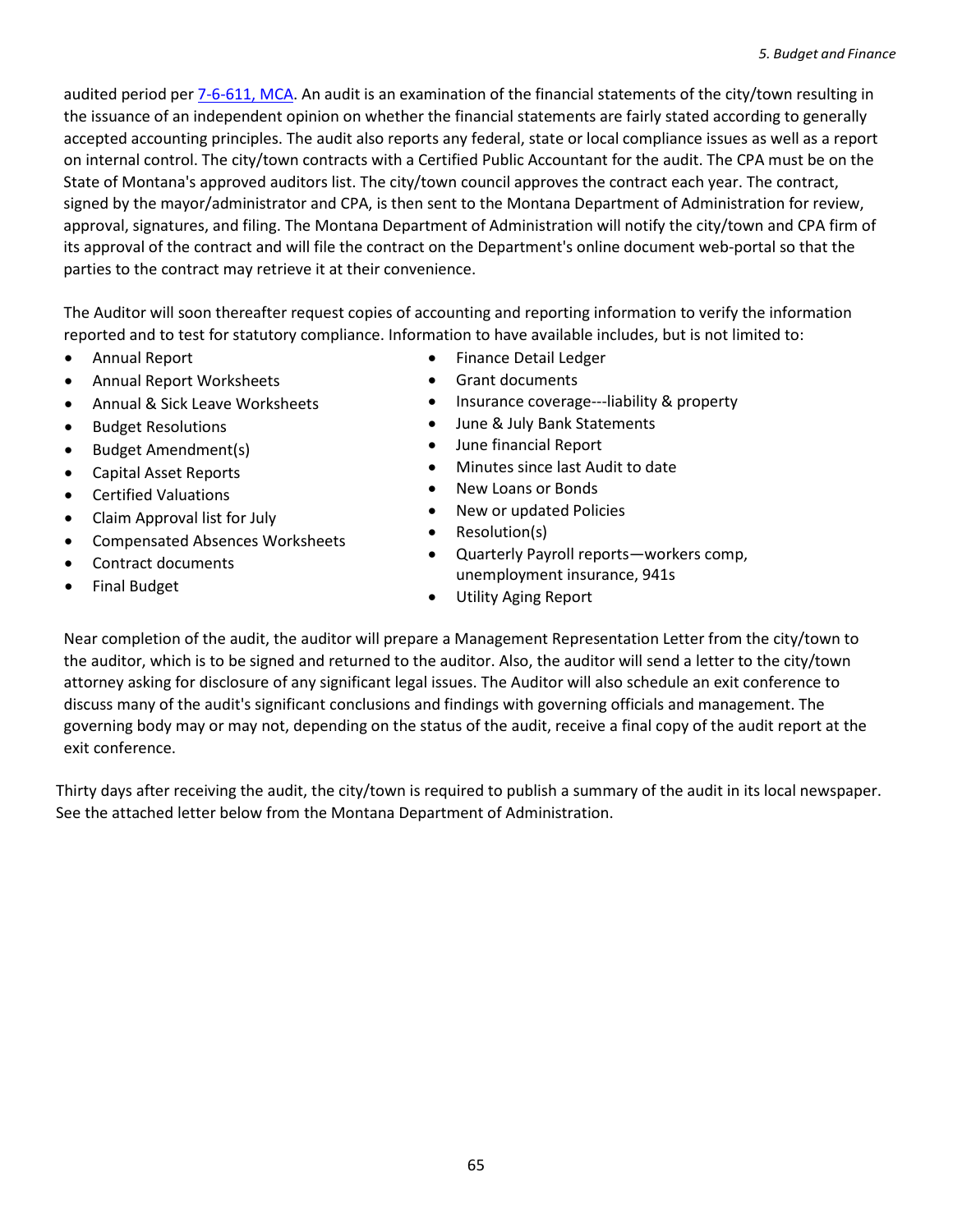### **MONTANA DEPARTMENT OF ADMINISTRATION LOCAL GOVERNMENT SERVICES - AUDIT REVIEW PROGRAM**

- TO: City/Town Clerk/Treasurers and City/Town Officials
- FROM: Montana Department of Administration
- RE: Requirements Regarding:
	- 1. Audit Report Publishing
	- 2. Responses to Audit Report Findings and Recommendations

#### **1. Audit Report Publishing Requirements**

The Montana Single Audit Act Title 2, Chapter 7, Part 5, MCA requires each audited city or town to send a copy of their annual or biennial audit report to a newspaper of general circulation in their area. Entity officials will want to request their independent auditor to provide them with an additional copy of the audit report.

In addition, the law requires each audited city or town to send to their appropriate newspaper a Summary of Significant Findings, as prepared by the independent auditor. This summary must contain a statement indicating that it is only a summary and is not intended to be used as an audit report. The summary, which is not to exceed 800 words, must be published, along with a statement to the effect that the audit report is on file in its entirety and open to public inspection.

Publication is required to be done 30 days after you receive the audit report. Enclosed is a sample letter to the newspaper, and a sample publication.

#### **2. Responses to Audit Report Findings and Recommendations**

Local government entities are required to notify the Department of Administration in writing as to the actions they plan to take on any deficiencies or recommendations contained in their audit report. This response or corrective action plan is required to be submitted to the Department of Administration within 30 days of receipt of the audit report.

If you have any questions on the entity response requirements, please contact our office at 406-444- 9101.

Enclosures: Sample Letter to Newspaper Regarding Audit Publication Sample Publication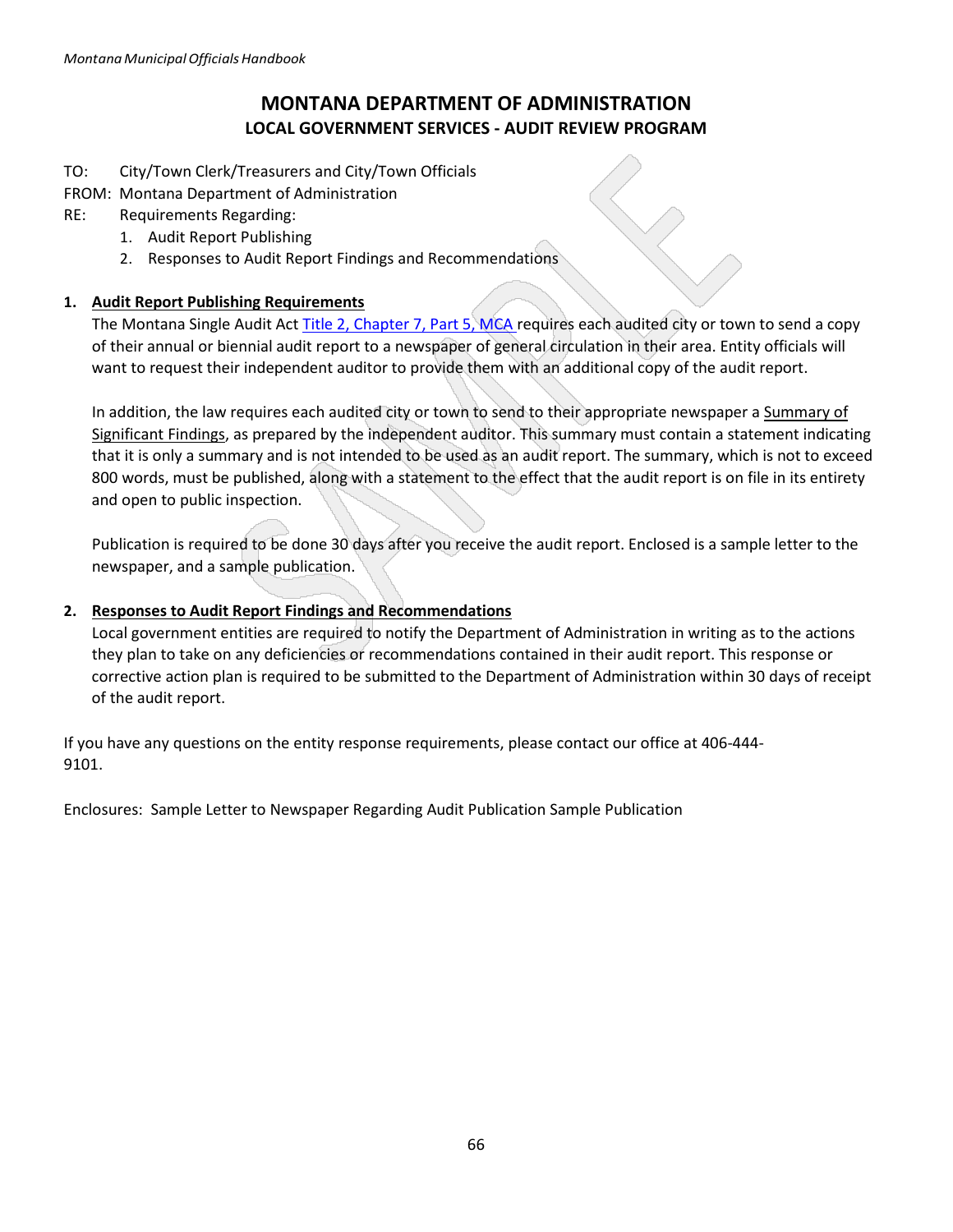## **AUDIT PUBLICATION**

An audit of the affairs of **EXAMO CONDUCT CONDUCT CONDUCTS** [Name of City/Town] has been conducted by [Name of Auditor]. The audit covered the fiscal year(s) ended June 30, 20 [and 20 ]. Section 2-7-521, MCA, requires the publication of the following summary of significant findings.

#### **Summary of Significant Findings**

| The audit report for |                                                                                  |        | [Name of City/Town] for the fiscal year(s) ended June 30, 20 |
|----------------------|----------------------------------------------------------------------------------|--------|--------------------------------------------------------------|
| and 20               | ], contains an Independent Auditor's Report on the city's/town's basic financial |        |                                                              |
|                      | statements. The report issued for the fiscal year(s) ended June 30, 20           | and 20 | contains                                                     |
|                      | [unqualified][qualified][adverse] opinion(s).                                    |        |                                                              |

The audit report also contains several other auditor's reports. Following is a listing of the reports and a summary of the findings included in each. This is only a summary and is not intended to be used as an audit report.

- *1.* Report on Internal Control Over Financial Reporting and on Compliance and Other Matters Based on an Audit of Financial Statements Performed in Accordance with Government Auditing Standards. *This report contains the following findings: (OR This report contains no findings.)*
- 2. [If applicable] Report on Compliance with Requirements Applicable to Each Major Program and on Internal Control Over Compliance in Accordance with OMB Circular A---133. *This report contains the following findings: (OR This report contains no findings.)*
- 3. [If applicable] Management letter to city/town officials or Report on Other Matters. *This letter/report contains the following other matters not included in the above two reports.*
- 4. Report on Prior Audit Report Recommendations. This report summarizes the findings from the prior audit report (and management letter, if applicable), and the *status of those findings.*

The complete audit report is on file in its entirety and is open to public inspection at the City/Town Hall.

Sincerely,

[Name and Title of City/Town Official or Representative]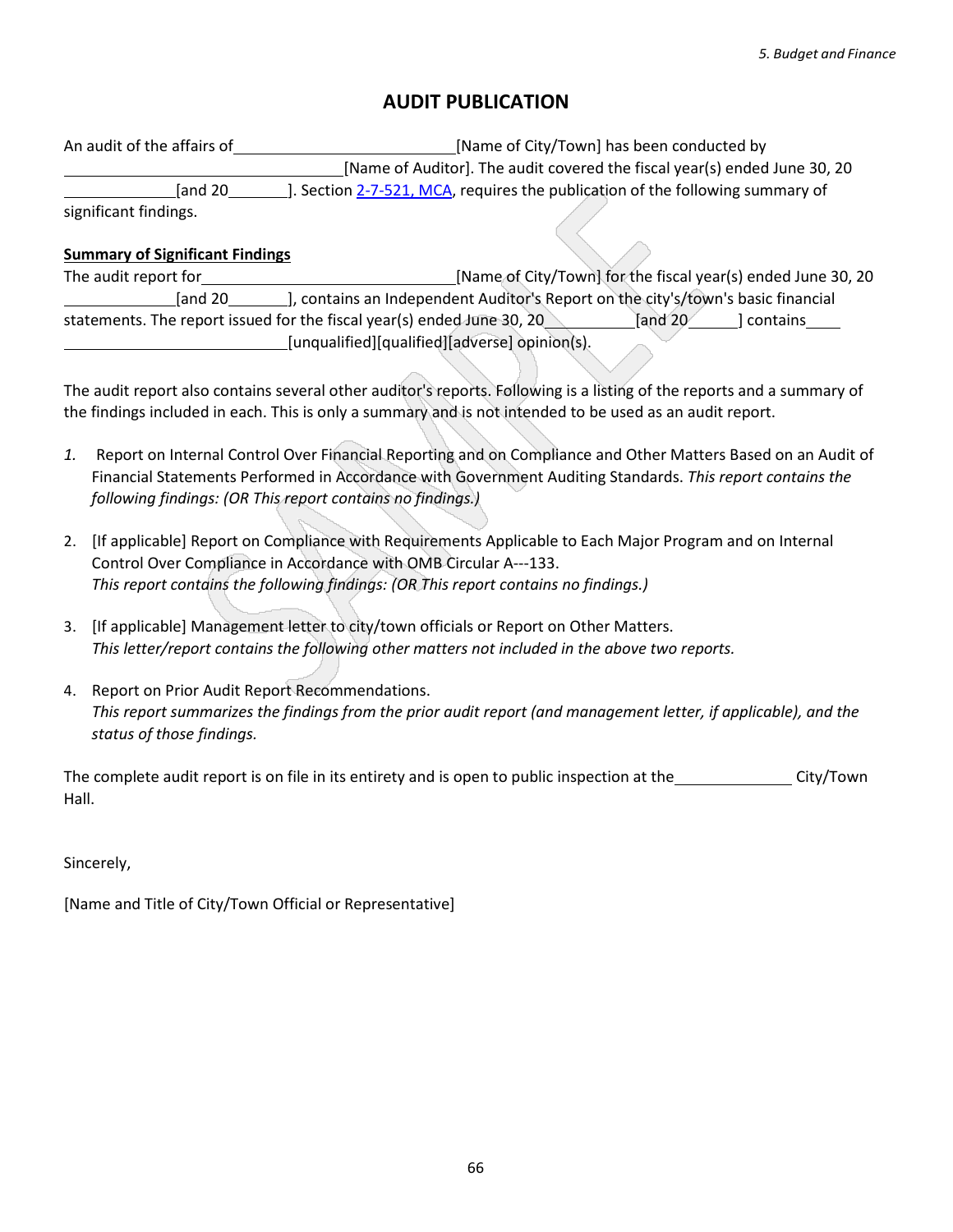## **PUBLIC INSPECTION OF AUDIT REPORT**

Date

Name of Newspaper Address City, MT 59------

RE: Audit Report Publication

Section 2-7-521, MCA, provides that thirty days after a city/town audit report is forwarded to the city/town officials, the city/town shall send to the official newspaper of the city/town for publication:

- 1. A summary of significant findings, including a statement indicating that it is only a summary and is not intended to be used as an audit report, and
- 2. A statement that the audit report is on file in its entirety and open to public inspection.

All publication costs are required by statute to be borne by the [name of city/town], so please bill us for those costs.

Enclosed for your information, as required by statute, is a complete copy of the audit report. The audit report is not required by law to be published. Only the Summary of Significant Findings should be published.

Thank you for your cooperation.

Sincerely,

[Name and title of City/Town of official/representative]

Pages enclosed to be published\_\_\_\_\_\_\_\_\_\_\_\_page(s) Billing Address: [name of City/Town and mailing address]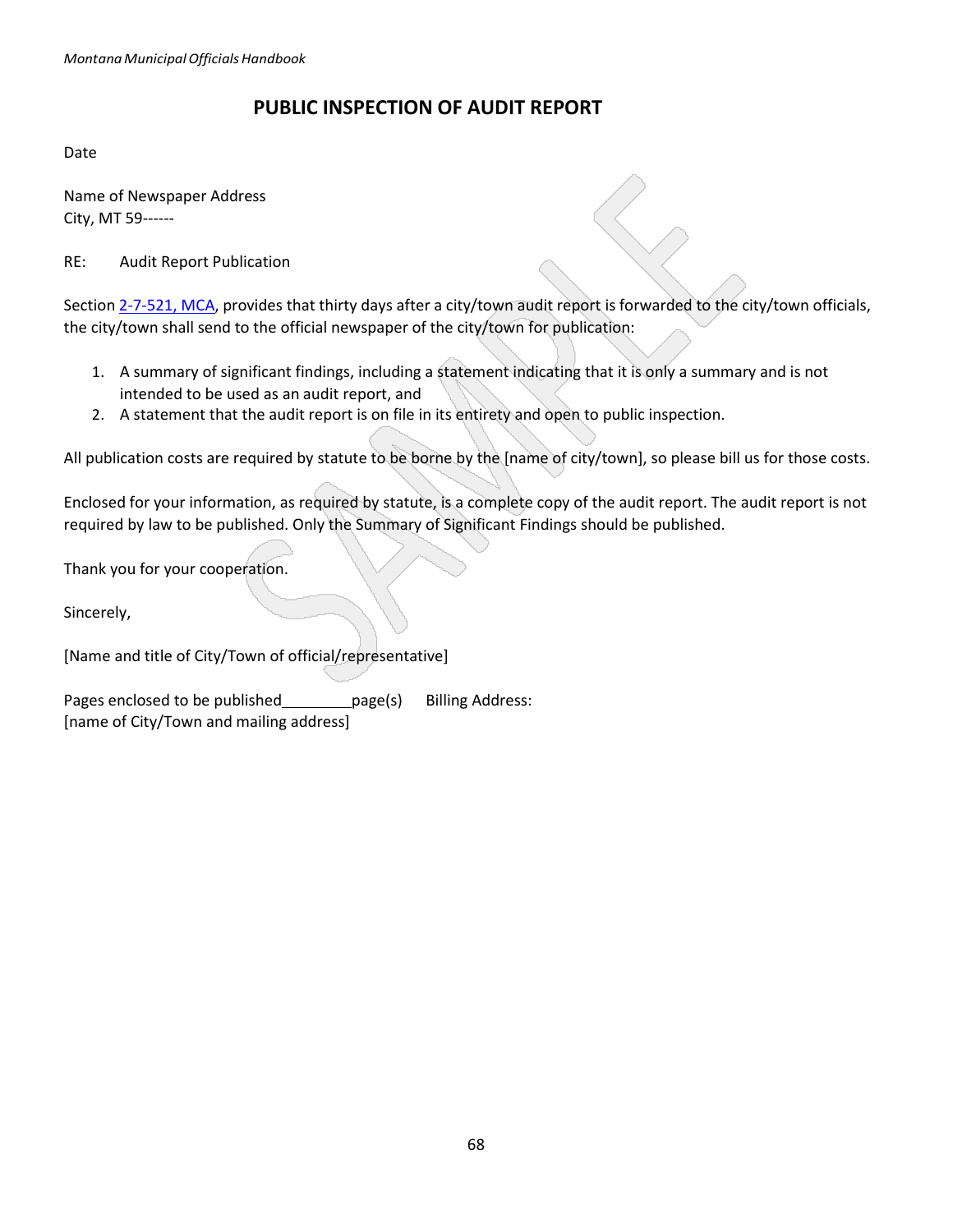### **5.10 Reports to the City/Town Council**

The clerk/treasurer is required to report to the council as set by ordinance, on the financial state of the city/town  $7-6-$ 612, MCA. The governing body determines which reports they want to see on a monthly, quarterly or semi-annual basis.

## **5.11 Payroll Procedures**

Employees should complete their time sheet/card. Department heads/supervisors review and approve the time sheets. The supervisor and the employee should both sign and date the time sheet/card. The time sheets/cards are turned into the clerk/payroll department to review for accuracy and compliance. Be sure to check for holidays, sick and annual leave, and overtime.

Enter the time sheet/card information into the city/town's Payroll Program or spreadsheet. Review all entries on the payroll worksheet, comparing data entered with the timesheet. Make sure everything balances. After balancing, complete payroll processing, including printing checks or preparing automatic deposits.

## **5.12 Payroll Reports**

**Montana State Income Tax** – The city/town may pay either electronically or by filling out a state coupon in black ink from the check amount and mailing payment and coupon in the envelope provided. Contact MT Department of Revenue to determine how your city/town should file.

**PERS** – Effective July 1, 2013, the total contribution for local government employers to the Public Employee's Retirement System is 8.07%. The employee contribution rate is 7.90%. The report is submitted monthly online. Gross wages are used to calculate PERS.

#### **MPERA Online Reporting (Employer/Web Reporting)**

- 1. Go to internet [www.mt.gov](http://www.mt.gov/) and find Montana Public Employees Retirement Administration under agencies.
- 2. Click on Employer Web Reporting
	- a. Enter Username:
	- b. Enter Password:
- 3. Go to employer box and enter: CI0371 for PERS
- 4. There may be messages from PERS, read them and follow thru with them.
- 5. Go to box that says "Payroll"
	- a. Choose Copy from Previous Report Period
	- b. Update employee, wages, hours and employee share
	- c. Click on payroll Summary Messages. Warning can be processed but critical messages need to be cleaned up, edits can be done from this screen.
	- d. Payroll Summary tab
		- i. Verify amounts & enter total amt. remitted
		- ii. Validate Payroll
		- iii. Submit ACH Deposit
		- iv. Print Payroll Report
- 6. The reports remain unbalanced until the pay date, which is usually the next day. Then you submit the address file and there is a new employee, you need to delete them from the address file the first time because that payroll has not been "balanced", and it doesn't recognize that employee yet.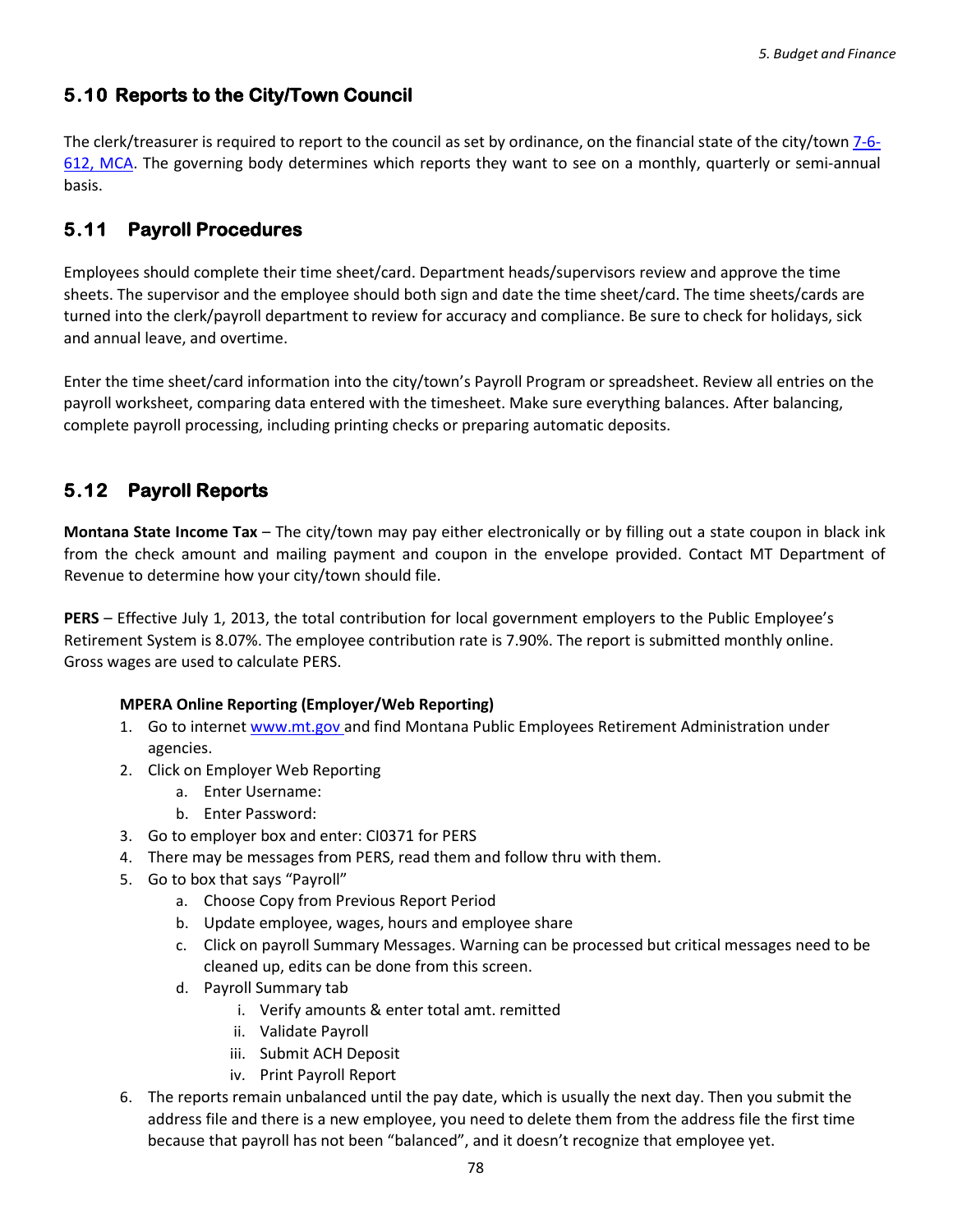**Federal, FICA, Medicare** – Fill out the coupon in pencil from the check amount. Mark 941 and the appropriate quarter and then enter amount in the worksheet in the corresponding file.

#### **Monthly Insurance Premium Checks and Changes in Insurance Benefits ---**

- 1. Complete during the last week of the month along with payroll. Keep copies of any changes (i.e. health, life changes or additions) in the file during the course of the month.
- 2. Review changes (additions, deletions, new hires, status changes, etc.)
- 3. Reconcile each insurance invoice with the Payroll Register. The payroll register must match the invoice.
- 4. City/town retirees can continue to be on the health plan and the life plan. Some retirees choose to pay the premiums through their PERS retirement plan. If so, the State of Montana issues a check at the end of the month. PERS must be notified of any premium changes, by following their guidelines. Other retirees choose to pay the city/town by personal check once a month.
- 5. Once the invoices have been reconciled then the check needs to be issued through the finance program. Attach the invoice to the claim.
- 6. Checks need to be mailed on or before the last day of the month. Notes and Information: Insurance Benefits Administration.

**Health Coverage –** Your community may or may not provide access to benefits for employees. In addition, your community may also provide a contribution toward employee benefits. This will vary from group to group. You may get your coverage through an insurance company, or you may participate in the MMIA's self---funded Employee Benefits Program.

*Benefits for New Employees* – Whatever benefits you provide for employees, you need to notify them of their options and required eligibility and waiting periods, which are defined by your city/town. Typically, an enrollment form must be filled out by the employee and sent on to your coverage provider.

*Termination of Benefits* – When an employee is terminating benefits (whether due to ineligibility or termination of employment) notice must be sent to your coverage provider in a timely manner. Federal law states that COBRA continuation of coverage must be offered within a specific time frame. You should contact your coverage provider to see what their requirements are.

For MMIA EB participants, please submit a termination form to MMIA within 30 days of the date of benefit termination. The participant's health coverage will extend to the end of the month in which the qualifying event occurred. The participant will then receive COBRA information from the MMIA to notify them of their opportunity to continue coverage.

## **5.13 Payroll Quarterly Reports**

#### **941 Report**

This report is for the filing of FIT, FICA and Medicare taxes. Make sure the payroll summary worksheet is finished. This is the one done every payday to figure social security and Medicare taxable wages and deductions.

Make sure the quarterly payroll summary worksheet is complete and balances with the three-monthly payroll summary worksheets. Complete the 941 report. Review for accuracy. When finished, sign, date and make copies of the originals for the files. Submit the report to the IRS. File the copies.

#### **Workers' Compensation**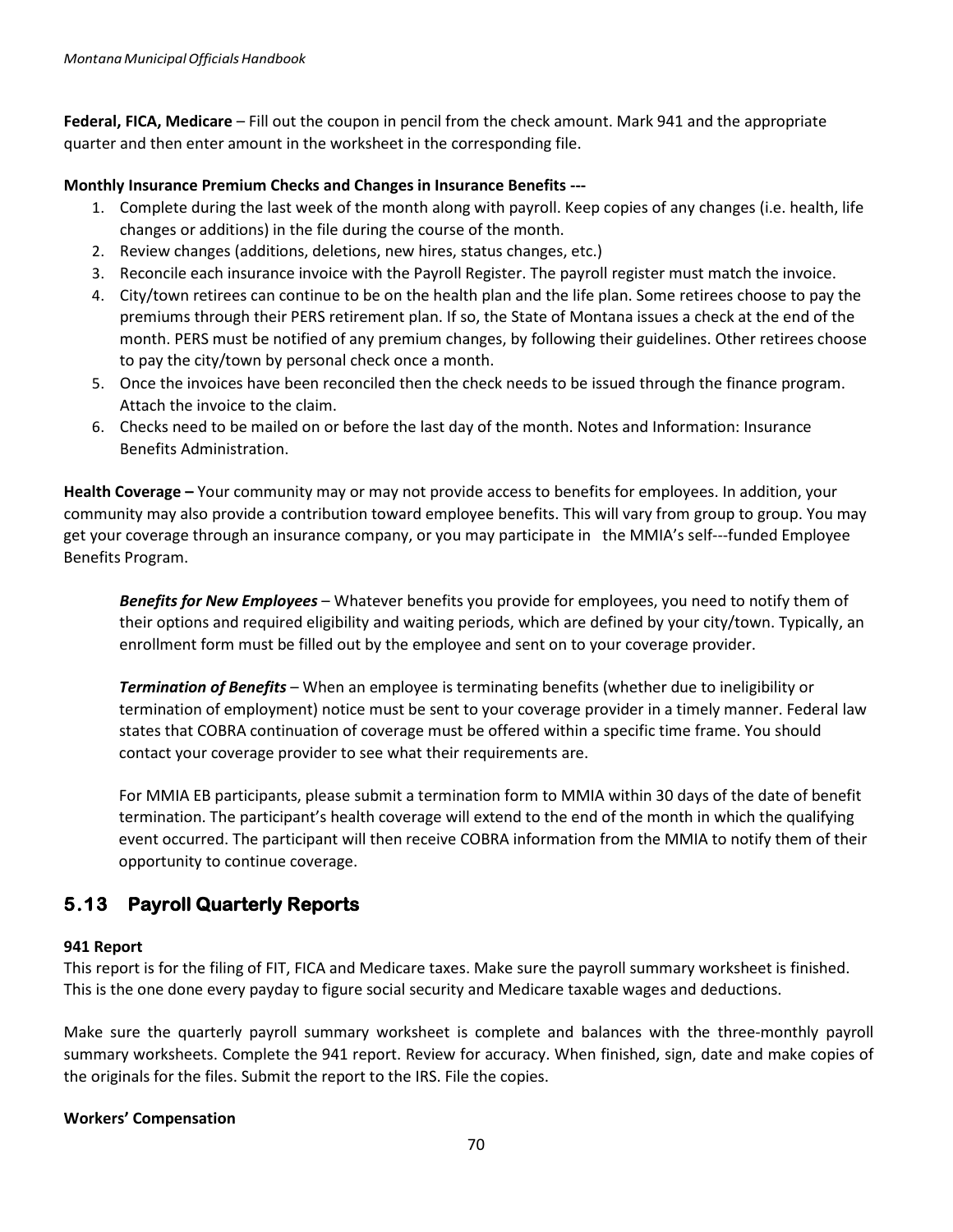Requirements for reporting do differ based on who the Workers' Compensation coverage is through. Both MMIA and the State Fund do require rate reporting including for volunteers. Below are instructions for MMIA Workers' Compensation reporting, however, the State Fund plans also require it and it is recommended to read the instructions that accompany the report prior to filing.

- Read the instructions for the report. This should be reviewed for changes upon each report submission.
- Get volunteer information for any outside groups such as, Friends of the Library and Court community service workers including hours and rate if any.
- Put Volunteer firemen on the report as volunteers. They are reported at \$50.00 per month that they are active for a total of \$150.00 per quarter.
- Determine the correct class code for each employee and volunteers.
- On the quarterly payroll summary worksheet calculate each employee's W/C. Gross wage times the appropriate class code rate. This needs to be done for the volunteers, etc. **Note:** The Fire Chief is paid a wage and is not included with the Volunteers.
- Fill out the report, using the gross wages for each class code from the quarterly payroll summary worksheet for all employee and volunteers. Total the rates from all class codes and figure the MOD factor.
- Complete the employee and volunteer sheets and attach to the report.
- Review the report for accuracy sign and date the report.
- Make copies of originals for the files. Submit the report with a check to MMIA.

#### **Unemployment and Montana Employer's Quarterly**

Unemployment wage includes overtime, but it does not include elected officials. On the quarterly payroll summary worksheet calculate the unemployment insurance for each employee using the gross wages x the rate. The rate is located on the form from the state or in the file. Follow directions and fill out report. Make copies of all reports for the files.

#### **Taxes Medicare**

Gross Wage (This will differ for those with health insurance; it will be Gross wage minus the employee share of health insurance).

Medicare Base Wage x .0145 = Medicare withholding for employees

#### **Social Security**

Gross Wage (This will differ for those with health insurance; it will be Gross wage minus the employee share of health insurance).

Social Security Base x .062 = SS withholding for employees

#### **State Unemployment**

Elected officials do not pay unemployment. Gross Wage State Unemployment Base Wage

#### **FIT/SIT Base (Federal & State)**

Gross Wage (Deferred Comp. Health insurance premium)

**(PERS)** FIT/SIT Base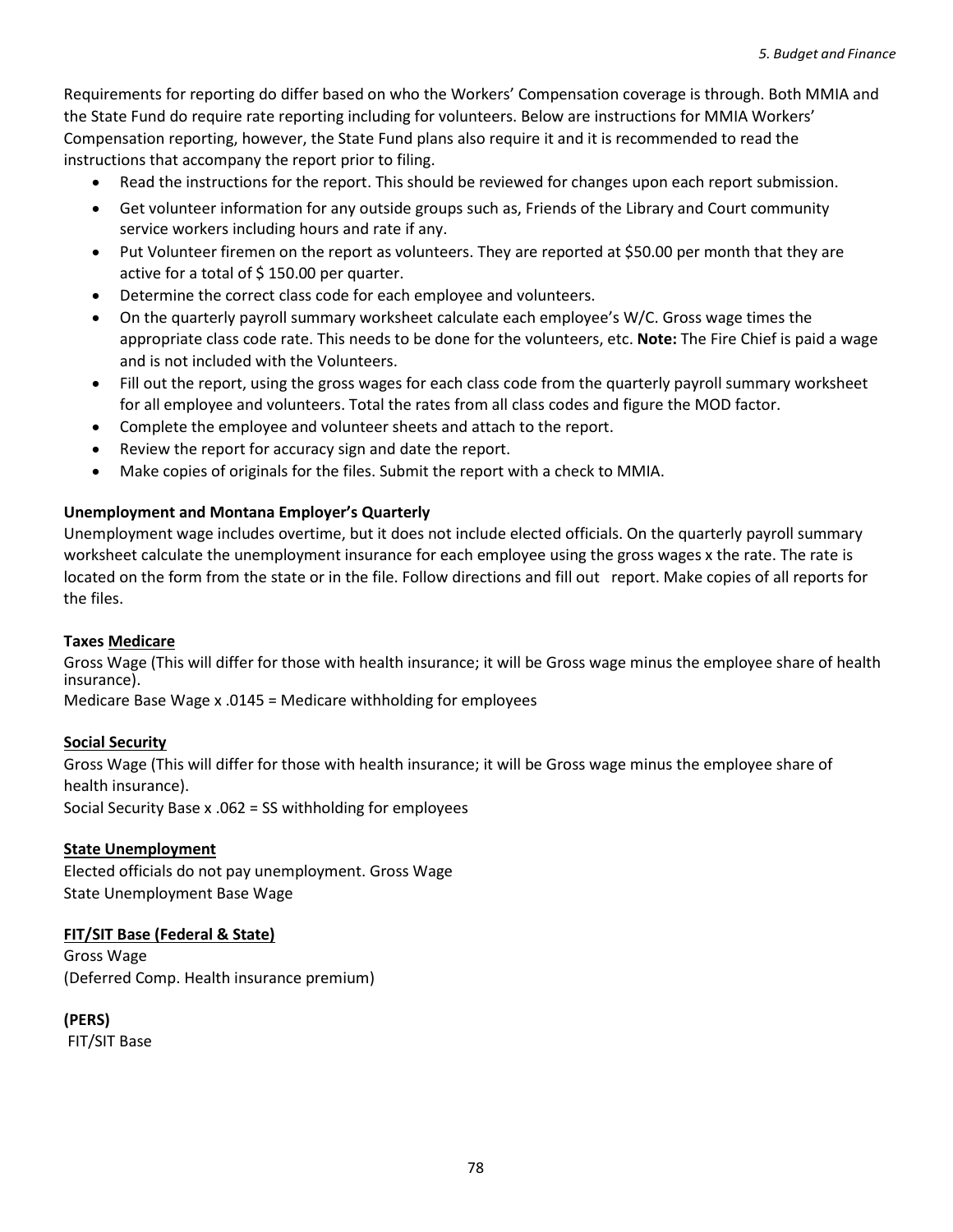#### **Workers' Compensation**

Gross wage x Class Code Rate

### **5.14 Payroll Annual Reports**

**W-2/W-3** – An IRS W---2 form must be prepared for each employee. Using the quarterly payroll worksheets prepare the annual payroll worksheet. Use the information in the W2 file and file the W2's online at [www.irs.gov.](http://www.irs.gov/) Print the W2's and W3. One copy for city/town file and one copy to State of Montana. Mail the employees copies prior to January 31 of each year.

## **5.15 Accounts Payable (Claims)**

Accounts Payable are the municipality's unpaid expenditures, expenses or bills. Invoices are either received by mail or turned in by the department heads. All invoices are reviewed by the department head with final approval by the city/town clerk or finance director pursuant to 7-6-4301(3). Each claim is reviewed for accuracy and coding. Claims are processed according to city/town policy and 7-6-4301, MCA.

## **5.16 Revenue (Receipts)**

A municipality receives cash, checks and direct deposits from various sources throughout the month such as taxes, licenses, donations, fines, grants, loans, interest, fees, etc. Write a receipt for all monies received.

### **5.17 Utility Procedures**

Utility Procedures can vary depending upon the software being utilized to maintain the information. Most popular in Montana is Black Mountain Software (BMS) which comes with an instruction manual. This includes setting up and changing accounts, reports, billing, receipting, etc. Regardless of the software each municipality utilizes, clear written procedures should be developed.

Utility issues that may require the development of local policies for approval by the mayor and council include the following:

- Delinquency Letters
	- o Past Due Notice
	- o Remaining Balance Notice
- Shut---Off Procedure
- Meter Reading Process
- Setting Up New Accounts
- Special Billing Procedures
- Printing and Processing of Utility Bills
- Frozen or Damaged Meters or Damaged Remotes
- Turning Water on for Plumbing Inspections
- End of Month Procedure
- Service Work Order Procedures
- Changing Utility Rates
- Transferring Delinquent Utility Bills to Property Taxes
- Sewer Averaging for Residential Accounts
- Processing Payments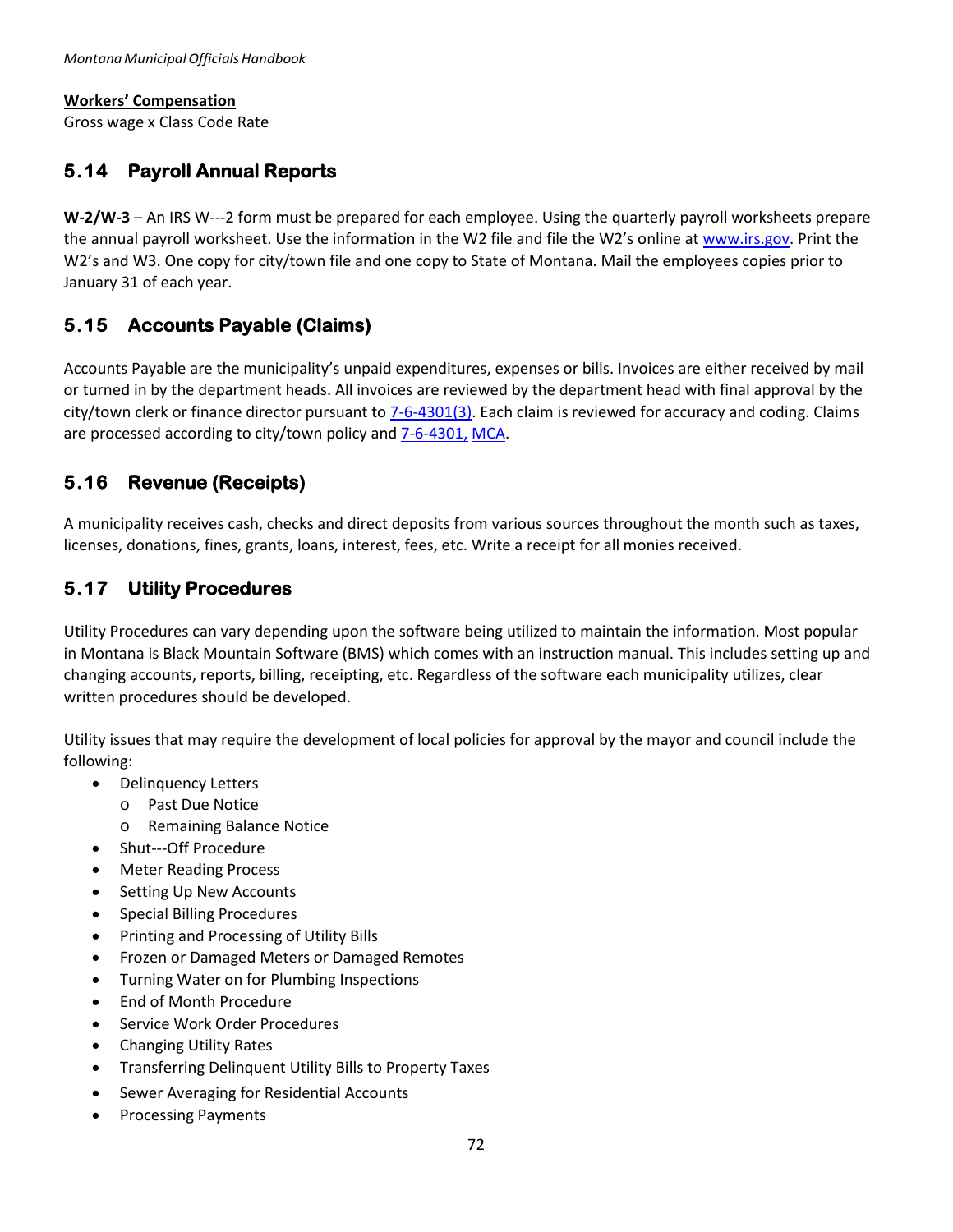- State Department of Environmental Quality Annual Fee
- Consumer Confidence Report (CCR)—State

Mail **delinquent letters** approximately the 1st or 2nd of the month. On the morning of printing the letters, post all payments first. On tenant letters stamp "copy to landlord". Make a copy for the landlord, address the landlord envelopes, stuff, and stamp. After three months if a tenant has not paid the bill, it is sent to the landlord for payment. As payments are received mark paid by the customer name on the past due report.

The state permits charging delinquent utility bills to the property owner's property taxes, which helps keep the city/town losses to a minimum. For exact instructions on how to put delinquent utility bills on taxes, see MCA 7-13- 4309. The city attorney should approve the notification letter that you must send. Check for payments periodically and mark off any who have paid. Normally this report is submitted to the Department of Revenue (DOR) by the 15th of August.

The **sewer average** is determined by the six winter months. Those winter months divided by 6 will be their average. Each account has its own average. Zeroes will not count. Five "0's" and one "3" will average to 3. Use the appropriate software manual for the procedure for creating the sewer averages each May. Look at new accounts in May and any without a history. Look for 0's or low consumption because of being off or vacant. "400" is the over--all city/town average for winter months.

The public works director will request preparation of the **Consumer Confidence Report (CCR)** by the lab that does the water tests. The Lab will send the report and invoice. Request the report be sent by email. Email the report to the local newspaper. The report must be published two times in the newspaper.

After the publication of the report, complete the form sent by the state and attached a copy of the report and originals of the ads.

### **5.18 Capital Assets Inventory**

#### **Yearly Inventory**

On a yearly basis a capital asset inventory should be scheduled with the department heads. An inventory list should be printed for each department. Go into capital assets, reports, assets, and to assets by organization. An inventory is done with each department, checking off the items as they are found.

#### **New Inventory**

When an invoice comes through claims with an item to be inventoried, an inventory number is assigned to it and the inventory number is put on the item. The new items are added to an inventory list. Each inventory item is then put on as a new inventory item. Go to data, new item, and enter information. The new inventory item is identified with a type class and an item class code.

### **5.19 Volunteer Firemen's Relief Association (VFRA)**

The city/town is the custodian for the Volunteer Firemen's Relief Association check book, files, records etc. On the first of March, June, September and December write checks for each name in the VFRA journal. DO NOT sign the checks. Prepare envelopes and put the stamps on them. Call the responsible official to pick up the checks for the required signatures and mailing. Enter the checks, deposits, etc. into the VFRA journal. Reconcile the bank statement monthly. Make sure the check book balances with the journal.

Once a year prepare the annual incorporation report for the Secretary of State and the \$15.00 check for the filing fee. Prepare two copies; one to mail and one for the file. Call the responsible official to pick up the checks for the required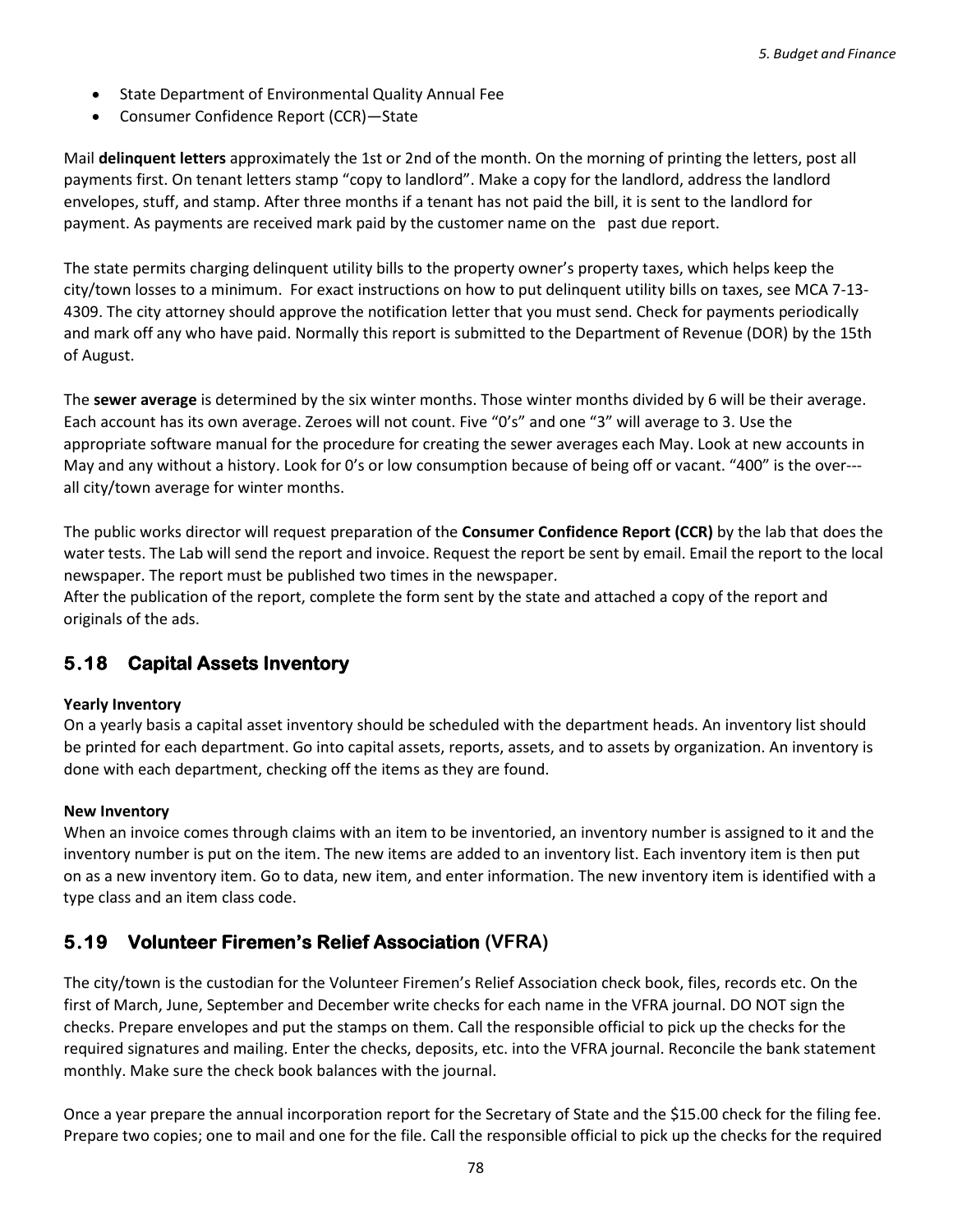signatures and mailing. This report must be filed before April 15 of each year.

The VFRA is on the same fiscal year as the city/town. At the end of the fiscal year prepare three copies of the Annual Report required by the State. Put the completed reports into a large envelope and mail to the responsible official for signatures. Also include a postage paid envelope addressed to the city/town to return the reports to the clerk's office. When the reports are returned place one copy in the file and send one copy to the State Auditor's Office and one copy to the Montana Department of Administration, Local Government Services.

State law requires the annual report be filed by December 31 of each year.

- Order 1099R forms and 1096 transmittal form from the IRS.
- Prepare the list of retirees and information for the 1099Rs. 1099R and 1099 are only required if it is over \$600 annually.
- Type the 1099R forms and 1096. The 1099Rs forms **must be mailed out** to the vendors by **January 31st.**

As soon as the forms are completed, send in the IRS copies and the summary form 1096 as per instructions on the form. Mail copies are to the state.

### **5.20 Miscellaneous Tasks**

**1099's** – These are required by the IRS to be issued to vendors who were paid \$600 or more in the calendar year, AND are a sole proprietor, partnership, attorney, or other entity that fall under the IRS rules. Refer to Publication 15 for more information on who fits the criteria. The process begins with a W--- 9 form that the city/town issues to the vendor to determine the eligibility (i.e. sole proprietor, corporation, etc.), and the Federal Tax ID number.

- Order 1099 forms and 1096 transmittal form from the IRS.
- Print the vendor queries for vendors that qualify for a 1099.
- Type the 1099 forms and 1096. The 1099 forms **must be mailed out** to the vendors by **January 31st.**

As soon as the forms are completed, send in the IRS copies and the summary form 1096 as per instructions on the form. Mail copies to the State.

**Grant Administration** – The clerk's office usually administers the various grants for the city/town such as TSEP, CDBG, DNRC, WRDA and FEMA. Each grant program has its own rules and regulations for reimbursement and reporting which can be found in the manuals issued or information provided by the entity or agency awarding the grant.

**Loan Payments** – The city/town makes various loan/bond payments throughout the year. Any loans from the Montana Board of Investment and the Intercap Loan Program have payments due in February and August. Most revenue bond payments are due on January 1st and July 1st. Refer to the appropriate file for each loan or bond payment.

### **5.21 Special Assessment Districts**

Certain public works functions can be funded by property owners through a special assessment district. Typical examples of this are Street Lighting Districts and Street Maintenance Districts. The cost of operations and maintenance of these functions is spread over all property owners that benefit from the service. These districts are separate from the General Fund and utilize a Special Revenue Fund designed for that particular purpose. Assessments are usually based on property size (square foot, or frontage foot) or property value.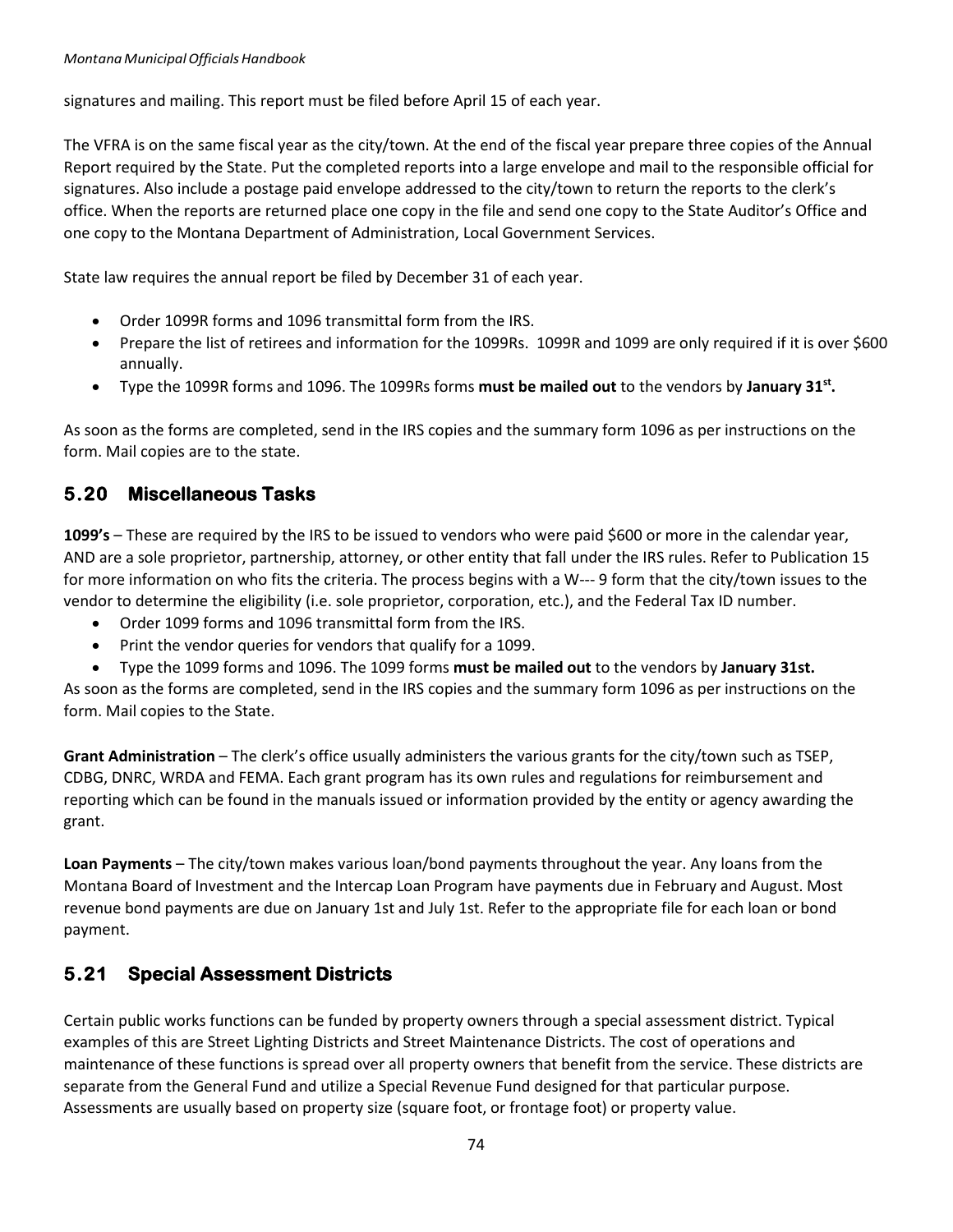Street Lighting Districts are usually broken out into two types: residential and commercial. The distinction is based on the density of lighting required (number of light poles). More lighting is typically required in a community's commercial areas, and less lighting for residential. There are "lighting standards" that are followed. Northwestern Energy or an electric cooperative usually owns the light poles. They invest in the construction of the system, and then "lease" it back to the community. An agreement needs to be in place for this arrangement.

Street Maintenance Districts (SMD) are usually broken out into types of street: paved or unpaved. There is more cost associated with maintaining an unpaved street versus a paved one. However, there is more initial construction cost of a paved street, which is usually done through a *Special Improvement District* (see below). Whether a community does their own maintenance (pot hole filling) or contracts it out to the private sector, it is a matter of dividing up that annual cost to all property owners that are adjacent to the streets.

These districts usually come after the improvement has been made. They require an annual resolution and public hearing to set the amounts to be assessed, and that is usually done in conjunction with the budget process. The statutes particular to these districts are found in Parts 41 - 46 of Chapter 12, Title 7. The steps to create the "maintenance" districts are similar to the ones to create the "improvement" district and are outlined below.

### **5.22 Special Improvement Districts**

In order to perform construction projects that "improve" a system, a community usually must find the funding to do so. Most of the time, the community must borrow the money, and therefore must have the means to pay back the loan. Special Improvement Districts (SID) are formed for that purpose and have been used extensively throughout the years to put in water lines, sewer lines, paved streets, curbs, gutters, sidewalks, etc. Certain steps and requirements must be followed and Part 41 of Chapter 12 in Title 7 of Montana Code Annotated should be reviewed and followed.

The steps required to form an "SID" are as follows:

- 1. Define the purpose (construct/reconstruct a street, curb, gutters, sidewalk, water line, etc.)
- 2. Define the boundaries which property owners benefit from the improvement
- 3. Determine the costs construction, bond counsel, financing
- 4. Prepare Resolution of Intent, outlining the above
- 5. Conduct a Public Hearing
- 6. Prepare Resolution to Create the District, and levy the assessment
- 7. Send to county treasurer to be put on tax bills.

A SID can be requested either by the property owners, or by the city/town council (commission). If, during the public hearing portion of the process, 51% or more of the property owners protest the issue, it cannot proceed. Timing is important since the "financing" of these types of projects is through the taxation process.

### **5.23 Debt Management**

Debt management is an intrinsic part of municipal finances. The council has the authority to contract indebtedness on behalf of the municipality, and borrowing has many forms: issuing bonds, issuing notes, leases, lease---purchase agreements, and installment purchase contracts. There are debt limitations in Montana Code Annotated, Title 7, Chapter 7, Parts 41 through 46. Different funds have different forms of debt that can be issued.

The General Fund can issue debt up to 2.5% of the total assessed value of taxable property. The Department of Revenue determines a municipality's value and issues such through the Certified Taxable Valuation form in August. If a municipality chooses to simply get a loan through INTERCAP for a police car, for example, then the debt limitation